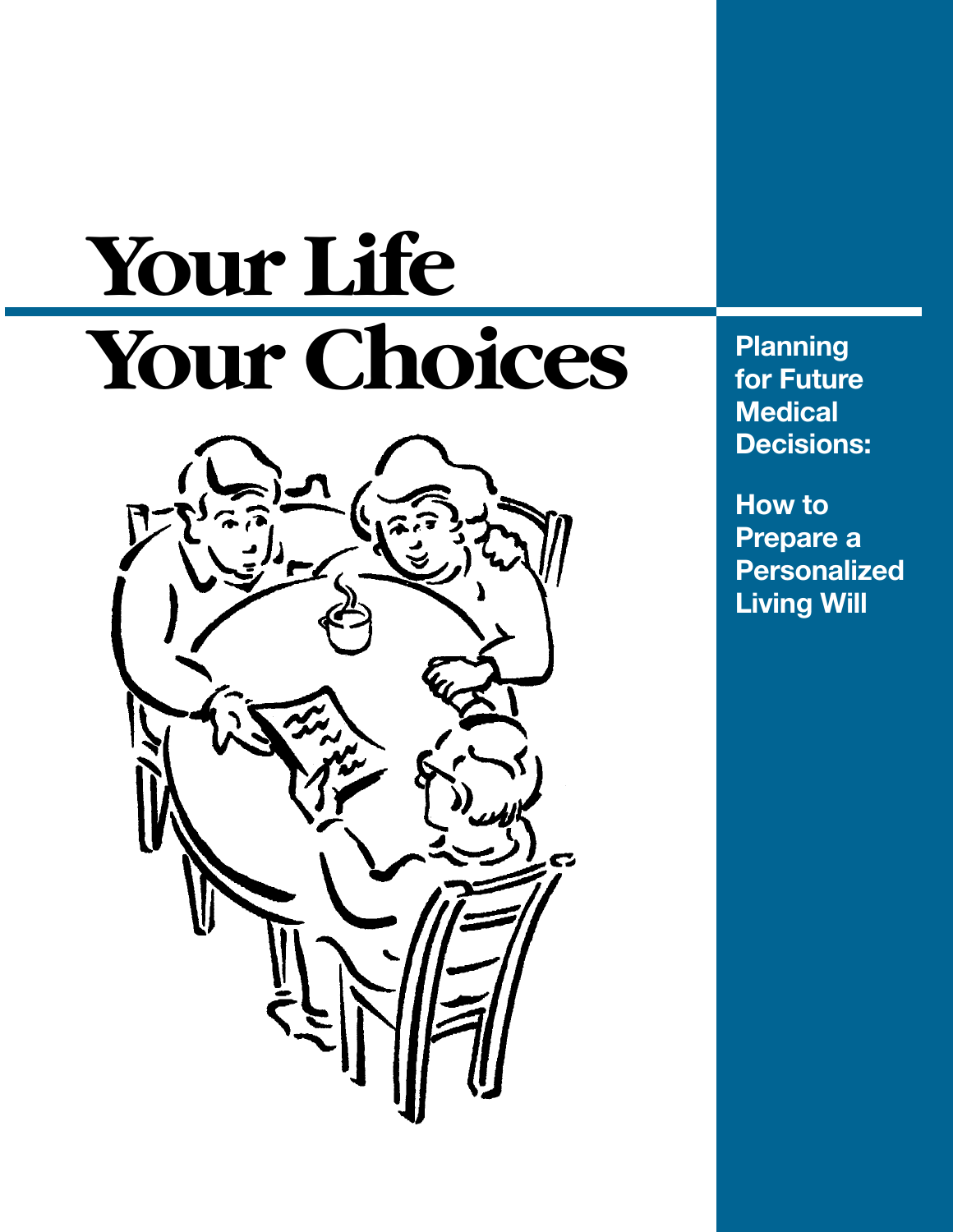## **Your Life Your Choices**

### *Planning for Future Medical Decisions:*

*How to Prepare a Personalized Living Will*

Authored by

Robert Pearlman, MD MPH Helene Starks, MPH Kevin Cain, PhD William Cole, PhD David Rosengren, PhD Donald Patrick, PhD MSPH

Design & Layout by

Brems Eastman & Partners Information Design Seattle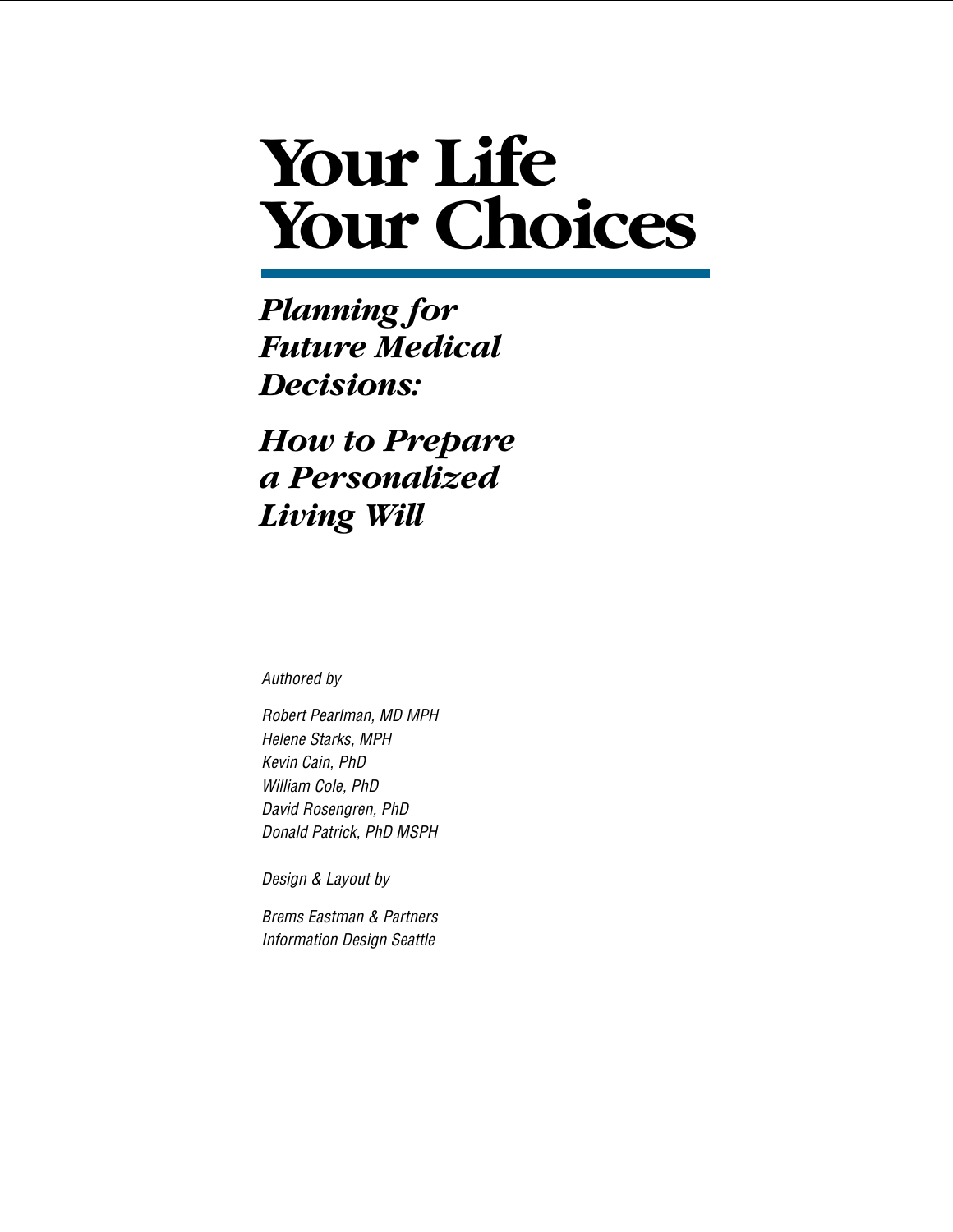

"What should we do for Dad?"

**"We got the kind of call we'd feared.** Dad had been in declining health for months. Then he fell asleep at the wheel and was in a bad car accident. Three weeks later he was still in a coma. A breathing machine pumped air into his lungs because he could not breathe on his own. The doctors thought his chances of coming out of the coma were slim. They talked with Mom and me about turning off the breathing machine and allowing Dad to die naturally. I felt terrible. I didn't think Dad would want to be kept alive like this. But I knew Mom would feel guilty for the rest of her life if we told the doctors to "pull the plug" while there was still even the slightest hope. We weren't sure what we should do because Dad never told us what he would have wanted. I really wish we'd talked about this before."

### **Your Life, Your Choices**

There's only one person who is truly qualified to tell health care providers how you feel about different kinds of health care issues—and that's you. But, what if you get sick, or injured so severely that you can't communicate with your doctors or family members? Have you thought about what kinds of medical care you would want? Do your loved ones and health care providers know your wishes?

Many people assume that close family members automatically know what they want. But studies have shown that spouses guess wrong over half the time about what kinds of treatment their husbands or wives would want.

You can help assure that your wishes will direct future health care decisions through the process of *advance care planning*.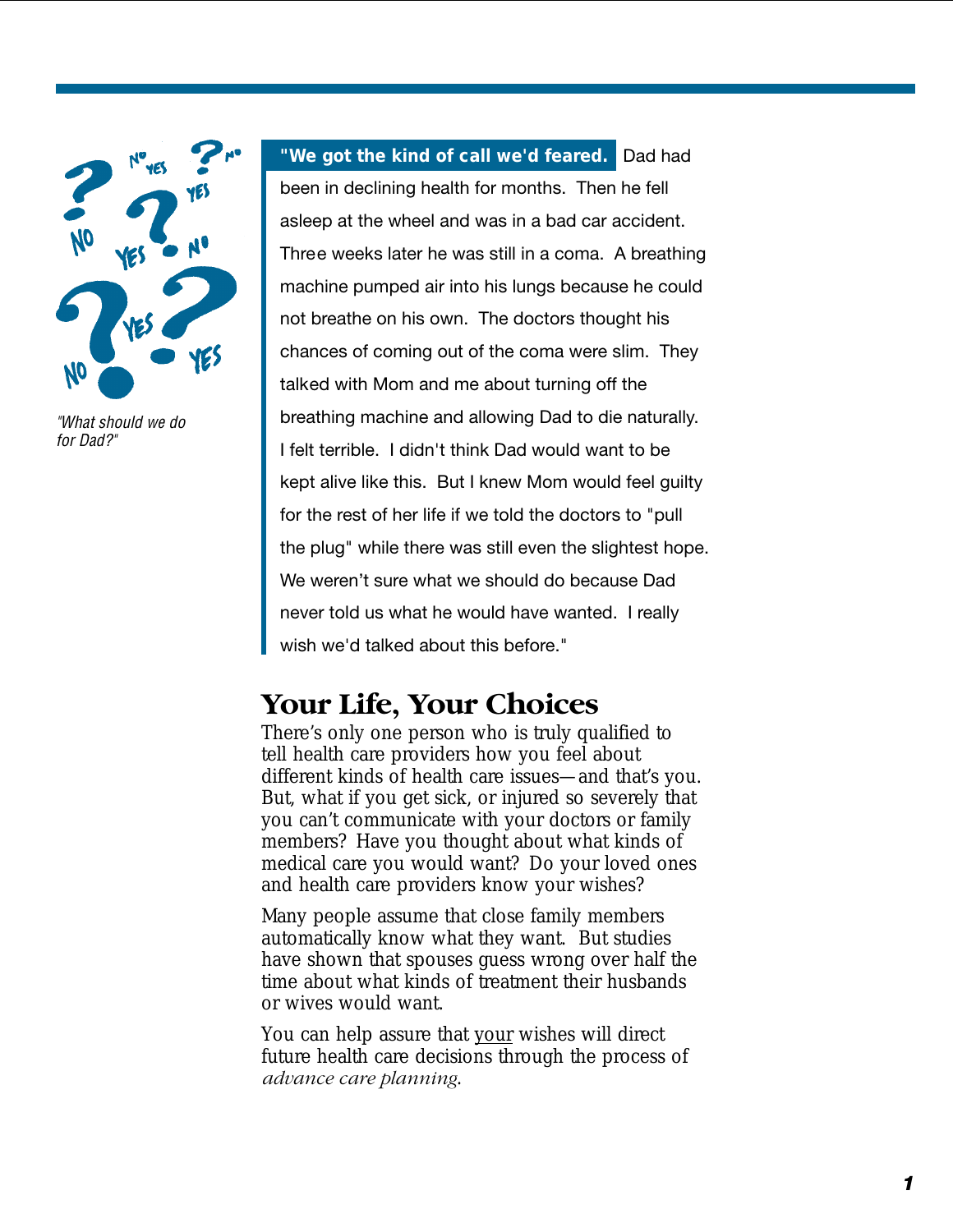### **What do you need to do to guide your future health care?**

### **1. Figure out what you want.**

**Think.** You need to understand what kinds of situations you might face and the options for care.



### **2. Communicate this to others.**

**Talk.** Tell your loved ones and health care providers about your strongly-held beliefs and what kinds of

care you would want in different situations.



**Write.** Write down your wishes so your loved ones will have a record of what you told them. This also helps if no one is around who can

speak for you.

Forms are included in the back of this workbook. It can take as little as 15 minutes to fill them out.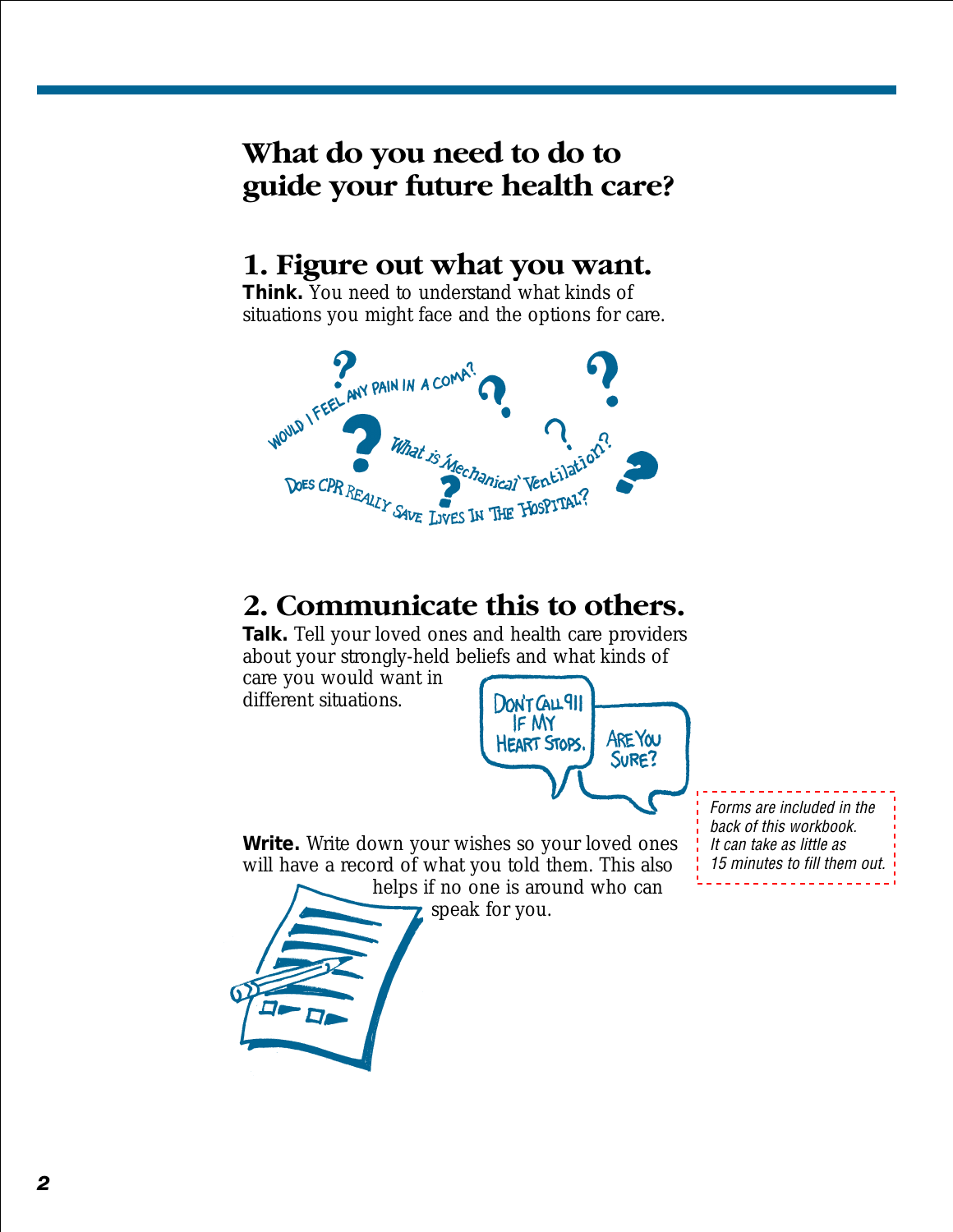### **How to use this workbook.**

**This workbook has two parts.**

Part I: The Basics. This 14-page section introduces and discusses all of the important components of advance care planning. You may find it provides enough information for you to figure out what you want and express your

wishes to others.

Part II: Resources. Turn to these sections for additional help and further explanation of ideas and topics introduced in "The Basics."

### **Two ways to use this book.**

Spend an hour working through "The Basics." Then communicate.



Work through "The Basics." Take another hour or two to work through all or part of "Resources" for a more complete approach. Then communicate.

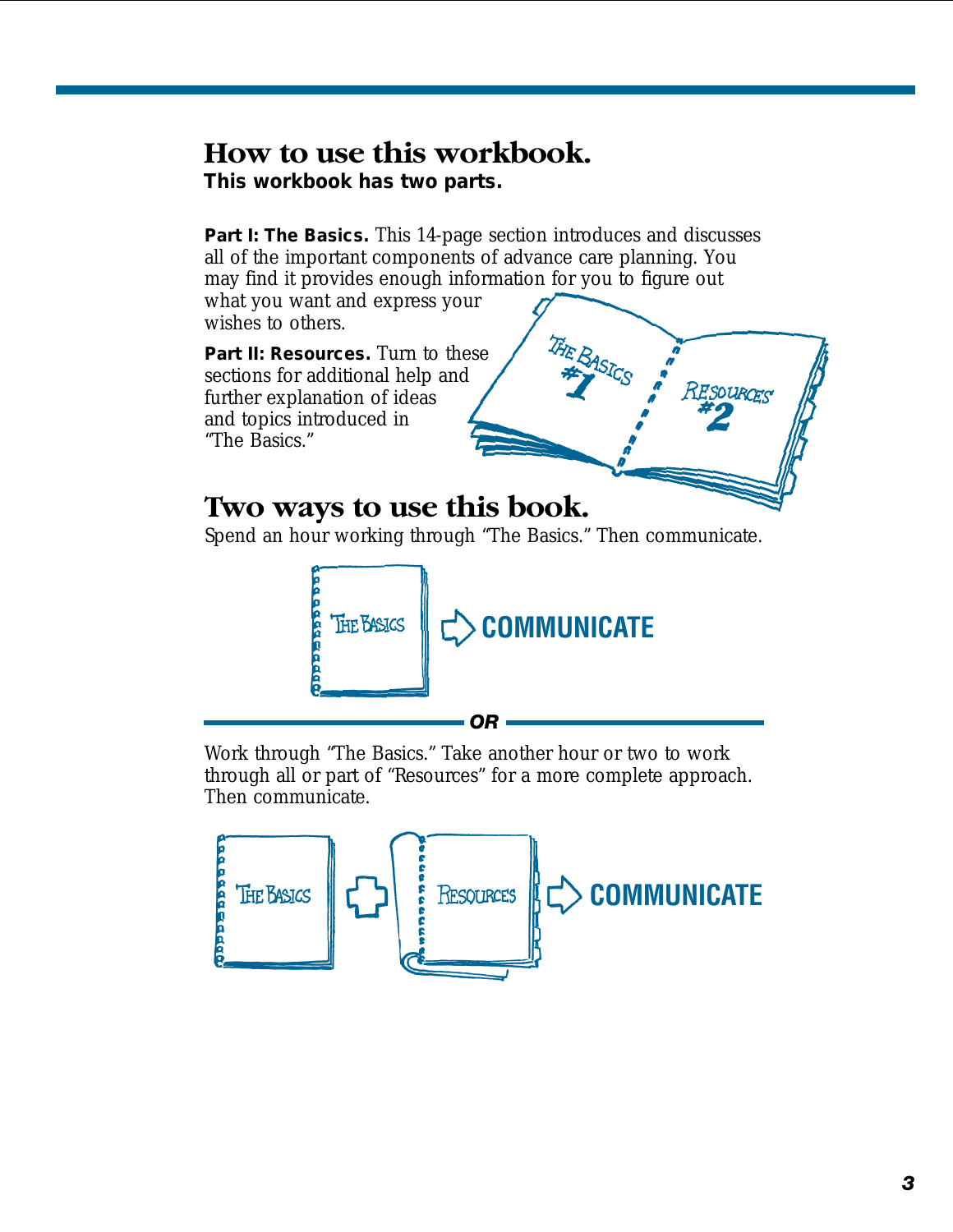### **TABLE OF CONTENTS**

### **The Basics**

| Why do you need to think now about future health       |
|--------------------------------------------------------|
| Do you have strongly-held beliefs that should guide    |
| If you couldn't speak for yourself, what would you     |
| Who will speak for me if I can't speak for myself? 8   |
|                                                        |
| What else can I do to make my wishes known? 10         |
| Common questions about advance directives  11          |
| What situations and decisions do people commonly face? |
|                                                        |
|                                                        |
|                                                        |
|                                                        |
|                                                        |
|                                                        |

### **Thought-provoking exercises**

| <b>Your Beliefs and Values</b>                                                  |  |
|---------------------------------------------------------------------------------|--|
|                                                                                 |  |
|                                                                                 |  |
|                                                                                 |  |
| Weighing pros and cons of treatment                                             |  |
| Choices about death and dying<br>How would you like to spend your last days? 24 |  |
|                                                                                 |  |
|                                                                                 |  |
|                                                                                 |  |

### **Your health care preferences**

| Care preferences under different health conditions |  |
|----------------------------------------------------|--|
|                                                    |  |
|                                                    |  |
|                                                    |  |
|                                                    |  |
|                                                    |  |

### **How to talk about your wishes**

| Talking about your wishes                          |  |
|----------------------------------------------------|--|
|                                                    |  |
|                                                    |  |
| What if you don't have close family or friends? 47 |  |
|                                                    |  |
|                                                    |  |
|                                                    |  |

#### **Other issues**

| Legal and ethical issues of advance care planning  51 |  |
|-------------------------------------------------------|--|
|                                                       |  |

### **Health conditions and treatments**

| <b>Health conditions</b> |  |
|--------------------------|--|
|                          |  |

#### **Treatments**

| Mechanical ventilators (breathing machines)  35 |  |
|-------------------------------------------------|--|
|                                                 |  |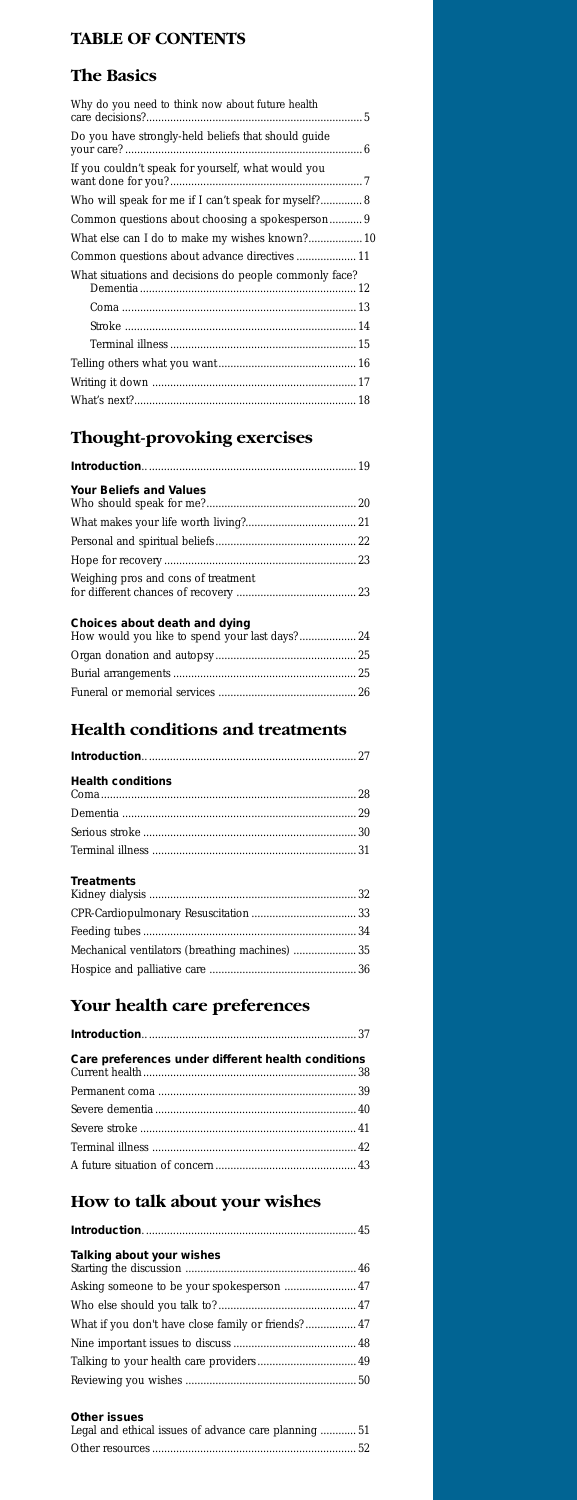### <span id="page-6-0"></span>**Why do you need to think** *now* **about future health care decisions?**

Whether you are young or old, healthy or sick, there may come a time when an important decision needs to be made about your health care. And whether it's tomorrow or five years from now, there's no guarantee that you will be able to express your wishes for yourself at that time. Consider the Larsen family:

#### **Chris Larsen never told his family** what kind

of medical measures he'd want if he became critically ill. He is in a nursing home after having suffered a severe stroke 9 months ago. He is paralyzed and unable to take care of himself or communicate in any way. Now he has pneumonia and will probably die unless he goes to the hospital to receive intravenous antibiotics. He also may need to be on a breathing machine for a week or so. The doctor says that his chances of returning to normal are remote, but that he has a fair chance of getting over the pneumonia. His family members disagree about what they should do. His son Bill says, "Dad was never a quitter. He'd want to fight to the very end, as long as there was the slightest hope." His daughter Trudy disagrees. "Sure, Dad wasn't a quitter, but he wanted to die naturally he would be horrified to be kept alive this way."

In fact, Trudy's views were the closest to Mr. Larsen's true opinion. But the family never had a way to find this out. They treated his pneumonia and he lived another year in the nursing home without recovering his ability to communicate or care for himself.

This story shows why it is so important to discuss your wishes. Talking with your family and health care providers ahead of time can prevent confusion and help ease the burden on them.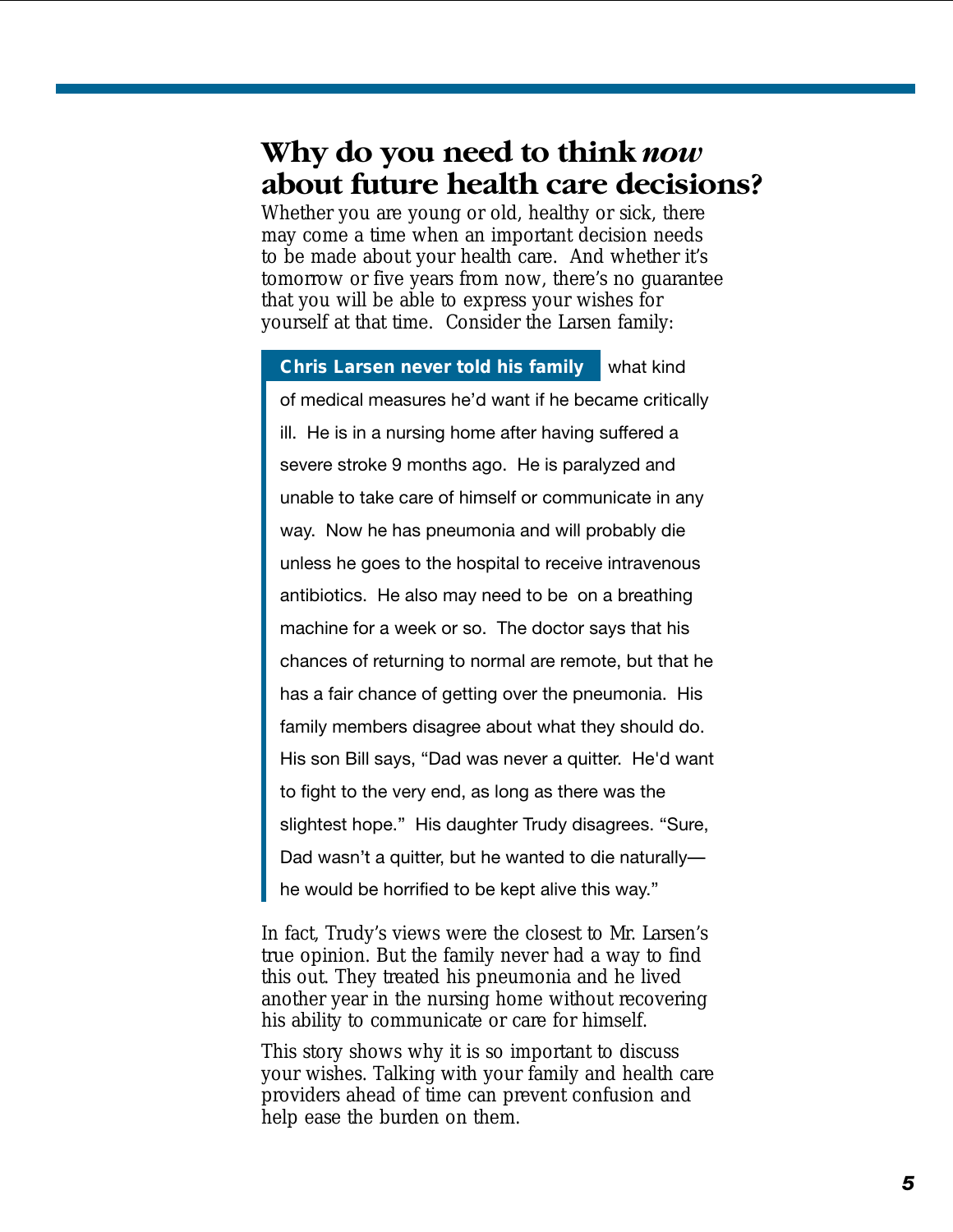### <span id="page-7-0"></span>**Do you have any strongly-held beliefs that should guide your care?**

Think ahead. Imagine being in a critical condition one in which you were unable to communicate your wishes. If medical decisions could mean the difference between life and death, what would you want your loved ones and health care providers to do?

Your strongly-held beliefs can guide these choices because they help others understand what you value about life. But be sure to explain your beliefs because people often use the same words to mean very different things. Consider the cases of Mrs. Santini and Mrs. Johnson, both deeply religious women.

#### **"I want to be kept alive as long as possible,"**

Maria Santini has said on many occasions. "Life is

sacred and has meaning, no matter what its quality."

#### **"When my time comes, keep me comfortable."**

Irene Johnson also believes life is sacred. However,

she has often said, "I've lived a long and full life. I

don't want anything done just to keep me alive."

Because Mrs. Santini and Mrs. Johnson both believe that life is sacred, many people would assume that their views on being kept alive would been the same. But, as you've seen, it's not that simple.

Here's another example. Have you ever heard anyone say, "If I'm a vegetable, pull the plug"? What does this mean to you? What's a vegetable? What's a plug? Even people who live together can have very different ideas about what the same words mean without knowing it. The story of May and John Williams shows how important it is to be specific about what you mean.



When you say, "pull the plug" it could mean a variety of things:

- Stop the breathing machine
- Remove the feeding tube
- Don't give me antibiotics
- Stop everything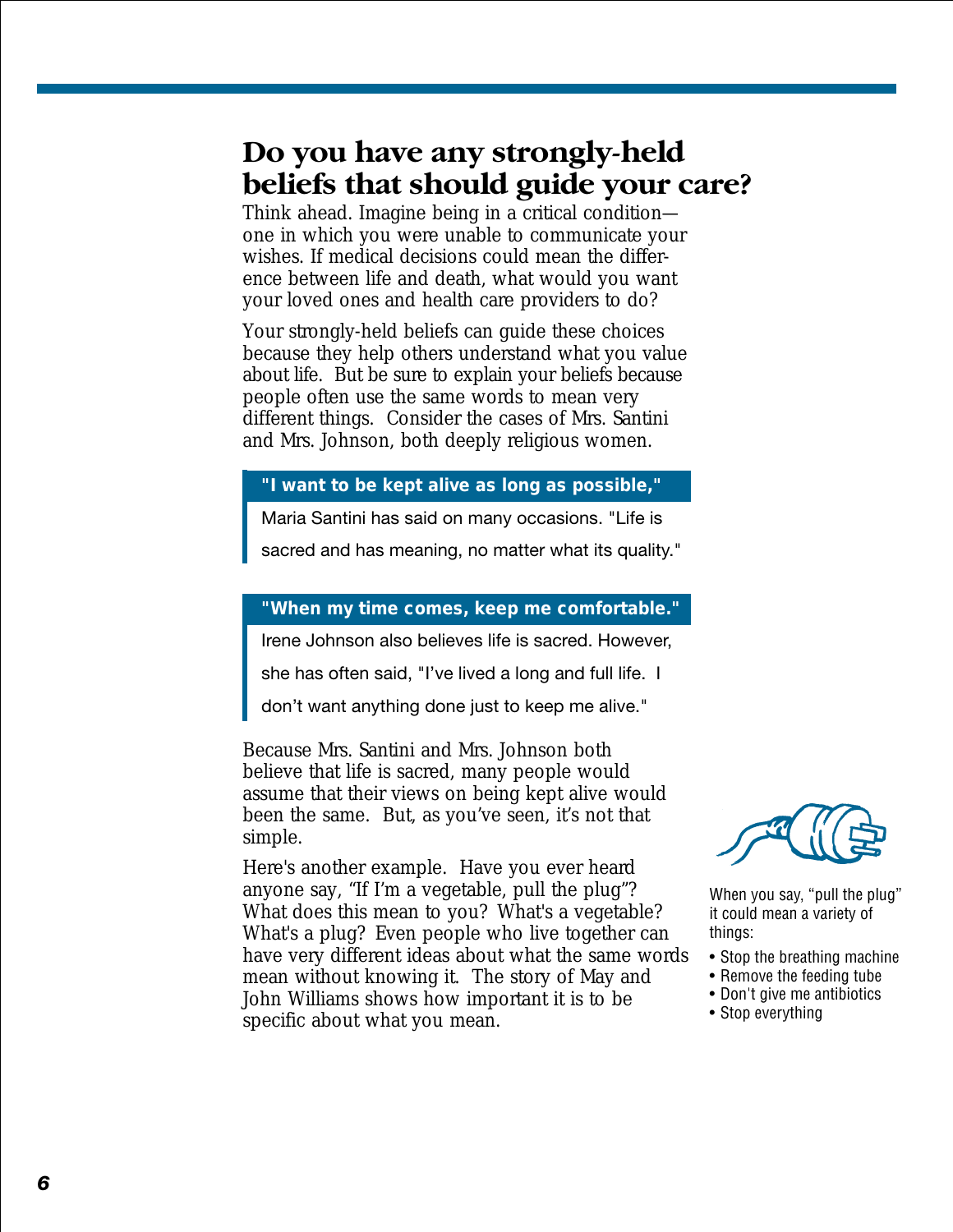#### <span id="page-8-0"></span>"I'd never want to live like a vegetable." Both

May & John Williams have always shared this belief during their fifty years of marriage. But when they were talking about their advance care plans, they learned that they had very different views about what that meant. For May, it's when she can't take care of herself. John was surprised. For him, being a "vegetable" is much worse. "It's when my brain's not working but my body is being kept alive by machines."

### **If you couldn't speak for yourself, what would you want done for you?**

Think about the following statements. Do you agree with any of them? Discussing your answers with others can help them understand what is important to you and where you stand with respect to health care decisions.

My life should be prolonged as long as it can, no matter what its quality, and using any means possible.

I believe there are some situations in which I would not want treatments to keep me alive.

I'd want my religious advisors to be consulted about all medical decisions made on my behalf to make sure they are in keeping with my religious teachings.

My personal wishes would not be as important as what my family thinks is best for me.

I'd want to have my pain controlled, even if the medications make me sleepy or make it difficult to have conversations with my family.

[Pages 21-26](#page-22-0) have exercises to help you specify your beliefs and values in more detail.

People have very different notions of what it means to be a "vegetable." Here are some more examples:

- "You sit in a chair and don't do anything all day."
- "You can't read anymore." • "You're just a body with some life in it."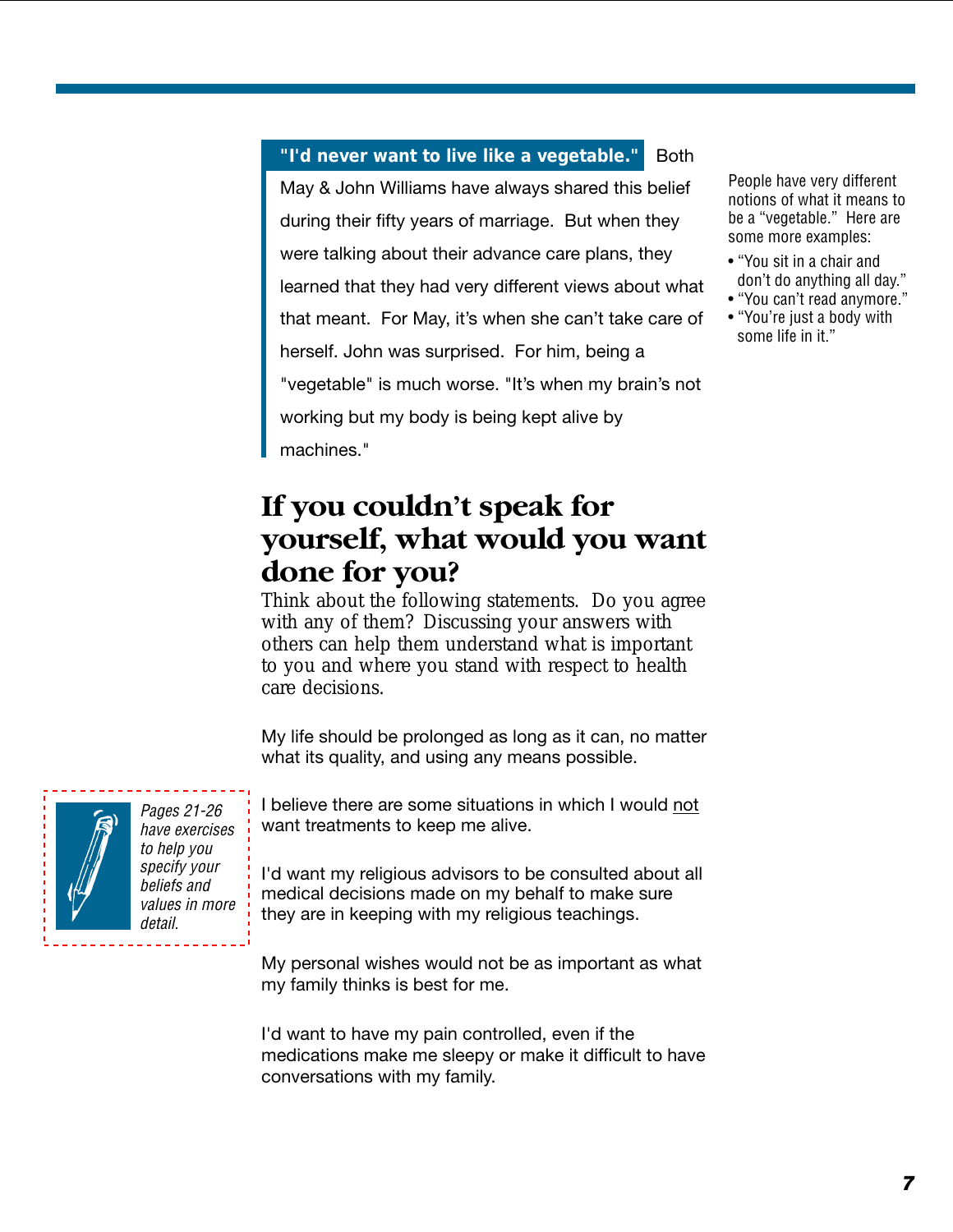### <span id="page-9-0"></span>**Who will speak for me if I can't speak for myself?**

For people with close family members, choosing a spokesperson may seem simple. If you are married, your health care providers will ask your spouse to speak for you. If you are not married, other relatives usually are consulted. However, if these people disagree, it can be very difficult for health care providers to know whom to listen to.

Sometimes your closest next-of-kin is NOT the person you would like to speak for you. In that case, you can formally appoint the person of your choice to be your "voice." You can give this person the legal authority to make health care decisions for you using a "durable power of attorney for health care." The following story shows why this is so important.

#### **Larry Roberts assumed his doctor would listen**

to his closest friend, Mrs. Alice Jergen, for advice about his wishes for medical treatment. She'd been visiting him daily since he entered the final stages of lung cancer and they talked about it often. Three days ago, he developed an infection and became delirious with a high fever. Before making a decision about whether to start him on antibiotics, Mr. Roberts' doctor felt it was appropriate to consult his next-of-kin. This turned out to be his brother Frank, who lives in another state. Frank and Mrs. Jergen disagreed about what medical treatment Mr. Roberts should have. Mr. Roberts never talked about this with his brother. But because Mrs. Jergen was not related to Mr. Roberts and had no legal authority, the doctor followed his brother's advice.



A durable power of attorney for health care ensures that the right person will speak for you when you can't speak for yourself.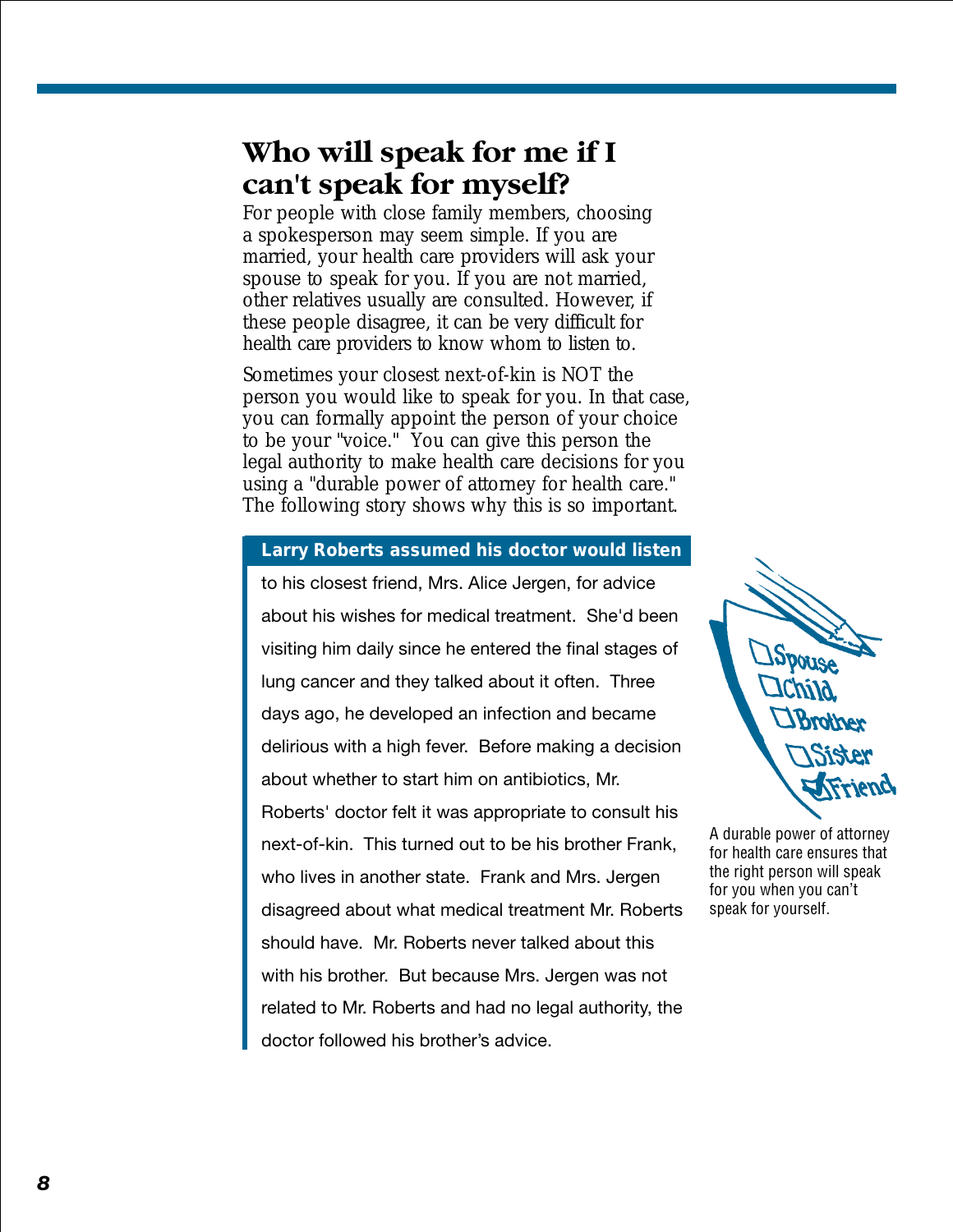### <span id="page-10-0"></span>**Common questions about choosing a spokesperson.**

*Q: What happens if I don't appoint a spokesperson?*

**A:** Health care providers will consult with someone close to you. They will usually contact your next-ofkin, starting with your spouse. If you are married and want your spouse to be your proxy, then doing nothing is probably OK. If you are separated from your spouse but not divorced, health care providers will still ask your spouse to make decisions for you.

#### *Q: Can a friend be my spokesperson?*

**A:** Yes, but unless you appoint your friend as your spokesperson, using a durable power of attorney for health care, he or she may not be consulted or may be overruled by family members.

#### *Q: What happens if some family members don't agree with my spokesperson about what's best for me?*

**A:** Health care providers usually will give treatment while they try to reach agreement about what to do. The best way to prevent disagreements is to communicate with everyone ahead of time to let them know who you've picked and what you want.

#### *Q: Who is the best person to be my spokesperson?*

**A:** Think about the people in your life and ask yourself the questions below.

- Who knows me well?
- Who would do a good job representing me?
- Who is available to come to my side if needed?

*Q: What if I don't know anyone who I want to be my spokesperson?*

**A:** Your best choice is to write down your wishes and give a copy to your health care provider. Fill out a legal form, such as a living will, with as much detail as possible. Include a personalized statement, such as the exercises from this book, to provide a better understanding of your wishes.

#### *Q: Do I need to talk to my spokesperson now?*

**A:** Yes, because you need to make sure they are willing, and to tell them about your wishes so they'll know what to do for you.



If you are married, your spouse will be recognized as the person to make decisions on your behalf, unless you have a durable power of attorney for health care that appoints someone else.



See page 20 if [you need more](#page-21-0) help deciding who is the best person to be your spokesperson.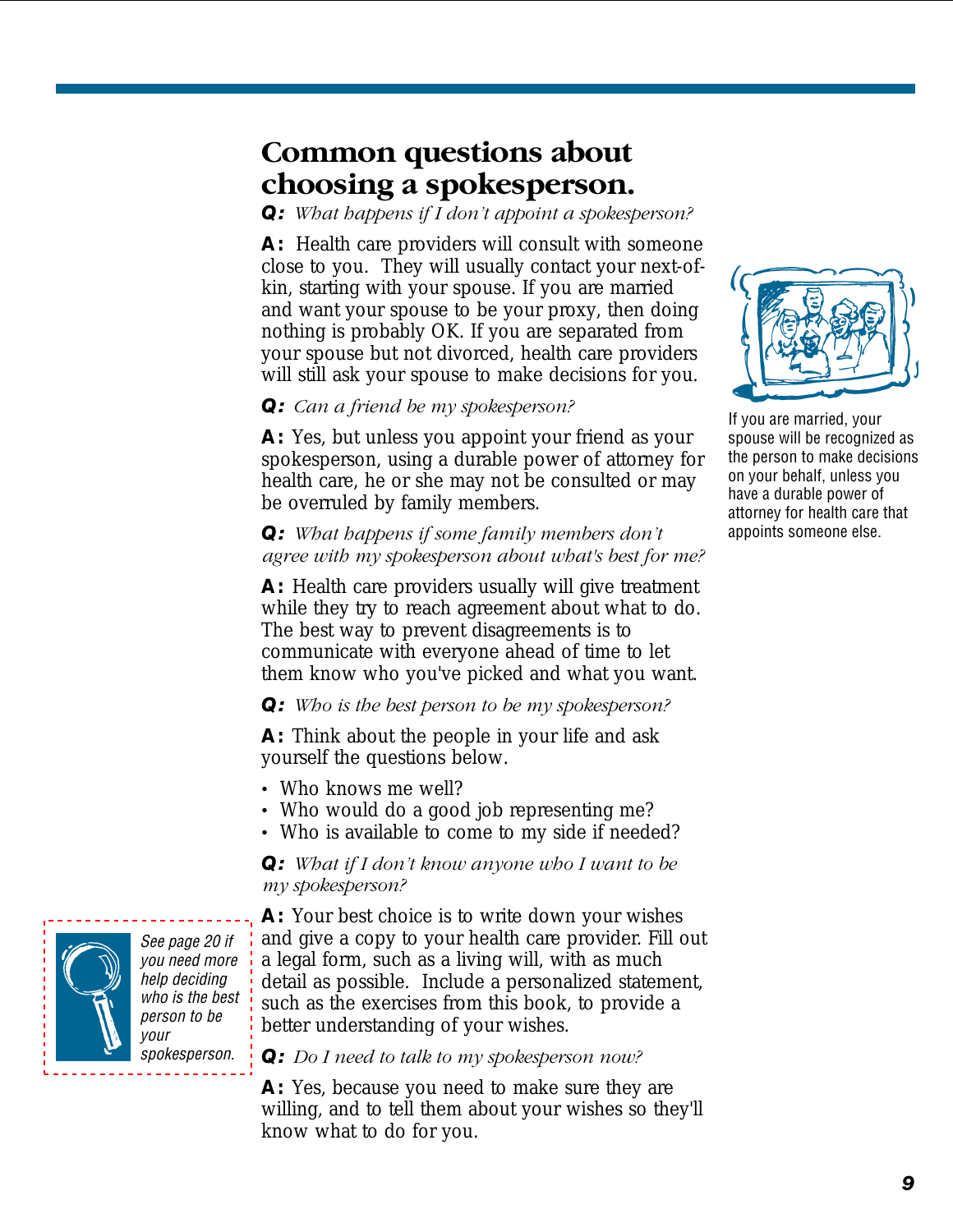### <span id="page-11-0"></span>**What else can I do to make my wishes known?**

It is good idea to write down your wishes for future health care because it gives others the most complete picture of how you feel and what you would want. You can do this by signing an **advance directive**, which can be either a formal, legal document or an informal statement of your wishes. There are two types of formal directives: proxy and instructional.

A *proxy directive* uses a legal document called a "durable power of attorney for health care" to appoint a spokesperson who can make health care decisions on your behalf. It goes into effect when health care decisions need to be made for you and you can't communicate or make health care decisions for yourself.

*Instructional directives,* such as a "living will" or "directive to physicians," are written instructions to physicians in the event you cannot speak for yourself. They usually tell health care providers which treatments you would not want if you become *terminally ill* or end up in a *permanent coma*.

A *personalized statement* lets you express what is most important to you. In addition to talking with loved ones and health care providers, you can make this statement by including the exercises from this workbook, writing a letter to your loved ones, or making an audio or video tape.

### **Which directive is best?**

It depends on your situation. You could complete either a proxy or instructional directive, both, or just a personal statement. Most health care providers like proxy directives best because it means they will have someone to talk with who knows you well. But not everyone has a proxy to represent them. In that case, an instructional directive will help your health care providers decide what's best for you. Either way, adding a personalized statement helps others feel more confident that they are doing what you would have wanted them to do.



You can personalize your advance directive with exercises from this workbook, a letter, or even a tape.

There are 3 steps to advance care planning:

- 1. Think through your preferences
- 2. Talk about your wishes with others
- 3. Document your wishes

Completing an advance directive or writing a personalized statement are ways to accomplish the third step.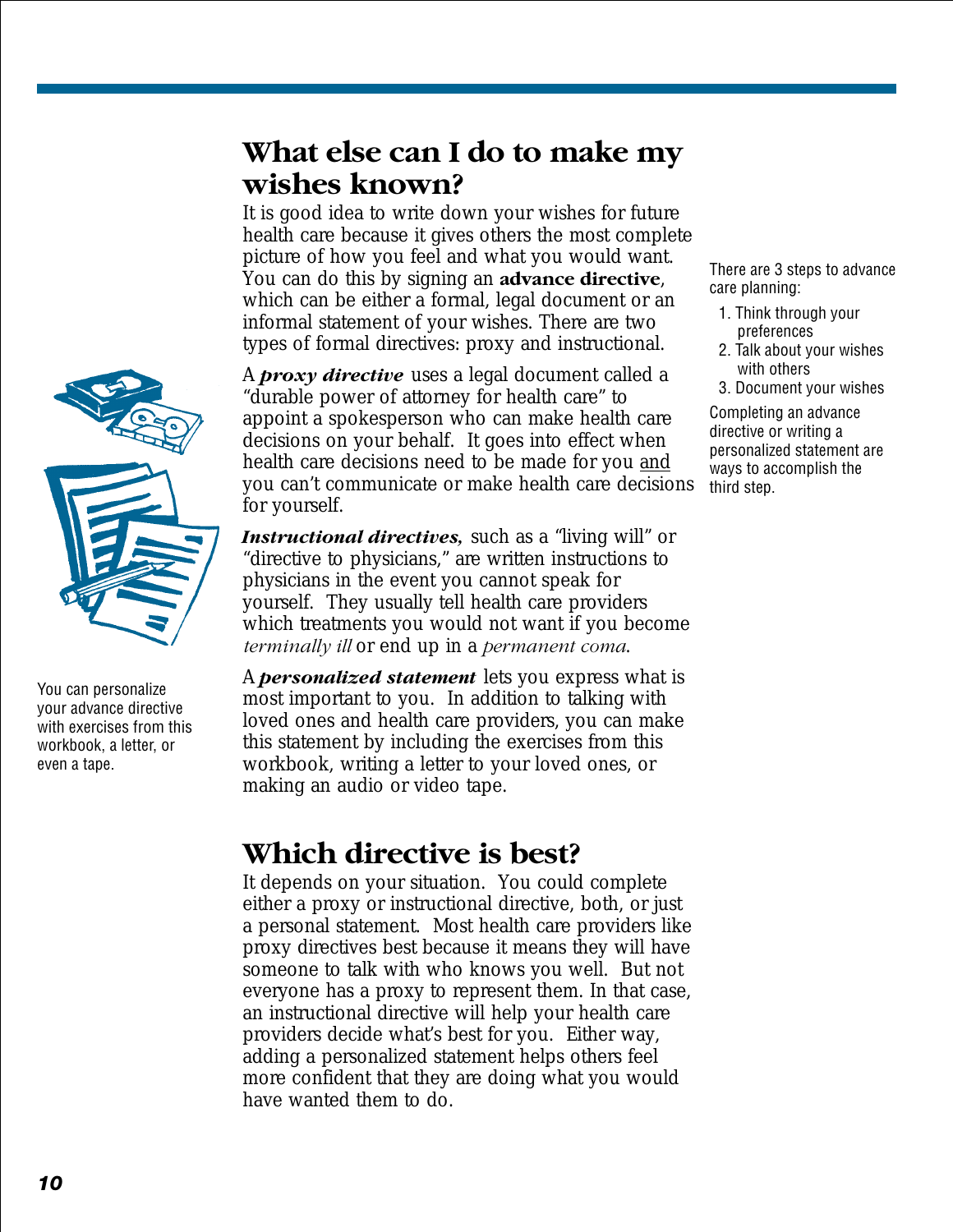### <span id="page-12-0"></span>**Common questions about advance directives.**

*Q: Why should I complete an advance directive?*

**A:** Advance directives are legal documents that help you keep control over future health care decisions. They can also relieve your loved ones of the burden of making life and death decisions on your behalf.

#### *Q: When do advance directives go into effect?*

**A:** Only if you become unable to understand your medical treatment options or are unable to communicate your wishes for medical treatment.

#### *Q: What's the difference between a "living will" and a regular will?*

**A:** A living will, like all advance directives, is restricted to decisions about your health care. It goes into effect while you are still alive but unable to communicate. A regular will pertains to your estate and property. It goes into effect after your death.

#### *Q: What should I do with my advance directive after I've signed it?*

**A:** You should give a copy to each person whom you want to be informed of your wishes, including your health care providers. Keep a list of their names. Put the original in a place where others can easily find it. Do *not* put your only copy in a safe-deposit box because it may not be easy to get if someone needs it. You can also fill out the wallet card (in the back) to let people know where they can find a copy.

#### *Q: What if I change my mind about what I want after I've completed an advance directive?*

**A:** You can always change your directive. Either write the changes on your existing directive (initial and date the changes), or destroy the old one and write a new one. Be sure to give revised copies to everyone who has a copy of your older version.

#### *Q: I have homes in 2 states. Is my advance directive valid in both places?*

**A:** States often have different laws and different forms. It may be best to complete separate forms for each state. Check with your health care providers in each place.



Blank copies of advance directive forms are located in the back pocket of this workbook.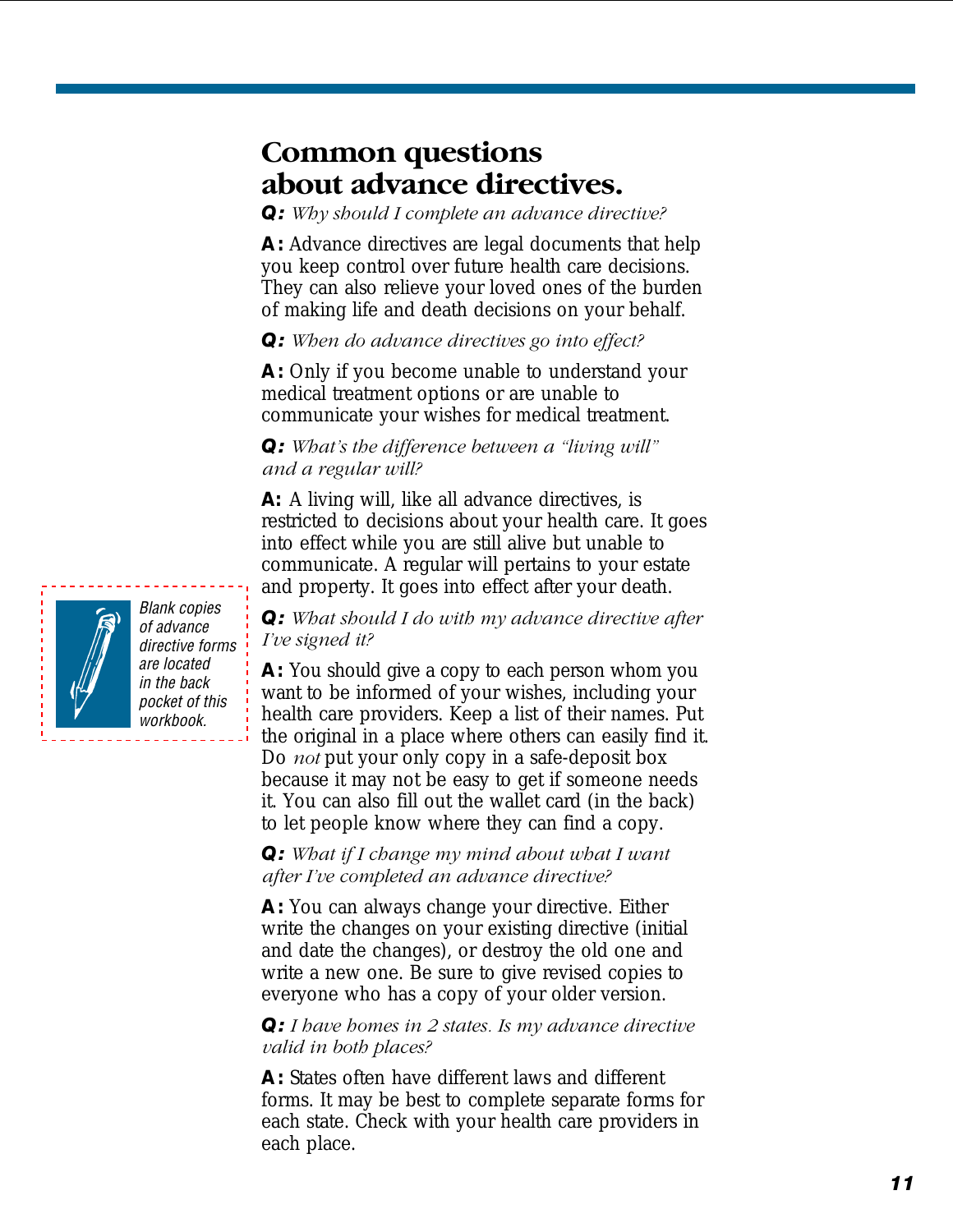### <span id="page-13-0"></span>**What situations and decisions do people commonly face?**

There are many situations in which people are not able to talk or communicate their wishes because of illness or injury. The following stories describe the kinds of decisions family members, friends and health care providers must make when people can't speak for themselves. As you read these stories, try to think about how you would value the quality of your life in each situation and whether you would make the same kinds of decisions for yourself.

### *Dementia*

Lily Chen, an elderly widow, was diagnosed 4 years ago with Alzheimer's disease, a common form of **dementia**. Over time she has gradually been losing her ability to think clearly and make decisions. Now she doesn't remember where she is and she can no longer recognize her daughter who visits her every day. For the last 8 months, she has been completely dependent on nurse's aides to bathe and feed her. Recently, she stopped eating altogether. Her daughter has power of attorney for health care and has to decide whether to have a **long-term feeding tube** surgically placed into her mother's stomach. The surgery is quick and won't cause much pain, but the real issue is guessing how Mrs. Chen would value her current life. If they place the feeding tube, Mrs. Chen could live for many more years in the same or worse condition. If they don't, she will die in about 2 weeks or less, and probably won't feel hungry or thirsty .

#### **Questions to consider:**

Do you think Mrs. Chen's daughter should decide about the feeding tube based on the fact that her mother isn't eating, or based on her mother's memory problems and dependence on others for care? Why?

- The percent of people with dementia increases with age. At age 65, it's about 5%, at age 75, it's 10-20%, and at age 85, it's about 35%.
- With Alzheimer's disease the mind fails before the body many people are otherwise healthy.
- In the advanced stages of dementia, people typically do not know where they are or recognize family members. They frequently stop eating, even with help from others.

Go to "More information about health conditions and treatments" for greater detail. See pag[e 29 f](#page-30-0)or **dementia**, page [34 f](#page-35-0)or **feeding tube**, pag[e 28](#page-29-0) for **coma (and PVS)**, and page [35](#page-36-0) for **ventilator**.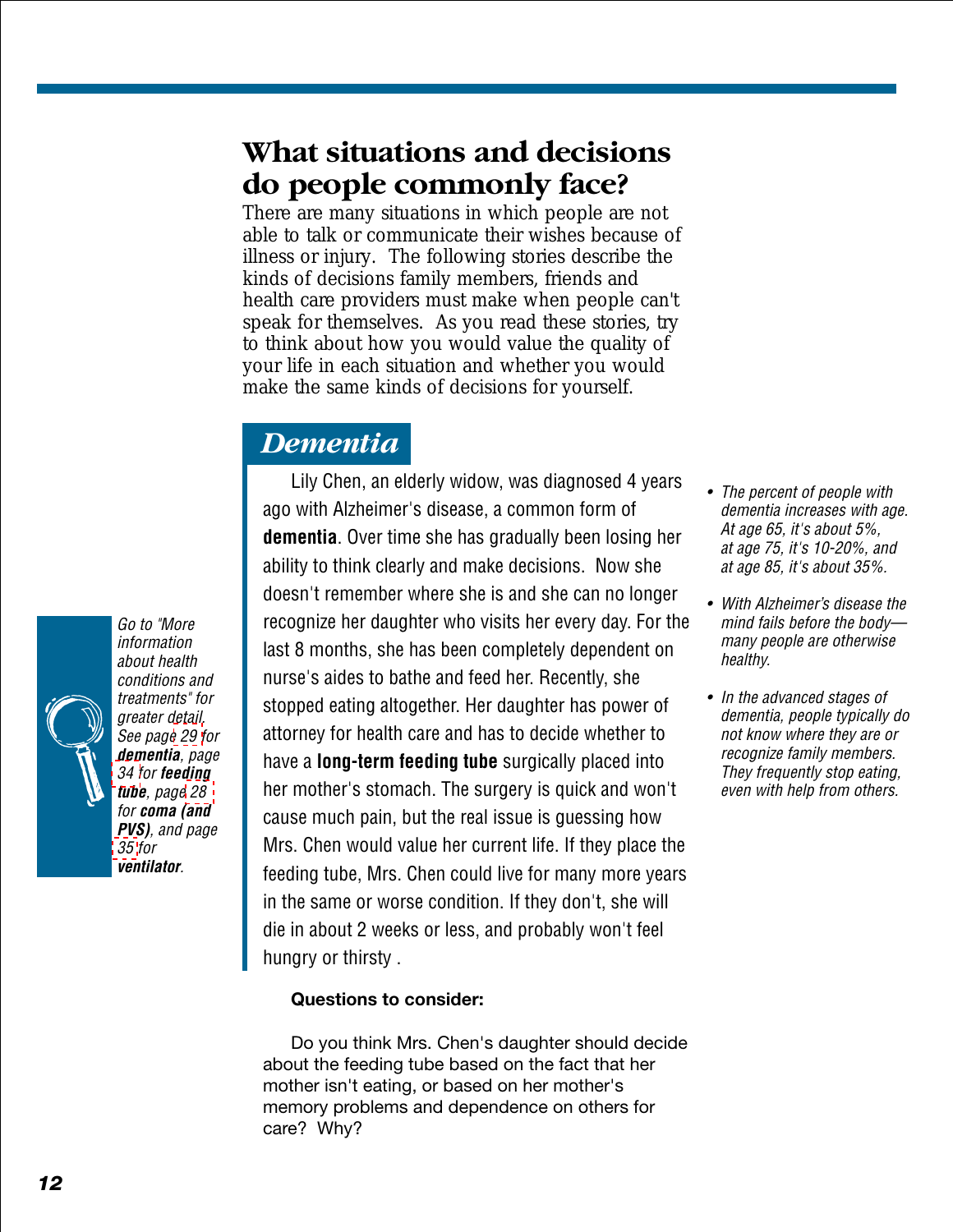### <span id="page-14-0"></span>*Coma*

Tom Rice was 29 years old when he was hit by a car as he was riding his bicycle. He was taken to the hospital where he went into a **coma**. He lay in bed with his eyes closed—it looked as if he were asleep, except that he didn't respond when people talked to him and he didn't wake up. He was put on a **ventilator**, or breathing machine, that pumped air into his lungs because he couldn't breathe on his own. He also had a **feeding tube** down his throat so liquid food and fluids could go straight into his stomach.

Tom was single so his parents were asked to decide whether to continue the treatments that were keeping him alive. His doctors thought Tom might come out of it but that it could take anywhere from one week up to a year. They said that the longer Tom remained in a coma, the less likely it was that he would ever wake up. They thought that if he did come out of the coma, he would probably have severe brain damage. He would need help taking care of himself and would not be able to live alone.

Tom had never said anything about what he would want if he were in an accident. His parents kept him "hooked up" for weeks and weeks to give him every chance. After 2 months, they decided it was hopeless since he hadn't changed in all that time. They stopped all treatment and Tom died that same day.

#### **Questions to consider:**

Do you think Tom's parents kept him alive long enough? Too long? Why do you feel this way?

What if Tom were 69 instead of 29? Would it make a difference? Why?

- People in a coma don't feel pain or any other sensations.
- Comas can be caused by injury, illness, drug overdoses and heart stoppage. Predicting the outcome of coma depends on what caused it, how long the person has been in coma, and age.
- Doctors say that it can take 3-4 weeks to see whether a person will come out of coma or go into a related condition, "persistent vegetative state" or **PVS**.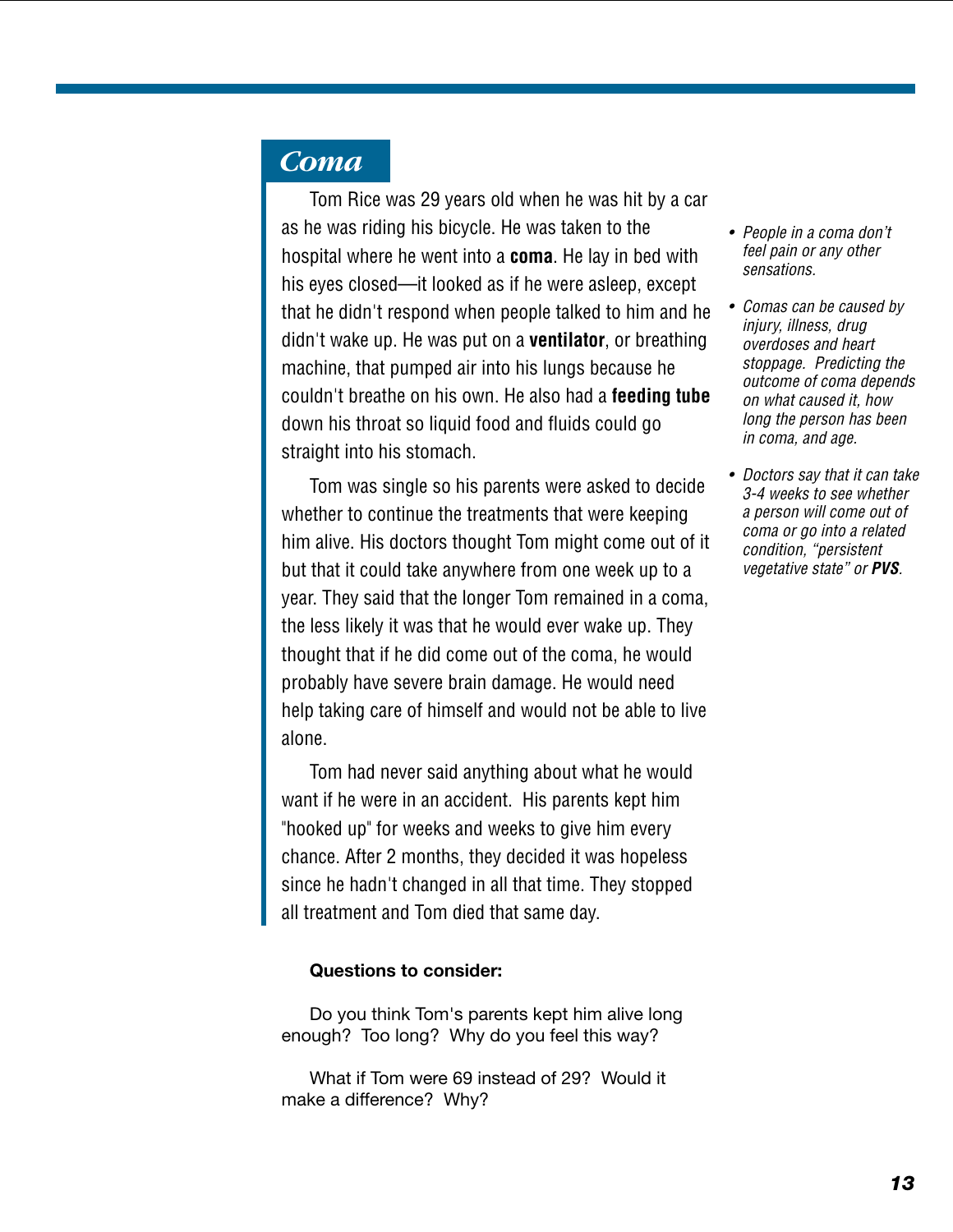

See [page 30](#page-31-0) for more on **stroke**, [page 33](#page-34-0) for **CPR**, [page 31](#page-32-0) for **terminal illness** and [page 36 f](#page-37-0)or **hospice**.

### <span id="page-15-0"></span>*Stroke*

Flora Park woke up one day and couldn't move her left arm. Her vision was blurred and she was having difficulty talking. Her husband called her doctor who told her to go to the hospital—he suspected a **stroke**. After a long day of tests, the doctors agreed it was a stroke. They started her on medication and rehabilitation therapy. After a few more days, her sight improved and she was talking clearly again. After two months, she could move her arm but it was still a little clumsy and weak. Her therapist taught her ways to make the most of her weak arm. She was adjusting to her new situation, but she worried constantly about what would happen if she had a more serious stroke.

 She talked about this with her husband and their children. She said, "This stroke has made me think long and hard about what's important to me. The doctor said that even with my medications, I could have another stroke and I might not be able to tell you what I want. So I'm telling you now. I love life and don't want to give up. That's why I'd be willing to go to the hospital and start rehab again to see whether I can get better. But if I get to a point where I'll never be able to feed myself or do anything on my own, then I don't want anything done to prolong my life. That means no **CPR** if my heart stops and no machines. My biggest fear is that I won't be able to talk with you or enjoy your company. I'd rather die quickly than suffer a long, slow decline."

#### **Questions to consider:**

Do you share Mrs. Park's views about when she wouldn't want treatment to prolong her life?

For you, is there such a thing as unacceptable quality of life? Where would you draw the line?

- Risk factors for stroke include being over age 55, high blood pressure, heart disease, diabetes, smoking, high cholesterol and family history.
- Stroke is the #1 cause of adult disability. Impairments can be mild, moderate or severe, depending on what part of the brain is affected.
- Most recovery of lost sensations or function occurs within the first 3-6 months after a stroke.
- • People who've had a stroke have a 5-10% chance of having another one. The first few months after their first stroke is the time when they are at greatest risk.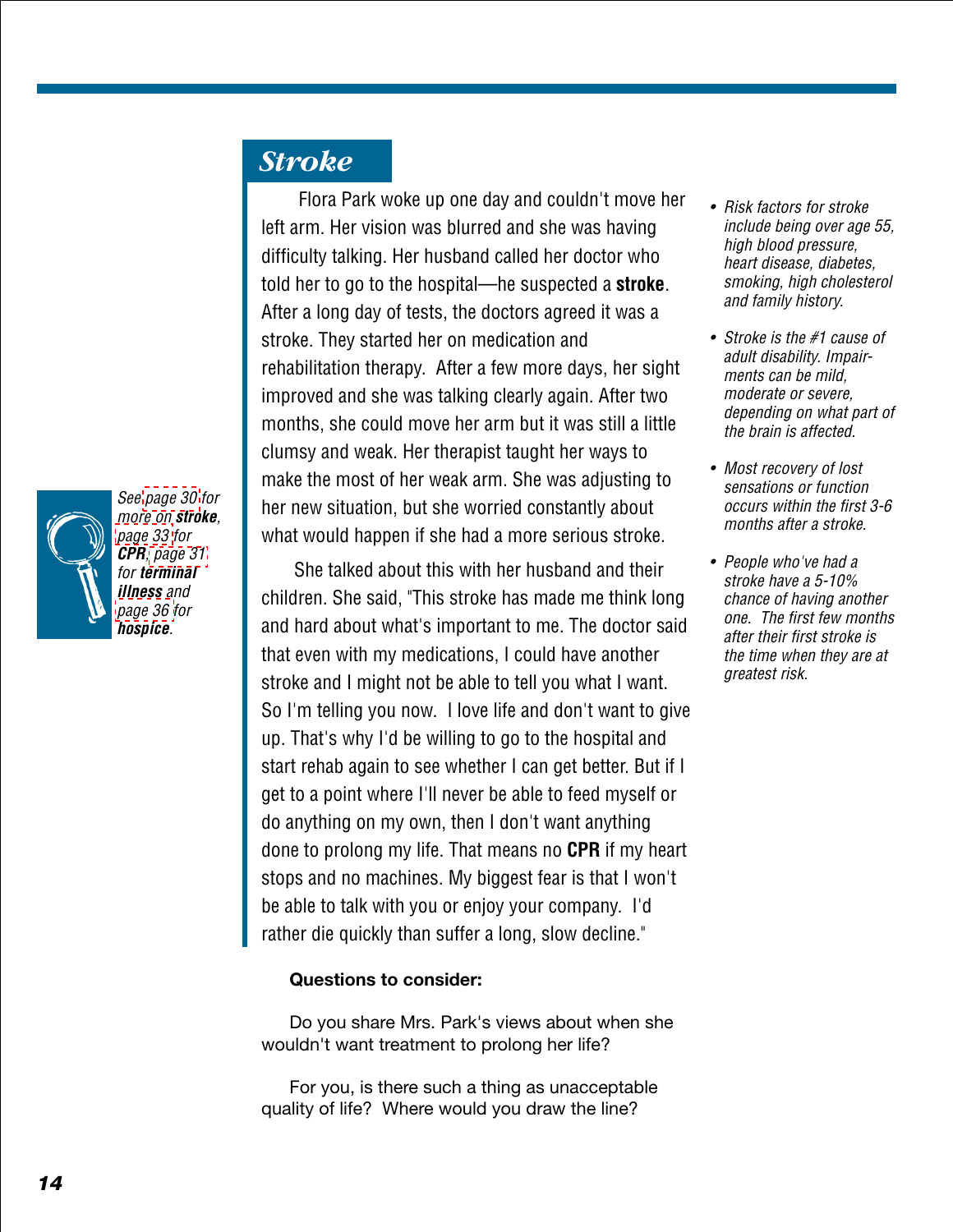### <span id="page-16-0"></span>*Terminal illness*

Carlos Ruiz had severe heart disease for years. His doctor said, "Your heart is much worse and it will continue to get weaker. Now we need to make some decisions about your goals for care. One approach would be to concentrate on supporting your heart, lung and other vital organs to extend your life as long as possible. Another option would be to make relief of pain and discomfort our highest priority, even if it meant you might not live as long. Which of these approaches sounds right for you?"

Mr. Ruiz said, "I've lived with this bad heart for a long time. I'm tired of fighting, but I'm not quite ready to give up. I'd try simple treatments, especially if I can be at home with my family. I'd rather be comfortable than live a long time."

Mr. Ruiz' doctor gave him a referral to a **hospice** nurse who started visiting him at home. He got a few lung infections which made it hard to breathe. He cured them by taking antibiotic pills at home. Then he got another infection that didn't get better, despite taking antibiotic pills. He had a high fever and was so sick that his wife had to decide what to do. His doctor and hospice nurse said they could put him in the hospital to treat his infection which would relieve his symptoms and might prolong his life. Or he could stay at home with additional comfort measures until he died.

Mrs. Ruiz sent him to the hospital because she thought he might get better and could return home for a little while longer.

#### **Questions to consider:**

Do you agree with Mrs. Ruiz's decision to send her husband to the hospital? Do you think she followed his wishes?

- With **terminal illness**, the underlying disease can no longer be cured. Most people with a terminal illness are expected to die within 6 months.
- **Comfort care** includes medications for pain and other symptoms, and keeping the person clean and dry. Sometimes treatments such as blood transfusions, antibiotics, or chemotheraphy are used to provide comfort by relieving symptoms.
- People who are close to death often go "in and out" of awareness, being alert only part of the time.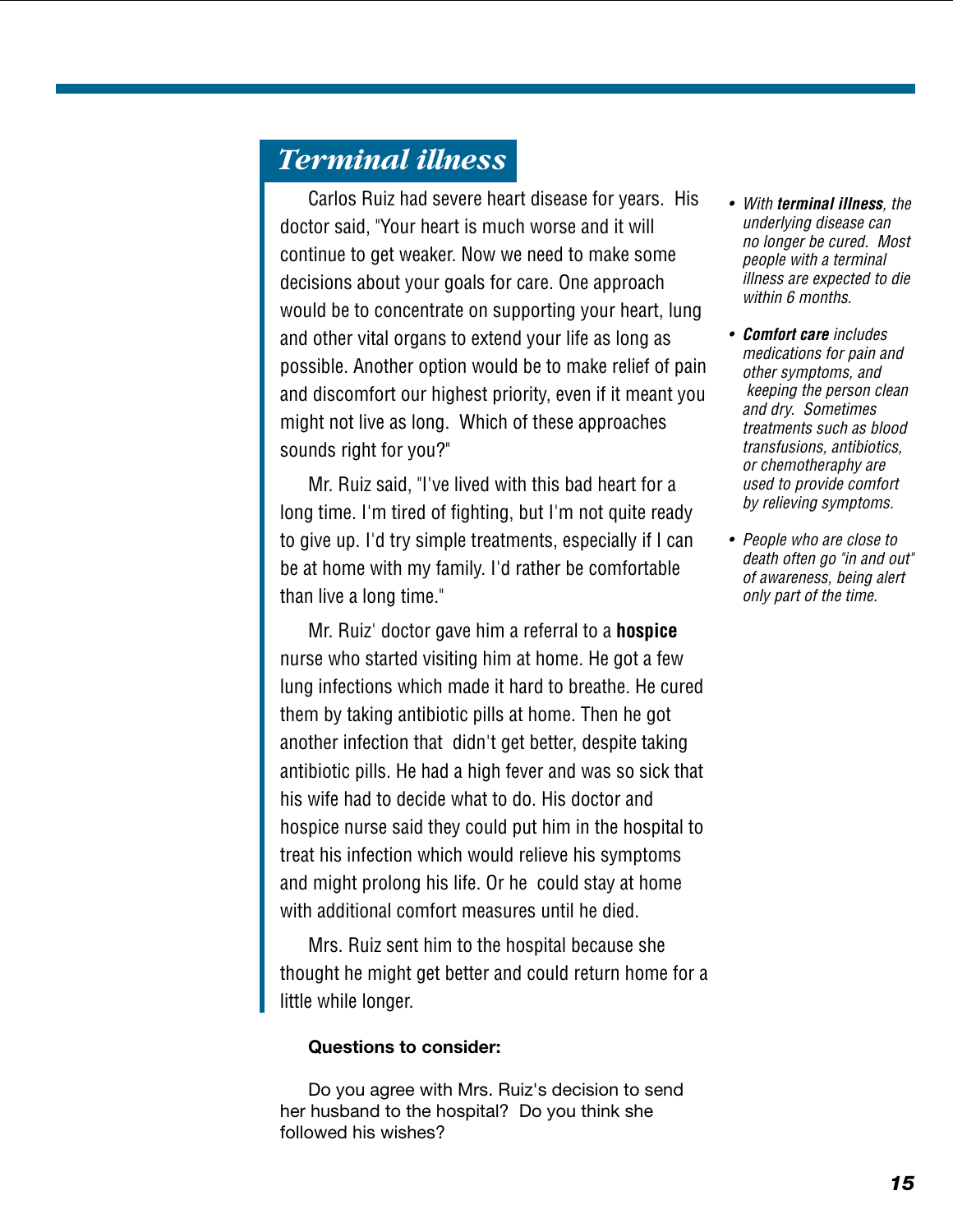### <span id="page-17-0"></span>**Telling others what you want.**

Your loved ones and health care providers need to know how you feel if they are to carry out your wishes in the future.

Raising this topic is not always easy. If your family members and friends are uncomfortable talking or even thinking about these issues, consider these ideas to get a discussion started:

- Begin on a positive note by talking about how much you value them and their willingness to listen to you.
- Share one of the stories from this workbook to show how planning in advance can ease the burden on family members.
- Remind them that accidents can happen to anyone at any time and that you just want to be prepared.

Including others in a discussion about what you want can also help clarify your wishes in your own mind. Consider the story of Mr. Nakamura:

#### **Kenji Nakamura wanted to appoint his daughter**

Suzy to be his spokesperson. The first time he tried to talk to her about this she said, "Dad, you're going to live to be 100 years old! We don't need to talk about this now." The next time she came over he eased into the conversation by talking about the things he was thankful for, including his health. Then he asked her to look at the statement of his wishes that he'd been writing. Suzy was surprised to learn that her dad never wanted to be kept alive by machines. She said, "What if you only needed a breathing machine for a few days?" After talking about it they both had a clearer understanding of his wishes — he didn't want to be kept alive on a ventilator *forever*, but a short time would be OK.



For more ideas about ways to start a conversation about your wishes or what to talk about, [turn to page 45.](#page-45-0)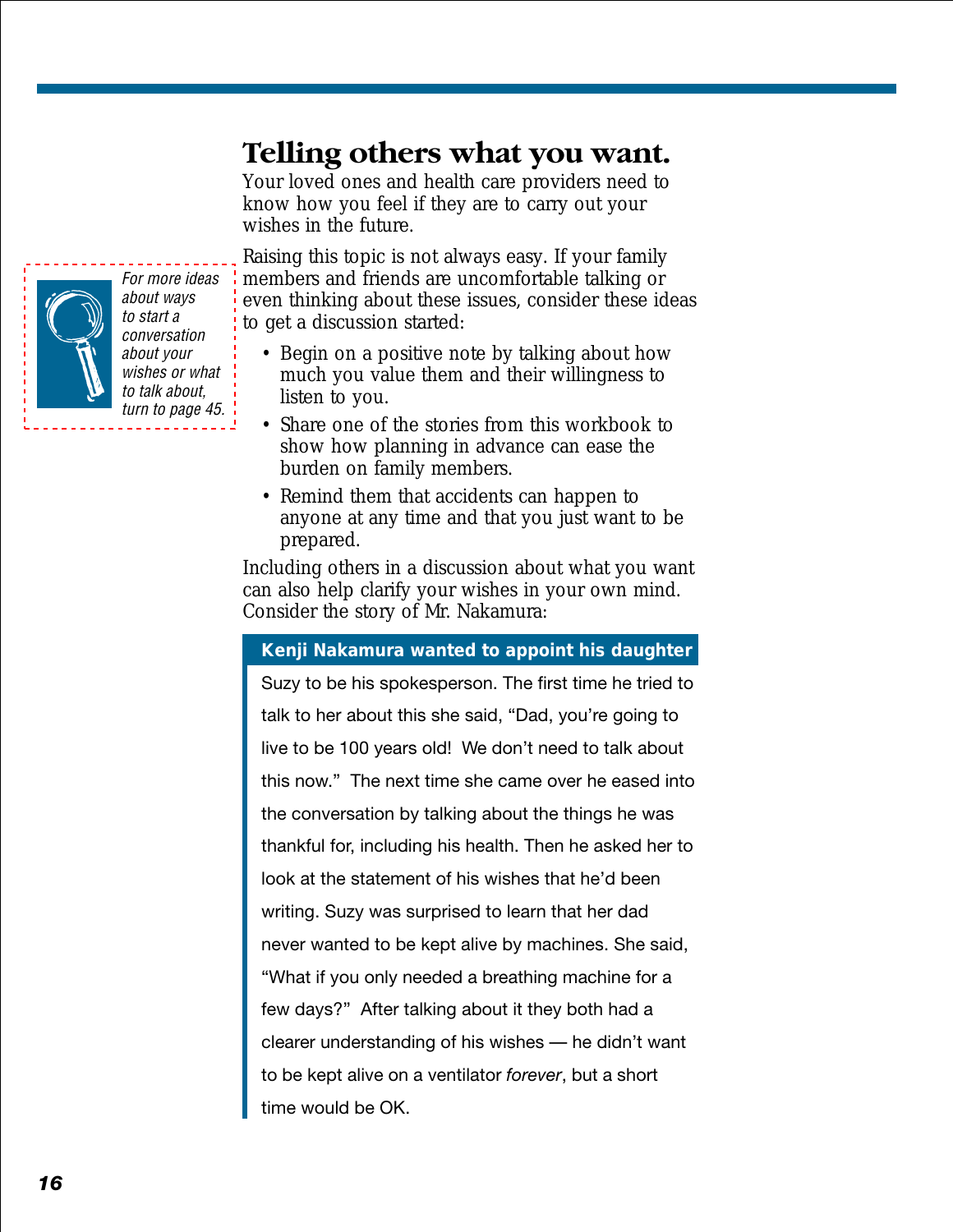### **Writing it down.**

directive forms are located in the back pocket. The exercises throughout this workbook can be used to personalize these forms.

<span id="page-18-0"></span>Even if you've talked about your wishes, when the time comes, stress and strong emotions can cause your loved ones to forget what you told them or wonder if they are making the right decision. A Blank advance written document can help keep things straight. There."



Some people are more comfortable documenting their wishes informally in a letter or an audio or video tape. It seems more personal. You can also personalize formal advance directives by attaching these informal statements or any of the exercises from this workbook.

Either way, "writing it down" means you've left a record of your wishes that everyone—family, friends, and health care providers—can use as a general guide or as explicit instructions. You won't have to worry that your wishes will be forgotten or misunderstood.

#### **Suzy was glad her dad had written his wishes**

down when Mr. Nakamura fell and broke his hip. While he was in the hospital, he got pneumonia and became confused. His doctors asked Suzy whether they should put him on a ventilator if he had trouble breathing. She shared his advance directive with the doctors and explained her father's fears of being kept alive forever by a machine. As a result, they decided to start antibiotic treatment, and if needed, they would put Mr. Nakamura on a breathing machine for only a short period of time. If he didn't seem to be improving, they would stop the breathing machine and focus their attention on keeping him comfortable. Suzy was thankful that her father had insisted on discussing his wishes.

"What you say is in the air, what you write is always

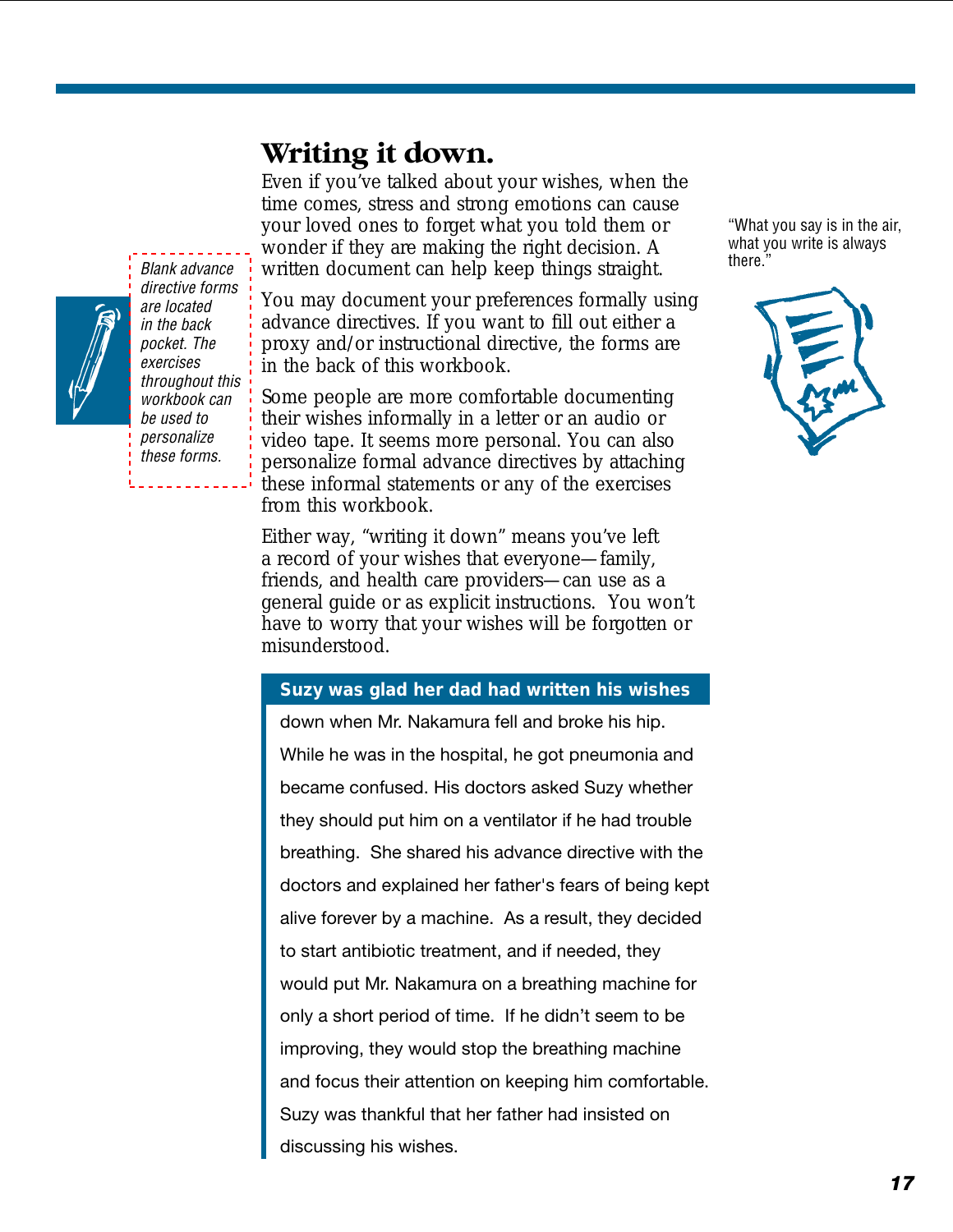### **What's Next?**

#### **Talk about it...**

Now that you've read through "The Basics" of advance care planning, you may feel ready to talk about your wishes with your family and health care providers. If you need help starting the conversation, see pages 46 to 50 for some ideas.

#### **Write about it...**

Sometimes it helps to have a few thoughts on paper. Try pulling out the forms in the back of the book and filling them out. Don't worry about making them perfect—there are two sets of forms so you can always go back and finalize your thoughts. The important thing is to get started.

#### **Learn more...**

**SOURCETS** 

You may still have some questions about advance care planning. The "Resources" sections that follow are designed to give you a better

understanding of specific topics. You can refer to only the sections that concern you, or read it straight through—whichever works for you.

Here's a sample of the kinds of questions that are answered in the Resources section:

- What makes life worth living?
- What's likely to happen if you have a serious stroke? What do you need to think about in advance?
- What if someone you love needs a feeding tube? What are the pros and cons?
- What can you do to keep the courts out of these advance care planning decisions?





➡ [see page 30](#page-31-0)

- $\rightarrow$  [see page 34](#page-35-0)
- $\rightarrow$  [see page 51](#page-51-0)

<span id="page-19-0"></span>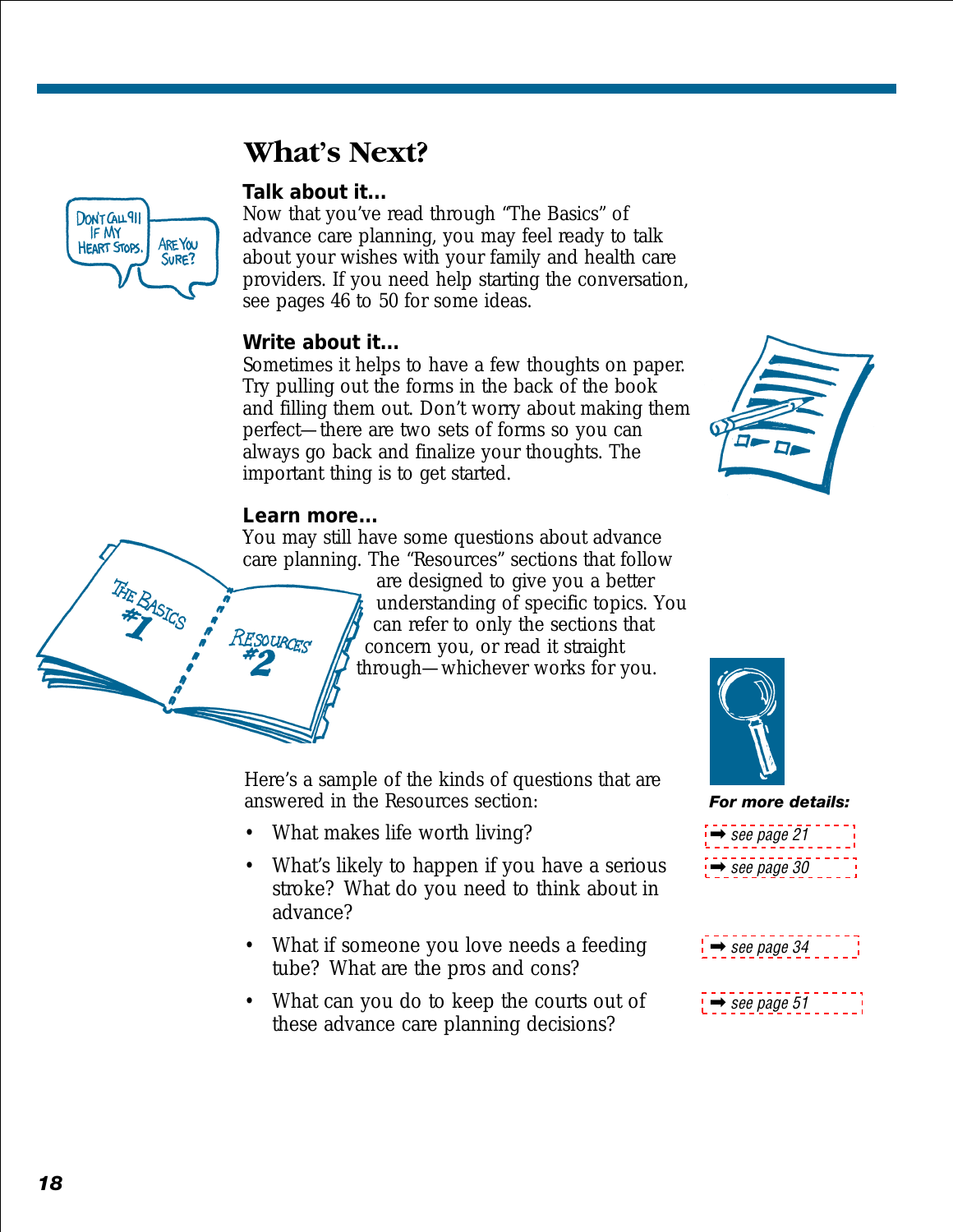### <span id="page-20-0"></span>**Thought-provoking exercises.**

#### **Which exercises should I complete?**

You can complete any or all of them. Each of the exercises addresses different issues, including:

- 1. What to consider when choosing a spokesperson [\(page 20\),](#page-21-0)
- 2. Your wishes regarding what makes life worth living [\(page 21\),](#page-22-0)
- 3. Your personal and spiritual beliefs that affect medical decision making, and your feelings about hope and risk taking [\(pages 22-23\),](#page-23-0)
- 4. Your wishes regarding the way you might spend your last weeks or days if you were dying, and other related matters [\(pages 24-26\).](#page-25-0)

We recommend that you complete at least the exercises on pages 21-24. These will be the most useful to others if they have to make decisions for you.

You may want to ask your religious advisor to help you think through the questions about quality of life, medical interventions, and death and dying. Religions have different philosophies about what to do under the situations described in these exercises.

#### **I don't like writing in books. Besides, I'm not ready to write down my answers. What should I do?**

We have included a copy of these exercises in the back of the workbook. You can use these to draft your ideas.

#### **What should I do with these exercises once I've completed them?**

- Use them to discuss your values with your loved ones and health care providers.
- Attach them to your advance directive as your personal statement. They will provide greater details about your wishes.
- Put your initials and date on each page so others will know when you filled them out.
- Review them each year  $-$  your answers could change with time.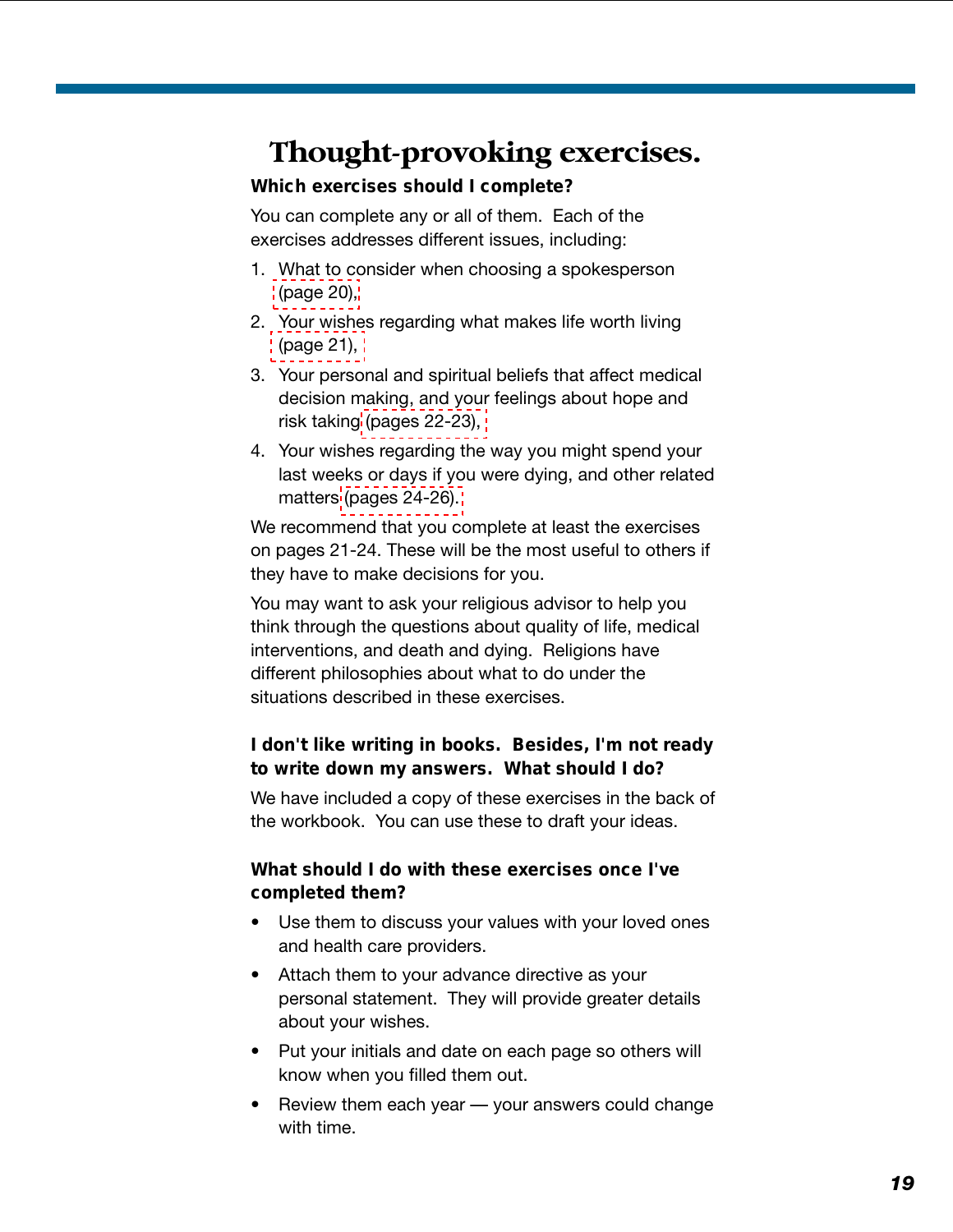**Names**

#### <span id="page-21-0"></span>**Who should speak for me?**

**Instructions** This exercise will help you choose the best spokesperson for you. On the top of each column, write in the names of one or more people you're considering to be your spokesperson. Place a check mark  $(V)$  in the column for that person if the following statements are true. The first two statements must be true for your spokesperson to have legal authority to represent you. You should weigh how important the other attributes are to you in deciding your first choice.

**Meets the legal criteria in my state for durable power of attorney for health care** (see the instructions in the back pocket).

**Would be willing to speak on my behalf.**

Would be able to act on my wishes and separate her/his own feelings from mine.

Lives close by or could travel to be at my side if needed.

Knows me well and understands what's important to me.

Could handle the responsibility.

Will talk with me now about sensitive issues and will listen to my wishes.

Will be available in the future if needed.

Would be able to handle conflicting opinions between family members, friends, and/or medical personnel.

Other issues important to me: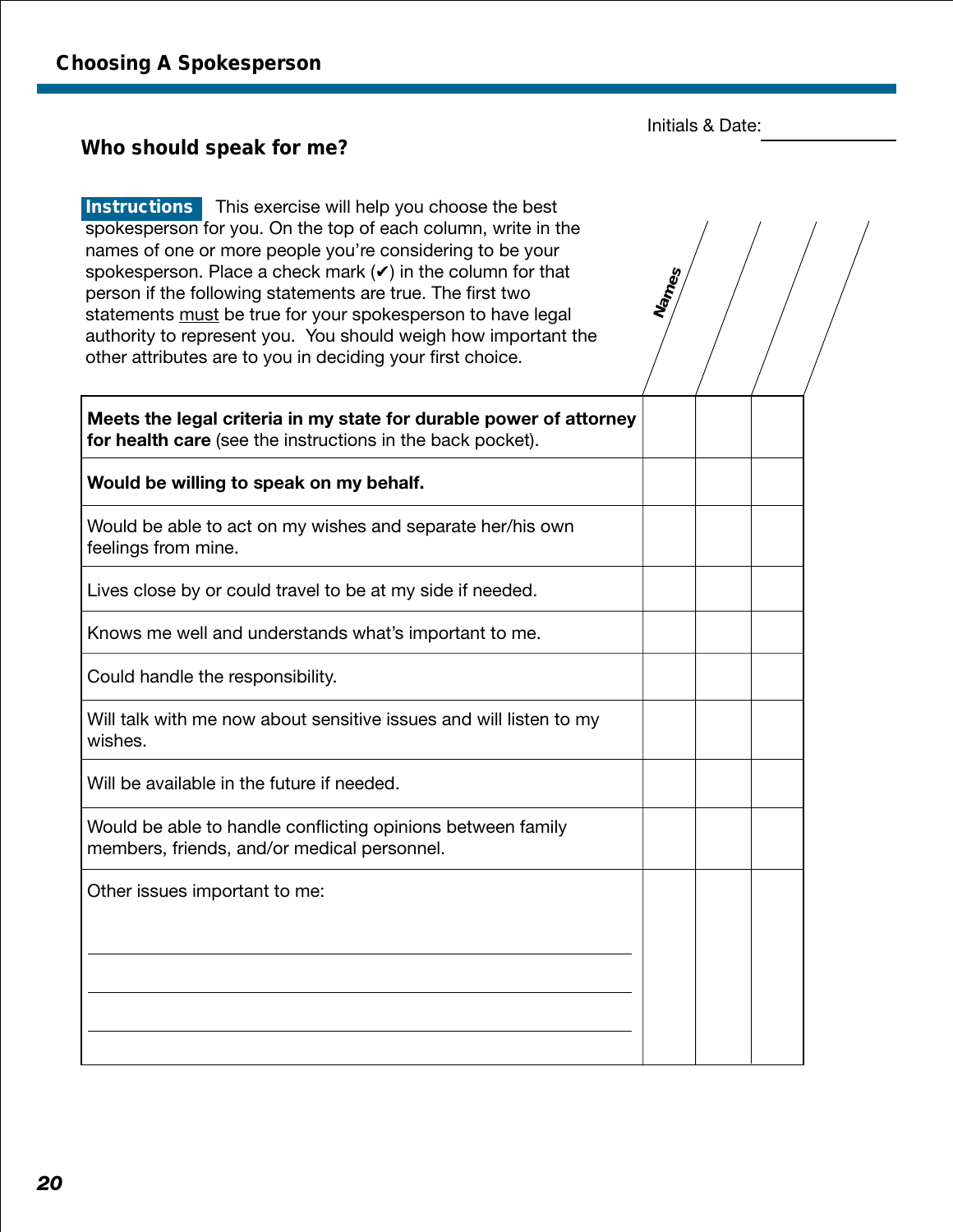#### <span id="page-22-0"></span>**What makes your life worth living?**

Initials & Date:

| <b>Instructions</b> This exercise will help you think about and                                                                                               | Life like this would be:        |                                     |                        |                        |
|---------------------------------------------------------------------------------------------------------------------------------------------------------------|---------------------------------|-------------------------------------|------------------------|------------------------|
| express what really matters to you. For each row, check $(\checkmark)$<br>one answer to express how you would feel if this factor by<br>itself described you. | difficult,<br>but<br>acceptable | worth<br>living, but<br>just barely | not<br>worth<br>living | can't<br>answer<br>now |
| a. I can no longer walk but get around in a wheelchair.                                                                                                       |                                 |                                     |                        |                        |
| b. I can no longer get outside—I spend all day at home.                                                                                                       |                                 |                                     |                        |                        |
| c. I can no longer contribute to my family's well being.                                                                                                      |                                 |                                     |                        |                        |
| d. I am in severe pain most of the time.                                                                                                                      |                                 |                                     |                        |                        |
| e. I have severe discomfort most of the time (such as<br>nausea, diarrhea, or shortness of breath).                                                           |                                 |                                     |                        |                        |
| I rely on a feeding tube to keep me alive.<br>f.                                                                                                              |                                 |                                     |                        |                        |
| g. I rely on a kidney dialysis machine to keep me alive.                                                                                                      |                                 |                                     |                        |                        |
| h. I rely on a breathing machine to keep me alive.                                                                                                            |                                 |                                     |                        |                        |
| I need someone to help take care of me all of time.                                                                                                           |                                 |                                     |                        |                        |
| I can no longer control my bladder.                                                                                                                           |                                 |                                     |                        |                        |
| k. I can no longer control my bowels.                                                                                                                         |                                 |                                     |                        |                        |
| I live in a nursing home.                                                                                                                                     |                                 |                                     |                        |                        |
| m. I can no longer think clearly-I am confused all the time.                                                                                                  |                                 |                                     |                        |                        |
| n. I can no longer recognize family/friends                                                                                                                   |                                 |                                     |                        |                        |
| o. I can no longer talk and be understood by others.                                                                                                          |                                 |                                     |                        |                        |
| p. My situation causes severe emotional burden for my<br>family (such as feeling worried or stressed all the time).                                           |                                 |                                     |                        |                        |
| q. I am a severe financial burden on my family.                                                                                                               |                                 |                                     |                        |                        |
| I cannot seem to "shake the blues."                                                                                                                           |                                 |                                     |                        |                        |
| s. Other (write in):                                                                                                                                          |                                 |                                     |                        |                        |

**Instructions** To help others make sense out of your answers, think about the following questions and be sure to explain your answers to your loved ones and health care providers.

If you checked "worth living, but just barely" for more than one factor, would a combination of these factors make your life "not worth living?" If so, which factors?

If you checked "not worth living," does this mean that you would rather die than be kept alive?

If you checked "can't answer now," what information or people do you need to help you decide?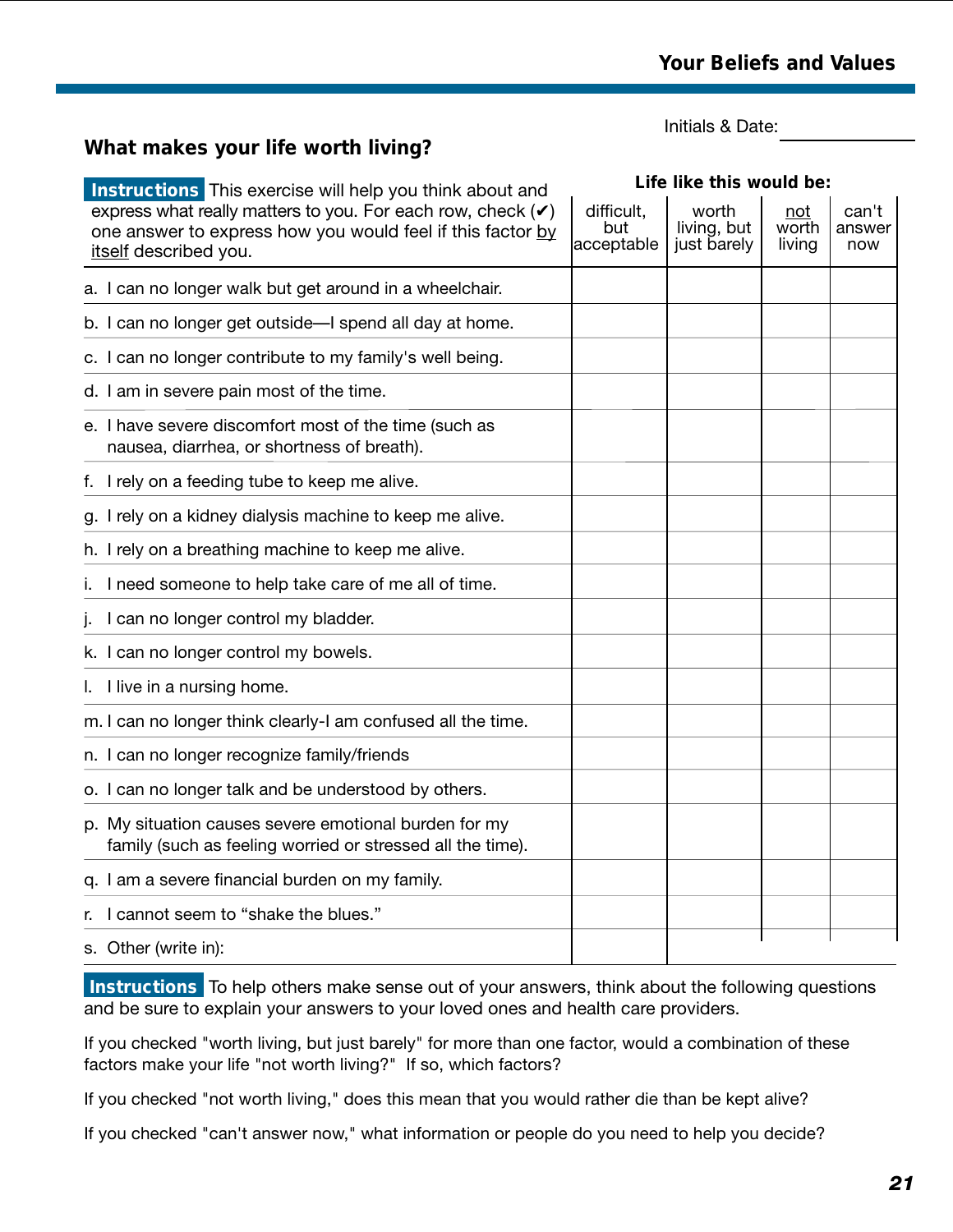<span id="page-23-0"></span>**Instructions** Circle yes, not sure, or no to indicate whether you agree with each statement. If you do not agree with the "always" statements, this could mean that you agree with these statements some of the time, but not always. You can use the space at the bottom of the page to explain and clarify your beliefs.

#### **Personal and spiritual beliefs**

Many people have special personal or spiritual beliefs that they want respected in decision making about life-sustaining treatments. What are yours?

| I believe that it is always wrong to withhold (not start)<br>treatments that could keep me alive.                                                                      | <b>Yes</b> | <b>Not sure</b> | <b>No</b>      |
|------------------------------------------------------------------------------------------------------------------------------------------------------------------------|------------|-----------------|----------------|
| I believe that it is always wrong to withdraw (stop)<br>treatments that could keep me alive after they've been<br>started.                                             | <b>Yes</b> | <b>Not sure</b> | No             |
| I believe it is wrong to withhold (not provide) nutrition<br>and fluids given through tubes, even if I am terminally<br>ill or in a permanent coma.                    | <b>Yes</b> | <b>Not sure</b> | N <sub>0</sub> |
| I do not wish to receive a blood transfusion or any<br>blood products, such as plasma or red blood cells.                                                              | <b>Yes</b> | <b>Not sure</b> | No             |
| I would like to have my pastor, priest, rabbi, or other<br>spiritual advisor consulted regarding any difficult<br>health care decision that must be made on my behalf. | Yes        | <b>Not sure</b> | No             |
| (write in name)                                                                                                                                                        |            |                 |                |
| I believe in other forms of treatment, such as healing<br>through prayer, acupuncture, or herbal remedies. I<br>want the following treatments included in my care:     | <b>Yes</b> | <b>Not sure</b> | N <sub>0</sub> |
| I believe that controlling pain is very important, even if<br>the pain medications might hasten my death.                                                              | <b>Yes</b> | <b>Not sure</b> | N <sub>0</sub> |
| I believe that my loved ones should take their own<br>interests into consideration, as well as mine, when<br>making health care decisions on my behalf.                | <b>Yes</b> | <b>Not sure</b> | No             |
| I believe that it is acceptable to consider the financial<br>burden of treatment on my loved ones when making<br>health care decisions on my behalf.                   | <b>Yes</b> | <b>Not sure</b> | <b>No</b>      |
| I believe that my loved ones should follow my<br>directions as closely as possible.                                                                                    | <b>Yes</b> | <b>Not sure</b> | <b>No</b>      |

Additional beliefs and/or explanations for my beliefs: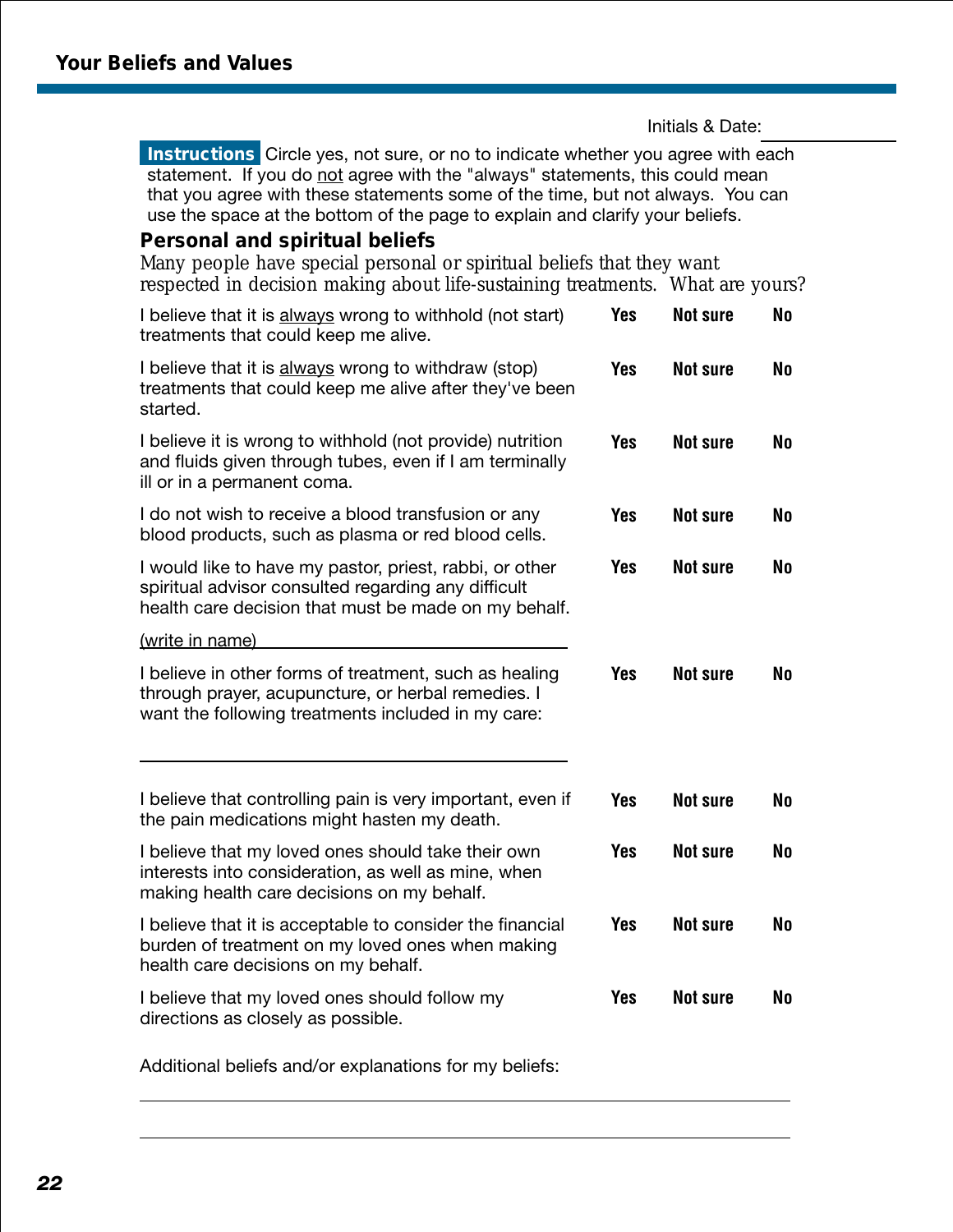<span id="page-24-0"></span>

|                                                                                                                                                                         |            | Initials & Date: |    |  |
|-------------------------------------------------------------------------------------------------------------------------------------------------------------------------|------------|------------------|----|--|
| Hope for recovery<br>People have different feelings about hope that influence what health care<br>they want. What are your feelings about hope?                         |            |                  |    |  |
| Imagine that you are very sick and have been told that<br>you will very likely die soon.                                                                                |            |                  |    |  |
| I would want all possible treatments, even though my<br>doctors don't think they will help me, because I would<br>hope for a miracle cure that would prolong my life.   | <b>Yes</b> | Not sure         | No |  |
| Imagine that you have been in a coma for three weeks.<br>The doctors think that the chance that you will ever<br>return to your previous state of health is very small. |            |                  |    |  |
| I would want to be kept alive indefinitely because I<br>would still hope for a new medical development that<br>would help me to recover.                                | Yes        | <b>Not sure</b>  | No |  |

#### **Weighing pros and cons of treatment for different chances of recovery**

People evaluate the pros and cons of medical treatments in very personal ways. This explains why some people choose a treatment and others reject it. A big question is, how much would you be willing to endure if the chance of regaining your current health was high? What if the chance was low? Answer the questions below to carefully evaluate your own willingness to take such risks.

*Imagine that you are seriously ill. The doctors are recommending treatment for your illness, but the treatments have very severe side effects, such as severe pain, nausea, vomiting, or weakness that could last for 2-3 months.*

I would be willing to endure severe side effects if the chance that I would regain my current health was:

| high (over 80%)         | Yes        | <b>Not sure</b> | No |
|-------------------------|------------|-----------------|----|
| moderate (50%)          | <b>Yes</b> | <b>Not sure</b> | No |
| low (20%)               | <b>Yes</b> | <b>Not sure</b> | No |
| very low (less than 2%) | Yes        | Not sure        | No |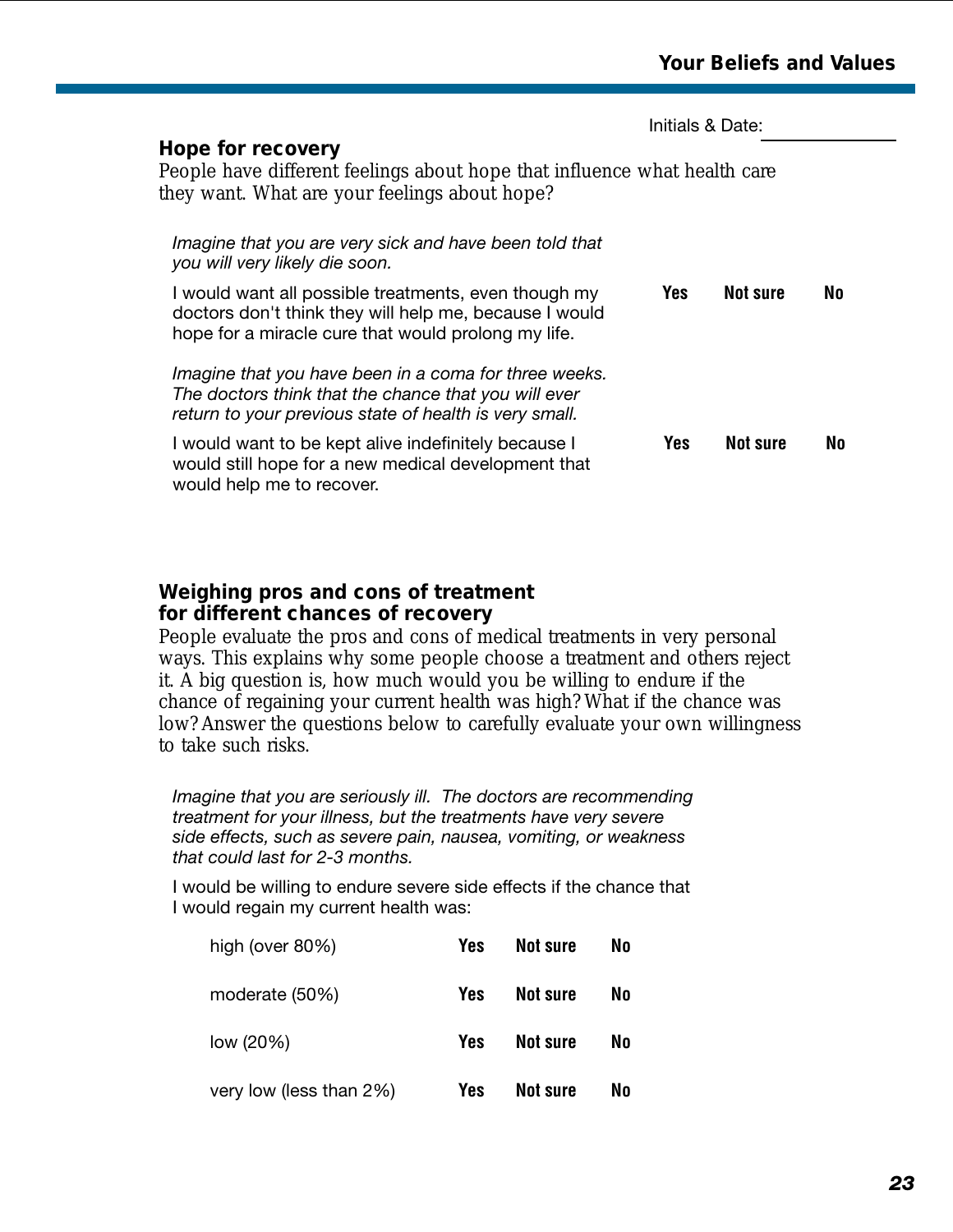#### <span id="page-25-0"></span>**How would you like to spend your last days?**

Many people have strong opinions about what would be important to them at the very end of their lives. For some, they want to express things they would like to have happen. Others want to be sure that certain things they dislike or fear will be avoided. What are some of the things that you would hope for that could make your last weeks, days, or hours the most peaceful?

**Instructions** For each row, check (✔) one answer to express how important these issues would be to you if you were dying.

|    |                                                                                                                        | <b>Not</b><br>Important | Moderately<br>Important Important Important | Very | Extremely |
|----|------------------------------------------------------------------------------------------------------------------------|-------------------------|---------------------------------------------|------|-----------|
|    | a. Avoiding pain and suffering, even if it<br>means that I might not live as long.                                     |                         |                                             |      |           |
|    | b. Being alert, even if it means I might<br>be in pain.                                                                |                         |                                             |      |           |
|    | c. Being around my family and close<br>friends.                                                                        |                         |                                             |      |           |
|    | d. Being able to feel someone<br>touching me.                                                                          |                         |                                             |      |           |
|    | e. Having religious or spiritual advisors<br>at my side when I die.                                                    |                         |                                             |      |           |
| f. | Being able to tell my life story and<br>leave good memories for others.                                                |                         |                                             |      |           |
|    | g. Reconciling differences and saying<br>"good-bye" to my family and friends.                                          |                         |                                             |      |           |
|    | h. Being at home when I die.                                                                                           |                         |                                             |      |           |
| ۱. | Being in a hospital when I die.                                                                                        |                         |                                             |      |           |
| ı. | Being kept alive long enough for my<br>family to get to my bedside to see me<br>before I die, even if I'm unconscious. |                         |                                             |      |           |

k. What are your biggest hopes about the end of your life?

l. What are your biggest fears about the end of your life?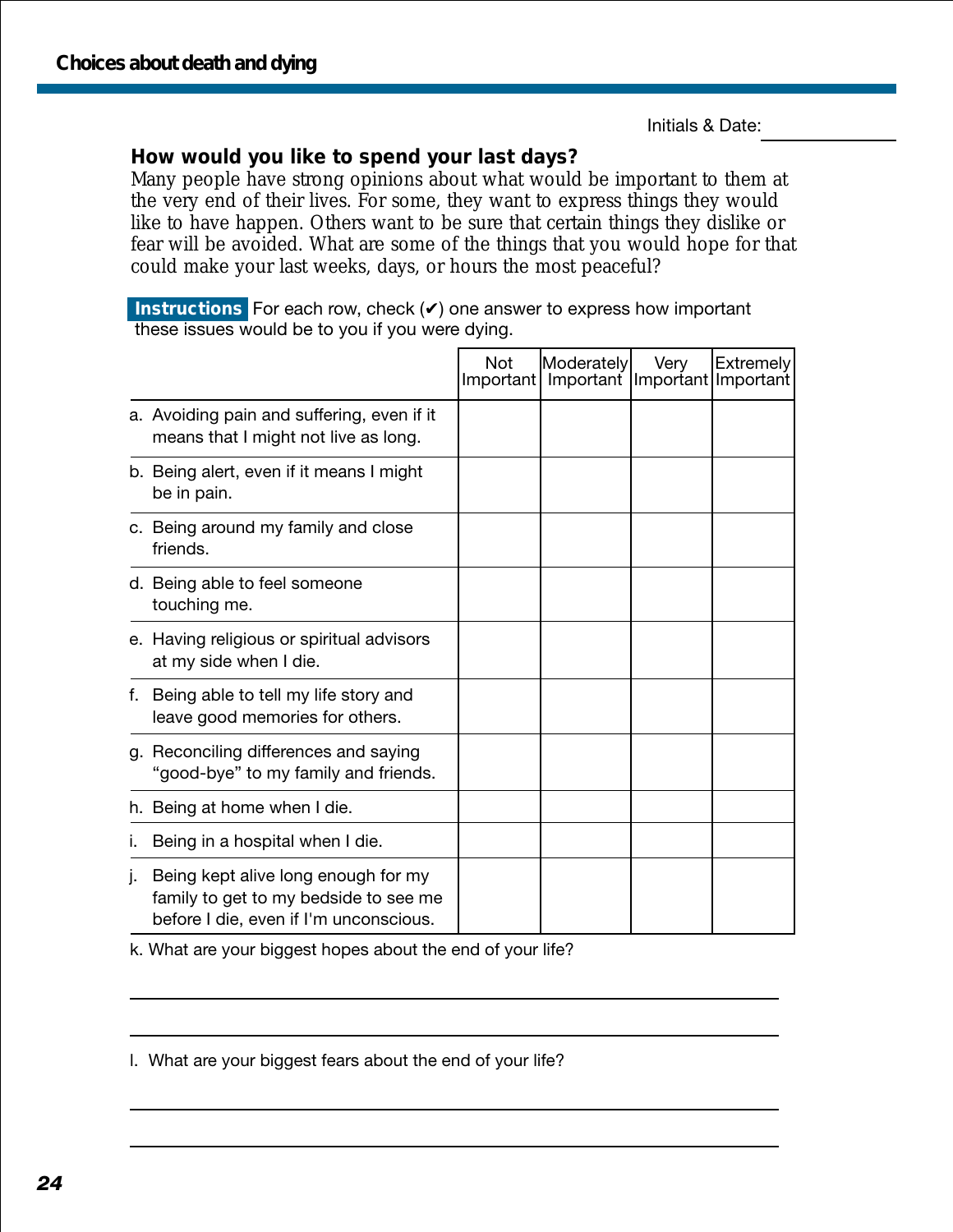#### <span id="page-26-0"></span>**Other related matters**

The topics that have been covered up to this point have related to decisions about your health care in the event you could not speak for yourself. Your decisions about the next topics would go into effect after your death. We include them here because they are related issues that you may want to communicate to others. There is a list of organizations and other resources on page 52 if you need more information about these related matters.

#### **Organ donation and autopsy**

Sometimes after death, organs and tissues can be used to help other people who need them. Family members must give consent to transplant your organs. You can help them make this decision by letting them know how you feel about this. After an autopsy, the body can be shown and buried.

|                            | <b>Instructions</b> Circle one word to express how you feel.    |      |          |     |  |
|----------------------------|-----------------------------------------------------------------|------|----------|-----|--|
|                            | I want to donate any viable organs/tissues.                     | Yes  | Not sure | No. |  |
| donor card?                | If yes, have you filled out an organ                            |      |          |     |  |
|                            | Have you told your family?                                      |      |          |     |  |
| body for medical research. | I consent to the use of all or part of my                       | Yes. | Not sure | No. |  |
|                            | If yes, do you have a preference for<br>a research institution? |      |          |     |  |
|                            | Have you told your family?                                      |      |          |     |  |
| I permit an autopsy.       |                                                                 | Yes  | Not sure | Νo  |  |

#### **Burial arrangements**

People often leave instructions about what they want done with their bodies after they die. Some want to be buried in a particular place, perhaps in a cemetery with other family. Other people would prefer to be cremated and have their ashes put or scattered in a special place. You can indicate your preferences by answering the questions below.

| I would prefer to be: (circle one)    | <b>Buried</b> | <b>Cremated</b> | No preference |
|---------------------------------------|---------------|-----------------|---------------|
| I would like my remains to be placed: |               |                 |               |
| Other preferences:                    |               |                 |               |
|                                       |               |                 |               |
|                                       |               |                 |               |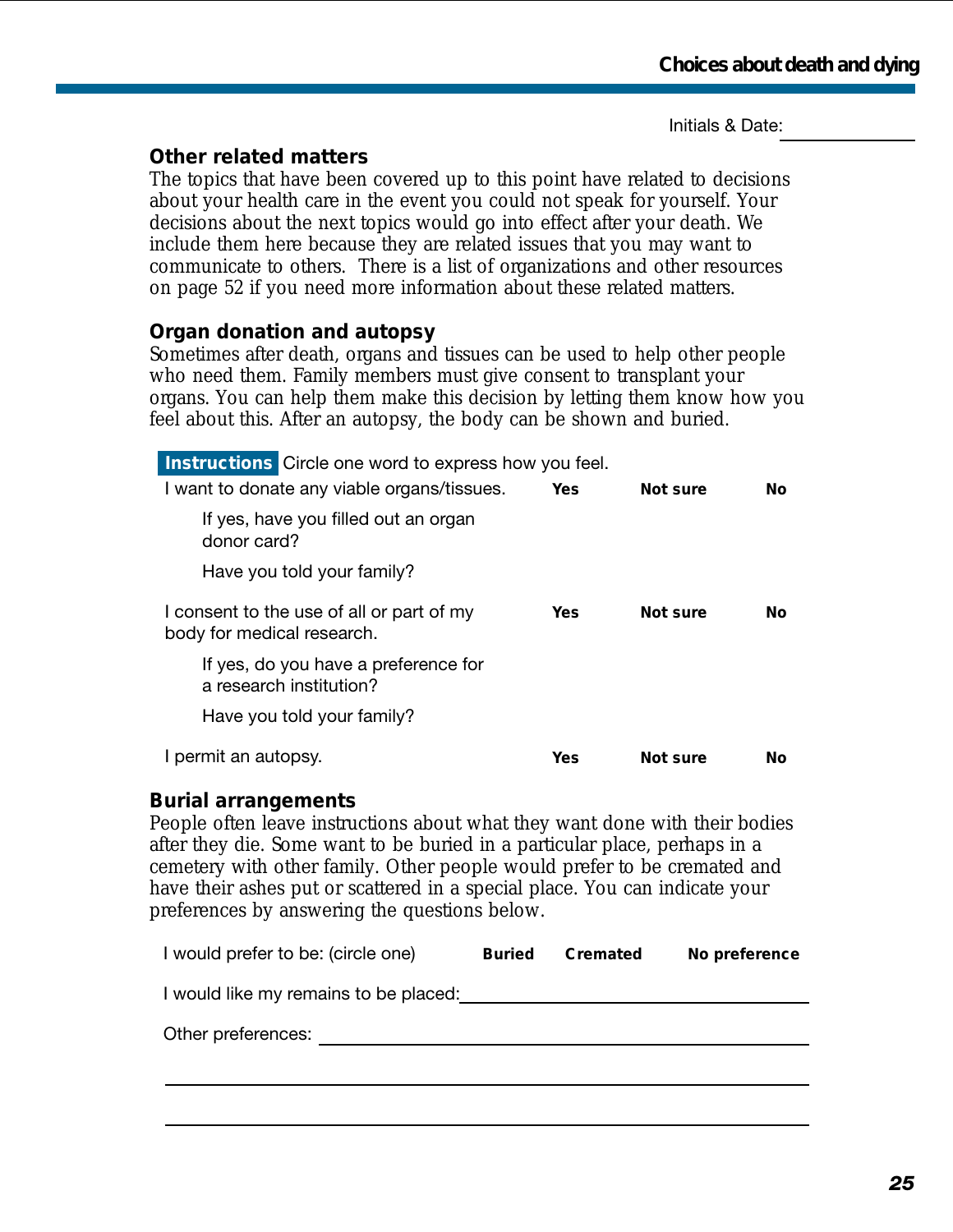#### <span id="page-27-0"></span>**Funeral or memorial services**

People have different ideas about funerals and memorial services. These services are often very comforting to family and friends as they celebrate and honor the life of their loved one. Services also can make a statement about one's religious faith. Write in below any thoughts about a funeral or memorial service such as where it should be held, songs or readings to be included, where donations should be sent, information for an obituary notice, or other wishes.

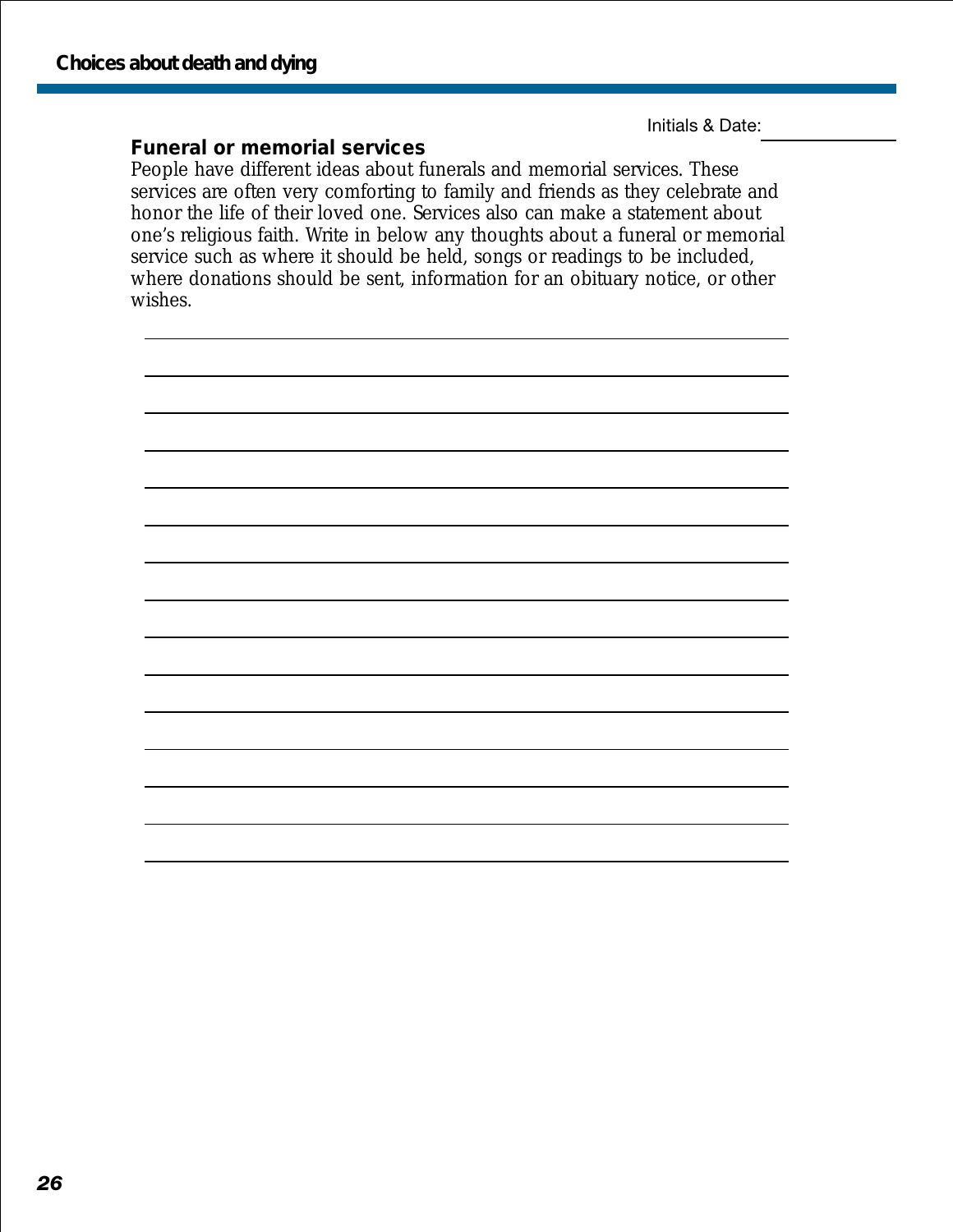### <span id="page-28-0"></span>**More information about health conditions and treatments**

#### **What will I learn from this section?**

This section is intended to be a reference that will answer your questions such as,

- What's it like to be in a coma?
- What would happen if you needed CPR?
- Is being on a mechanical ventilator (breathing machine) like being in an iron lung?
- What are the key things to think about when making decisions about life-sustaining treatments?

#### **Where can I get answers to other questions?**

If you still have questions after you've read these pages, you can:

- Ask your doctor. Take these pages with you to your next appointment so your doctor can give you more specific information about what these health conditions and treatments might mean for you, given your current health condition.
- Call one of the organizations listed on page 52.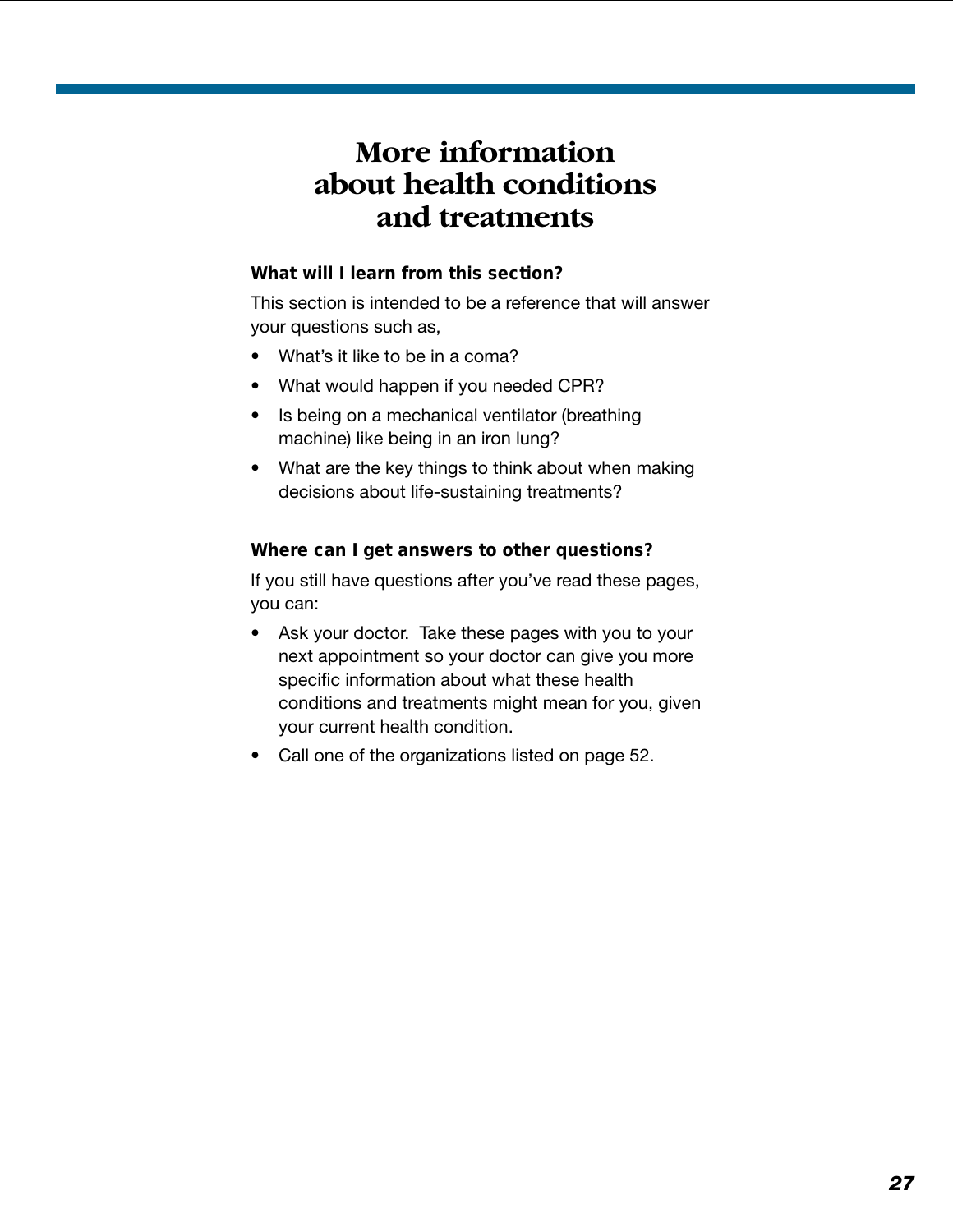### <span id="page-29-0"></span>*Coma*

#### **What is it?**

Coma is a state of unconsciousness that persists for some time. It may be caused by a head injury, a severe stroke, bleeding in the head, or a severe illness. A person who is unconscious shows little or no movement or response to stimulation. It usually looks as though they were asleep. A related and more serious condition is called persistent vegetative state (PVS). A person in PVS is unconscious but sometimes opens his or her eyes and may have unintentional movements such as yawning, and random movements of the head or limbs. PVS usually develops after about a month in a coma.

#### **What's it like?**

People who have been in a coma (and then come out of it) usually say they have no memory of any awareness at all during the coma. These people generally report no memory of pain or discomfort. Those few people who say they were aware of things going on around them or hearing what was being said near them were not in a true coma. Observation of coma patients typically shows no sign that the patient is in any pain or distress. People in coma do not get out of bed, or communicate in any way. They are usually cared for in a

hospital or nursing home because they need to have all of their personal care done for them including being fed through a tube, having their body wastes cleaned up, and being turned every few hours to prevent bed sores.

#### **What's likely to happen?**

Just after a person goes into a coma, it is very hard to predict what will happen. If and when the person comes out of a coma depends on his or her age, what caused it, and his or her overall health. People have very little chance of ever coming out of coma that was caused by illness after about 3 months, or one that was caused by a head injury after about 12 months. There are stages of coma. A person in a lighter stage of coma has a better chance of coming out of it than someone in deeper stages.

#### **What are the key things to think about?**

Would you want to be kept alive after the point in time when your doctors think that you probably won't ever come out of the coma?

Would you want to be kept alive if the doctors felt sure that if you were to come out of the coma, you would have permanent brain damage or other severe limitations?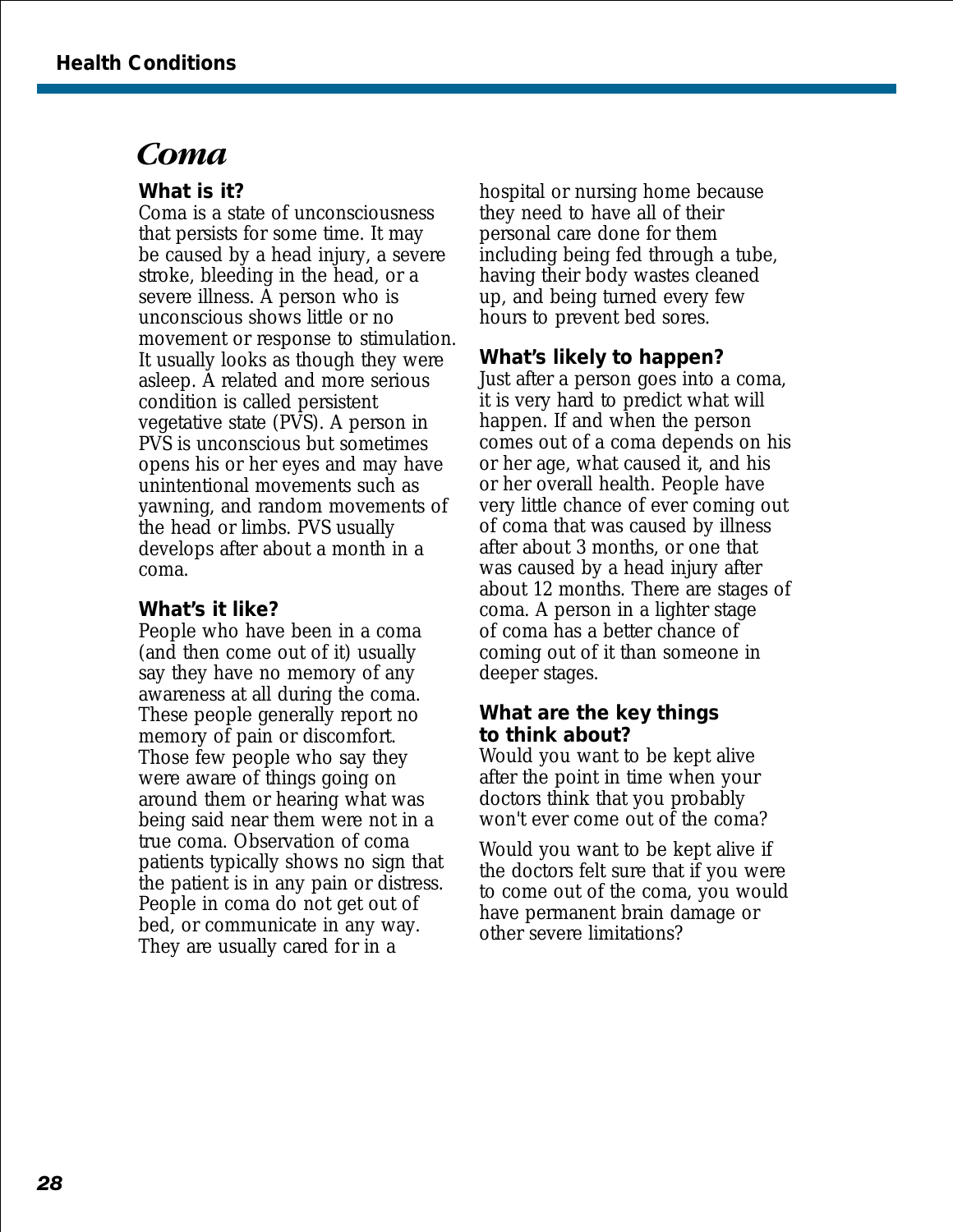### <span id="page-30-0"></span>*Dementia*

#### **What is it?**

Dementia is a condition in which there is a loss of memory and other mental functions, serious enough to affect interacting with other people. The most common types of dementia are due to Alzheimer's disease, AIDS, and multiple strokes. Other types of dementia can occur as a result of head injury, heavy use of alcohol, or thyroid problems. With the most common forms of dementia, mental functions get worse over time. These include memory, thinking, talking, problem solving, and perception.

#### **What's it like?**

Some people in the early stage of Alzheimer's disease may be aware of their forgetfulness, but as the dementia progresses, they will become totally unaware of the forgetfulness and other mental deficits. They will lose the ability to concentrate. Later, there may be mood changes whereby they may lose interest in things around them, or become agitated or violent on occasion even with family members. In still later stages, they becomes less active, less talkative. In the latest stages, they may no longer recognize close family or friends, lose their sense of day and night, and wander around the house at odd hours.

#### **What's likely to happen?**

Most types of dementia are irreversible and will get worse over time. Exceptions include dementia caused by thyroid problems, as well as memory problems due to depression which are treatable and may be reversible. The speed of deterioration is unpredictable, but severe dementia from Alzheimer's usually occurs within 5-10 years from the first signs of memory loss. In later stages, people with dementia become incontinent, losing control of their bowels and bladder. They often require nursing home care because they need daily help with feeding, dressing, and bathing and this is often more than most families can handle. As they lose interest in eating, complications of malnutrition such as infections and skin ulcers can lead to death.

#### **What are the key things to think about?**

If you had severe dementia and then became ill with a reversible illness, such as pneumonia, would you want treatment even though the treatment would not help your memory problems? What if treatment included going to the hospital?

If you were unable to eat enough and were severely demented would you want to receive your nutrition and fluids through a feeding tube placed directly into your stomach?

Some people with dementia seem happy while others seem sad or upset. If you were severely demented, how much should other people pay attention to your mood when making decisions about what it best for you?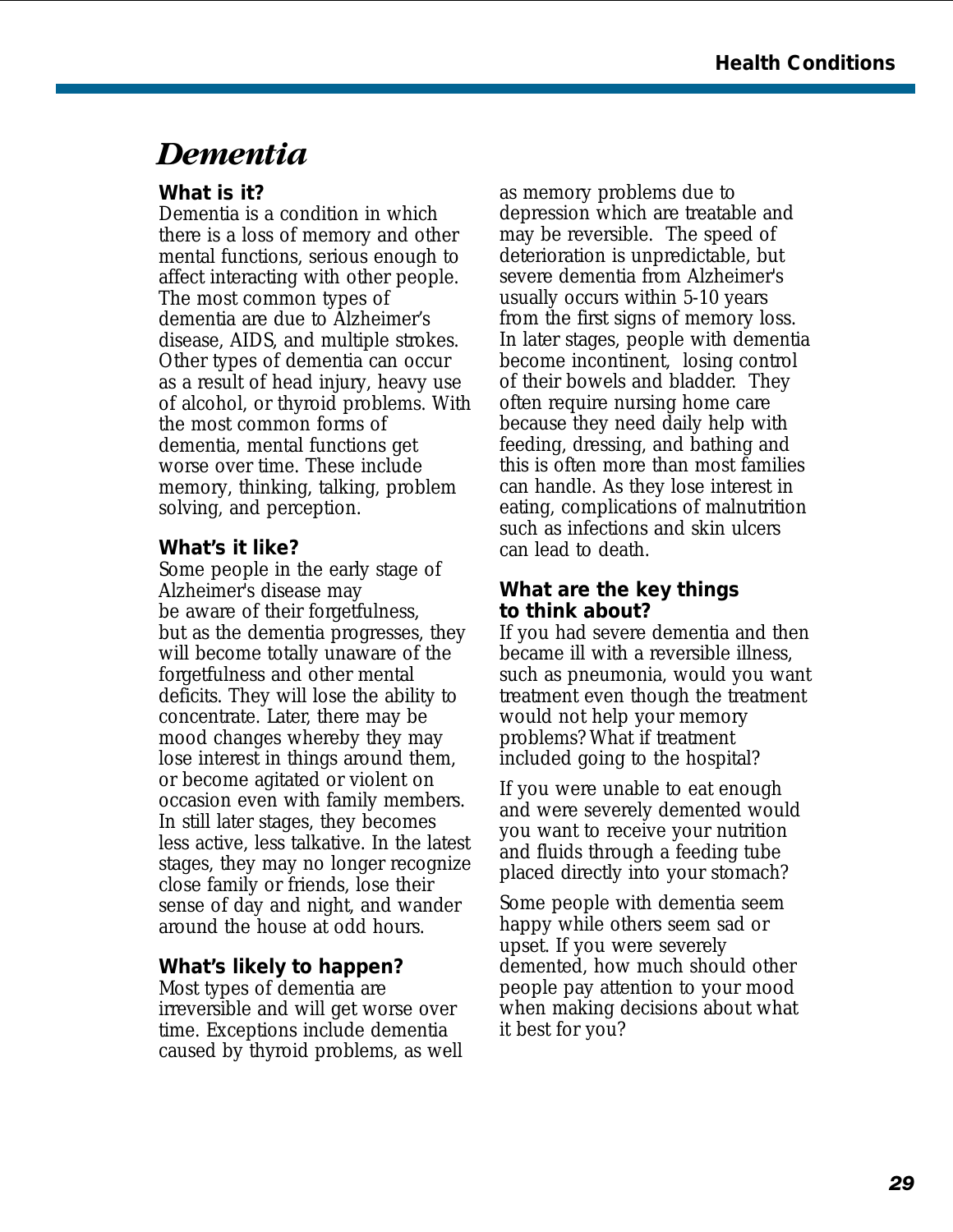### <span id="page-31-0"></span>*Stroke*

#### **What is it?**

Someone who has sustained an injury to a part of the brain, either because of a blockage in the blood vessels, or a burst blood vessel, is said to have had a stroke. Strokes rank third among all causes of death and are a major cause of long-term disability, but not all strokes cause disability. The kind of disability a person develops depends on what part of the brain is damaged and how severely. A stroke is also known as a "cerebrovascular accident," or a CVA.

#### **What's it like?**

The most common effects of a stroke are: (1) weakness or loss of movement and sensation in an arm, a leg, or both on one side of the body, (2) difficulty speaking, (3) partial loss of sight in one or both eyes,(4) trouble swallowing, and (5) problems understanding what other people are saying. Some people experience changes in their mood or personality. Depression is common among people who have had a stroke, often because of injury to the brain.

#### **What's likely to happen?**

With the most minor of strokes, a person has a loss of feeling or ability to move a part of the body for less than a few days. With moderate strokes, a person may lose the ability to use one arm, need to walk with the assistance of a cane or walker, and have some slurring of speech. With serious strokes, a person might lose the use of one entire side of the body, need assistance to get out of bed and into a chair, or may not be able to speak or understand others at all. With the most severe strokes, a person often loses consciousness and falls into a coma. Most recovery from strokes happens within the first few days up to about 3 months, though modest improvements may continue up to 12 months. After that, whatever disability remains is likely to be permanent.

#### **What are the key things to think about?**

Every stroke is different and so is a person's ability to adapt to losses in function and disability. Many people find that with time and help they can adjust to their new circumstances after a stroke. If you had a stroke, what level of disability do you think you would want to live with? Are there some situations that you would find unacceptable? If so, what are they?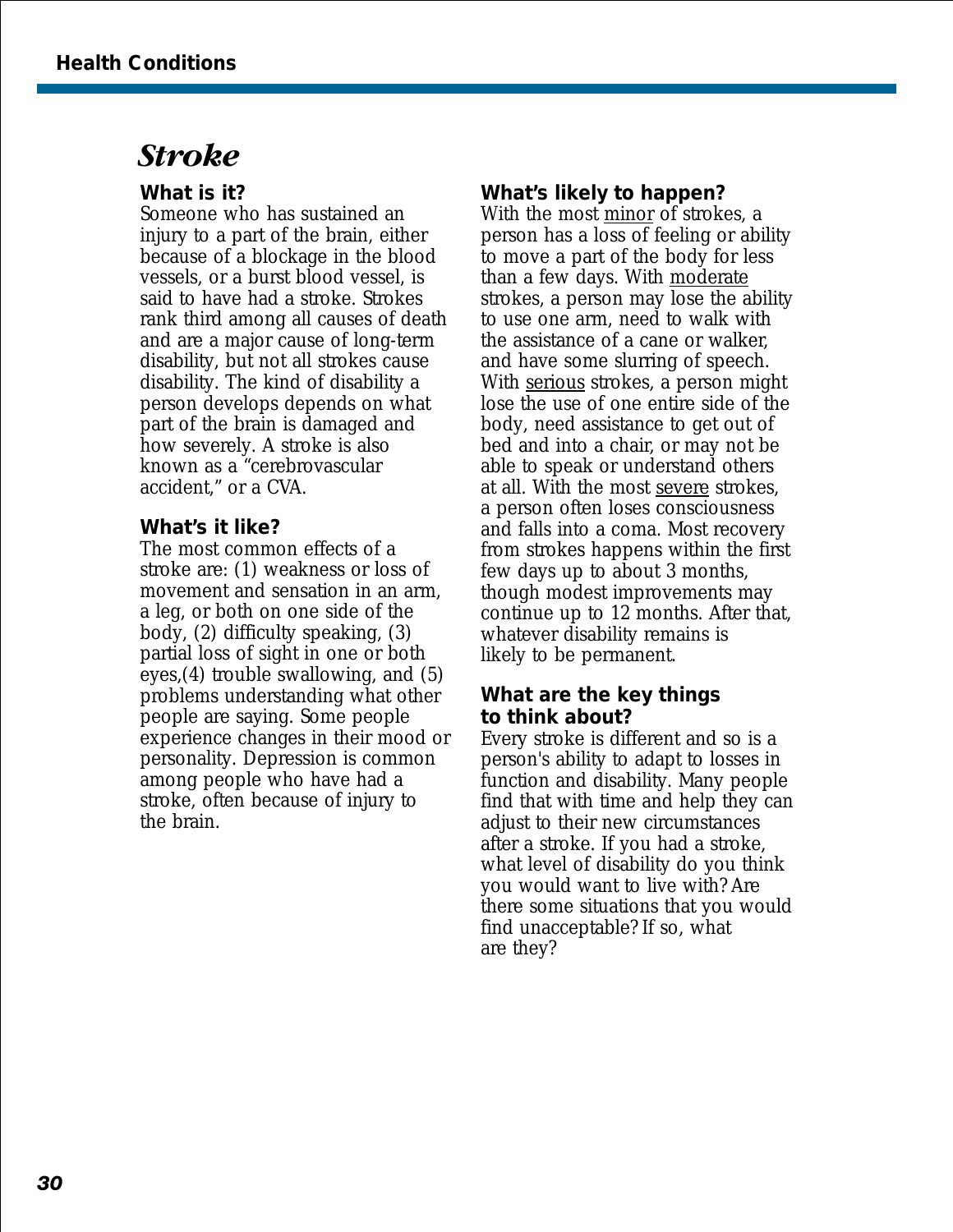### <span id="page-32-0"></span>*Terminal illness*

#### **What is it?**

Every illness that causes death has a terminal stage. That stage is defined as the point when treatments can no longer work to reverse the illness or keep the disease from getting worse. No matter what treatments are given, the person is going to die within a short time. It is very hard to predict exactly how much time a person has to live at this stage, but most doctors expect they will live about six months or less.

#### **What's it like?**

During a terminal illness people often lose strength and become confined to bed either in their own home, or if they need more help, in a hospital, nursing home, or hospice (see page 36). Their bodies will begin to shut down. This may or may not be accompanied by pain. Some terminal illnesses, such as the later stages of cancer, can be painful, although medications can control the pain. Appetite usually diminishes. As people get closer to death they will almost certainly think and communicate less clearly.

#### **What's likely to happen?**

Near death there are times when people are not able to express their wishes clearly. Some people experience short periods of mental confusion, for example, they drift in

and out of awareness over the course of a day. Many people lapse into a coma just before they die. For example, they may become dehydrated or develop an infection that, if it is not treated, could cause death more quickly than their primary terminal illness. If the treatments for these conditions are successful, they would postpone the moment of death and might prolong any suffering or discomfort associated with the terminal illness.

#### **What are the key things to think about?**

If you had a terminal illness, what would be the most important thing for you: relieving suffering or prolonging life?

What would be your goals for treatment of any other problems if you had a terminal illness? Treatment for secondary problems (such as an infection) would not cure the primary terminal illness (such as cancer or heart disease).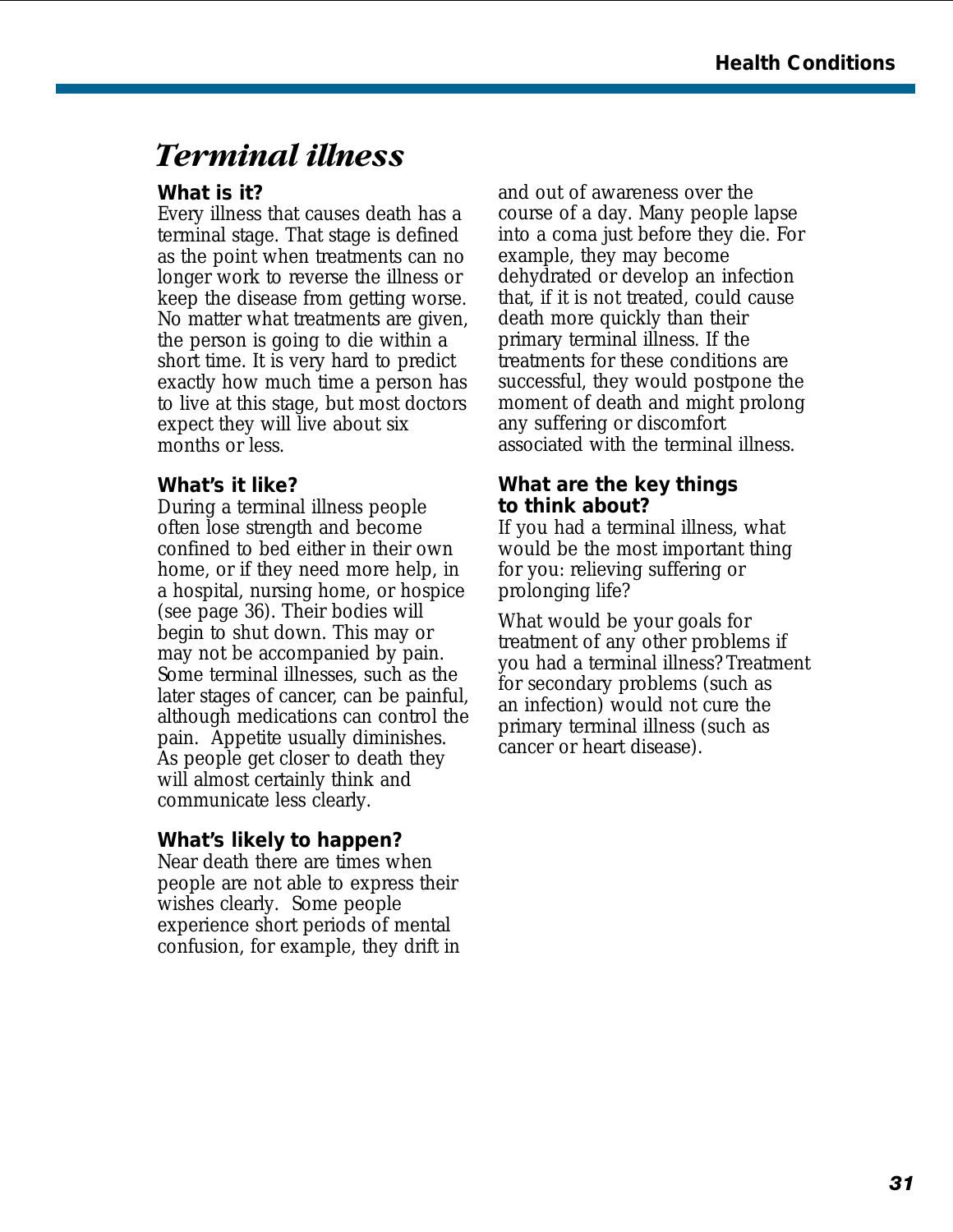### <span id="page-33-0"></span>*Kidney Dialysis*

#### **What's the problem?**

If your kidneys stop functioning, waste products build up in your bloodstream. As a result, you may feel sick to your stomach, tired, weak, have little appetite and have swelling. In addition, you may have difficulty breathing or thinking clearly.

#### **What's kidney dialysis?**

Dialysis is a process in which your blood is circulated outside your body into a machine that removes waste products. A needle is inserted into one of your veins (usually in your arm) and an attached tube carries a steady flow of your blood into the machine. After the blood is cleaned, it is returned to your body through a second tube and needle that is inserted into another part of your vein. You lie in a bed next to the machine during each dialysis session, which usually lasts about four hours. You probably have three sessions a week. If you need longterm dialysis, you have an operation to place a shunt (special blood vessels) in your arm so the needles can be inserted repeatedly over time without collapsing your veins.

#### **What happens if I decide not to get dialysis?**

If the waste products in your bloodstream continue to accumulate, you will feel worse and worse. After some time you will go into a coma and then (usually within a week), your heart will stop. How quickly this occurs depends on your overall condition, but can be between a few days to a month. If you go through

this process, you would receive care to keep you as comfortable as possible.

#### **What are the good points of getting dialysis?**

Dialysis allows people with kidney disease the chance to lead a nearnormal life. Dialysis can relieve some of the symptoms associated with kidney failure. For those patients who are eligible for a kidney transplant, dialysis can keep them alive while they wait for a donor.

#### **What are the bad points of getting dialysis?**

Dialysis takes over one of the many functions of your kidneys, so it can't do as good a job as a healthy kidney. Because of this, waste products build up in your body between dialysis sessions, which means that at times, you may not feel very well. You will have to be careful about the amount and types of food you eat. You also will be more prone to infections, bleeding from your stomach or bowel, swelling or bloating, and be easily fatigued.

You will have to spend at least 12 hours a week on a dialysis machine. You may have to travel to a dialysis center for care, which will involve additional time and possibly help from others.

If you have another serious illness besides kidney failure, especially those involving your lungs, liver, or heart, dialysis treatment may be hard to take because of difficulties regulating your body fluids and waste products.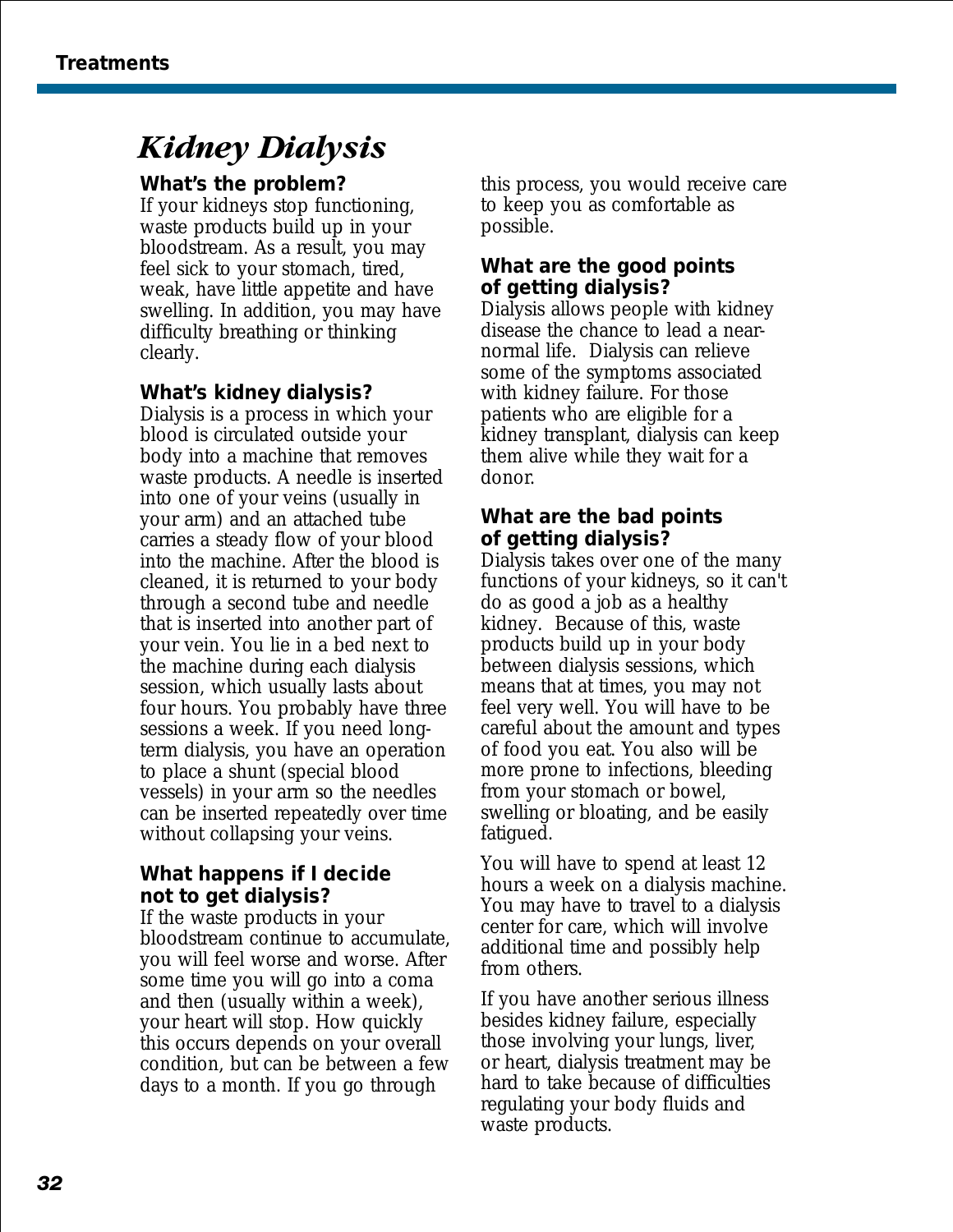### <span id="page-34-0"></span>*CPR— Cardiopulmonary Resuscitation*

#### **What's the problem?**

During a life-threatening illness or a heart attack, your heart may suddenly stop beating and you may stop breathing. Or your heart may beat so irregularly that it no longer effectively pumps blood to your brain. These events mostly occur for people with heart disease, but can also occur without any known cause. Soon after blood stops moving to your brain you will lose consciousness and not be aware of anything going on around you.

#### **What's CPR?**

CPR involves vigorous pressing on your chest to keep blood circulating while electrical shock is applied to your chest to "jump start" your heart. Mouth-to-mouth breathing is used to restart your own breathing, or a breathing tube is placed into your windpipe and air is pumped into your lungs to help you breathe. You receive medications through a tube placed in one of your veins. Typically, all this goes on for about 15-30 minutes.

#### **What happens if I decide not to get CPR?**

With or without CPR, you will almost immediately lose consciousness. Without CPR, death will follow in about five to ten minutes.

#### **What are the good points of getting CPR?**

If you are in relatively good health when you need CPR, it can return you to roughly the same state you were in when your heart stopped.

For people with some types of heart disease, CPR can restore an irregular heart beat. Pain or discomfort is not an issue while you receive CPR because you are not conscious during the process.

#### **What are the bad points of getting CPR?**

After CPR, however, you could have a sore chest or broken ribs because of the electrical shocks and vigorous massage. In addition, the chest compressions could result in a collapsed lung, which would require additional treatment. Most people who need CPR need a mechanical ventilator to support their breathing afterwards.

The success rate for CPR depends on many things: your overall health when you need it, where you get it (in the community or in the hospital), your age, and how quickly it starts after your heart stops beating. If you are under age 65, the success rate ranges between 25-40%. If you are over age 65, this rate drops to between 1-4%. CPR is rarely successful if you already have a chronic illness that affects your vital organs, such as your heart, lungs, liver, or kidneys. Less than ten out of 100 hospitalized patients respond to CPR by returning to the state they were in before their heart stopped. Of those who survive, many continue to live, but in a weaker state or with significant brain damage because blood could not get to their brain in time. CPR could keep you from dying, but you might live in a coma or be unable to think clearly.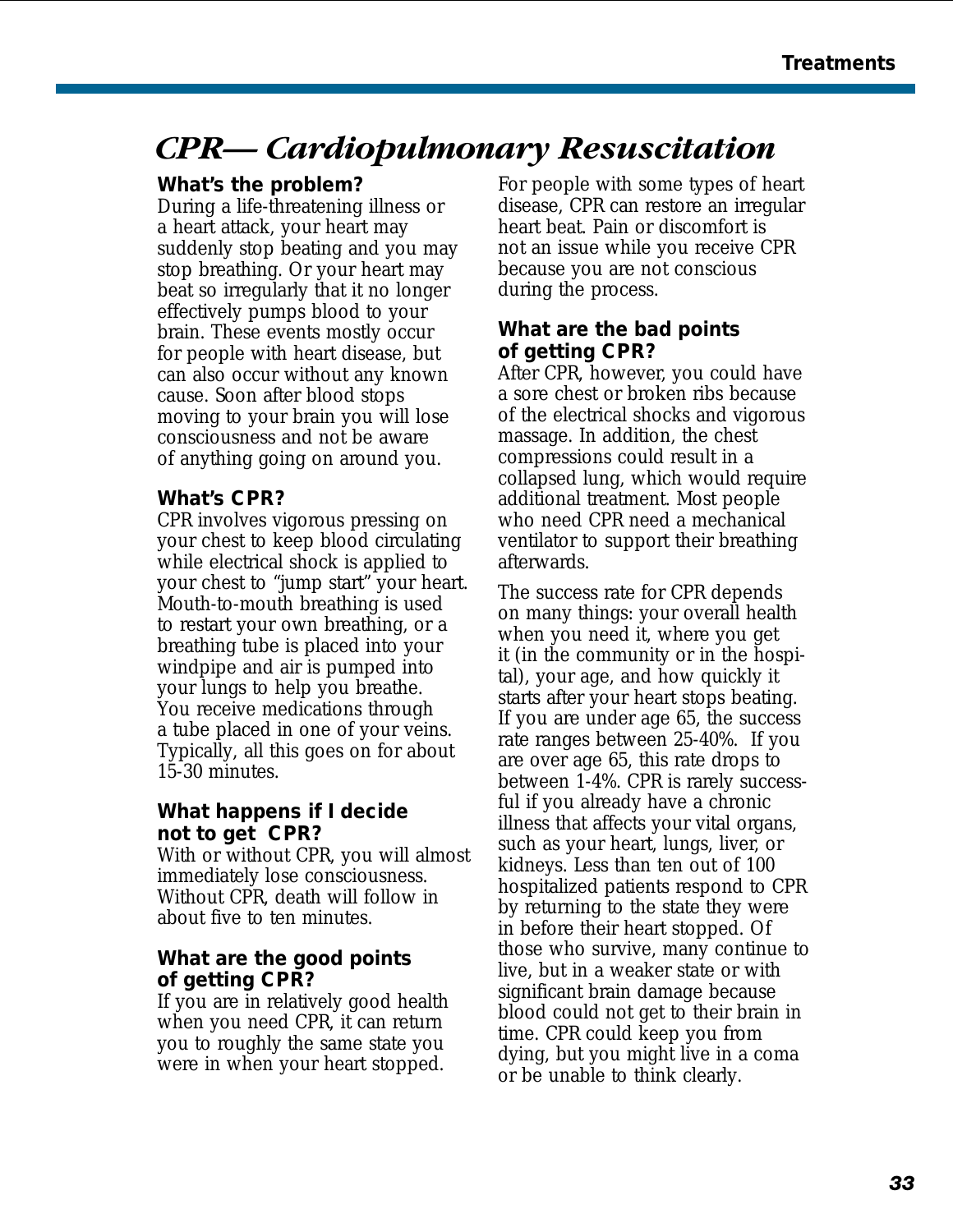### <span id="page-35-0"></span>*Feeding Tubes - Artificial delivery of nutrition and fluids*

#### **What's the problem?**

You may find yourself unable to swallow food. This could happen after an accident that damages your throat. It could also happen if you are unconscious or have some kinds of brain damage. When this happens you will be unable to take in enough food and water by mouth to keep yourself alive.

#### **What's a feeding tube?**

A feeding tube is used to carry liquid nutrition and fluids into your body. One kind of tube goes up your nose, down your throat, and into the stomach. This is called a nasogastric tube. It is about 1/8 of an inch in diameter. Another kind of tube is surgically placed into the wall of your stomach. The operation is quick and safe and you will feel little discomfort. Once the tube is in place it is painless.

#### **What happens if I decide not to get a feeding tube?**

If you don't receive any nutrition or fluids you will fall into a state much like a deep sleep. This will take about one to three weeks, during which time, you will be kept comfortable. For example, ice chips on your lips will help keep them moist. Usually, after several days, you will no longer experience thirst or hunger. Also, you will not feel pain as easily as you do now. Within a day or two after you enter this deep sleep, your heart will fail and death will follow within five to ten minutes.

#### **What are the good points of getting a feeding tube?**

A feeding tube can provide your nutritional and fluid needs. With adequate nutrition, you will be less likely to get bedsores. A feeding tube is not painful, although the kind that goes down your nose (nasogastric tube) can be uncomfortable. The surgically placed stomach tube is easy to manage without help from others as long as you can take care of yourself. With this kind of tube, you can pour the liquid nutrition into the tube, move about and bathe, all on your own. This tube is placed under your clothes, so other people would not know you have one.

#### **What are the bad points of getting a feeding tube?**

Having a tube down your throat will feel somewhat uncomfortable and unpleasant, although not truly painful. You could aspirate liquid (get it into your lungs) which can cause pneumonia. With either tube, you will not be able to taste anything. Receiving fluids might make it harder for you to control urination if you are confined to a bed.

If you are already in the terminal stage of an illness, a feeding tube will likely postpone your death. Tube feeding also makes it possible (in some cases) to keep people alive who are in a coma, have severe strokes, or severe dementia for a long time, even if they might not have wanted it.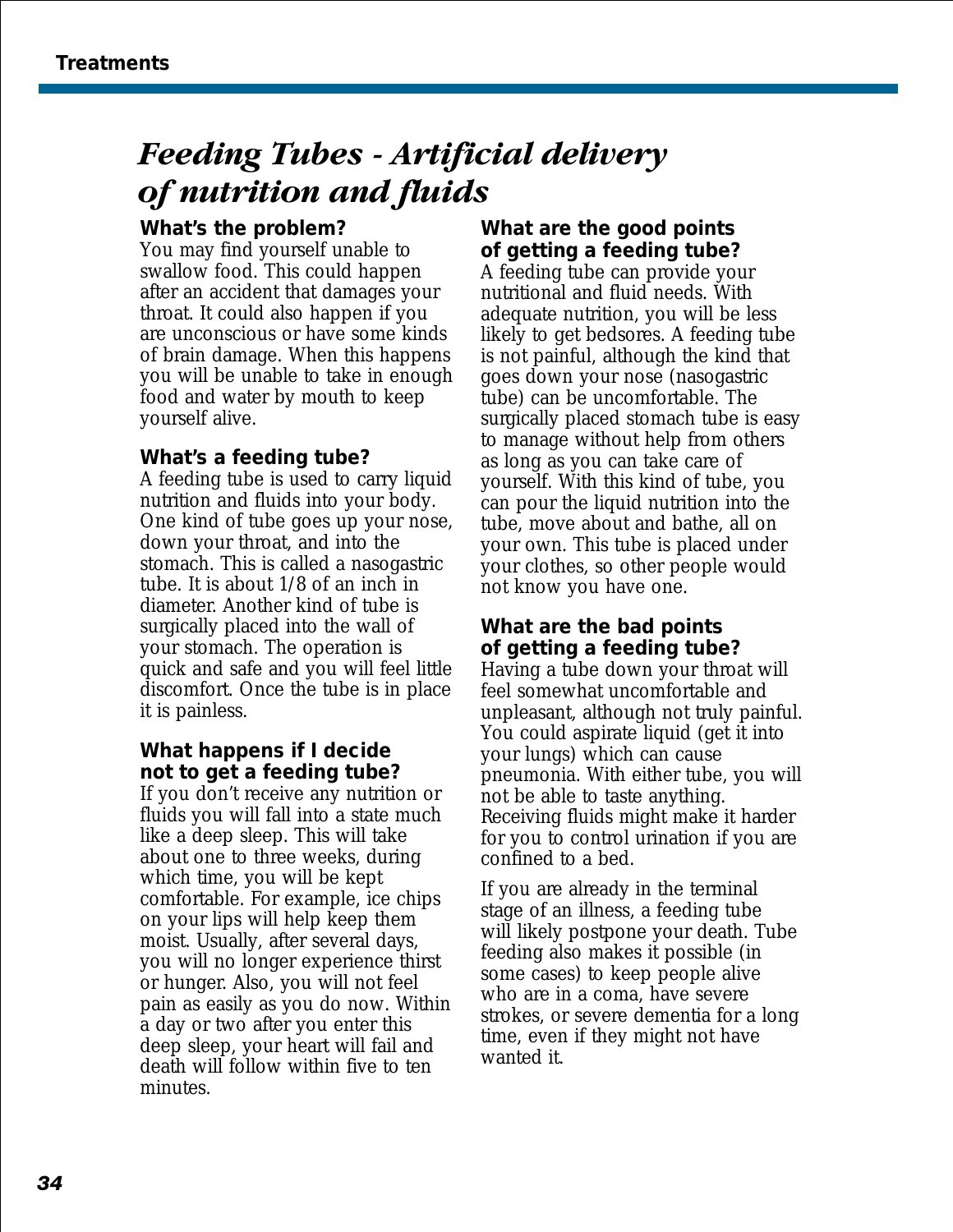### <span id="page-36-0"></span>*Mechanical Ventilators (Breathing machines)*

#### **What's the problem?**

You may not be able to breathe on your own for a number of reasons. Perhaps you have been in an accident that has damaged your airways. You might have a serious lung disease, or maybe you have suffered brain damage. You need a machine to breathe for you, either for the short term (a few hours to a few days) or for the long term (the rest of your life). It may be impossible to tell how long you will need it.

#### **What's a mechanical ventilator?**

Mechanical ventilators (also called breathing machines or respirators) completely take over the task of breathing. A tube is placed into your windpipe, either through your mouth or nose or through a small surgical incision at the base of your neck. The tube is about 3/4 of an inch in diameter, about as big as a dime. The tube will make it hard or impossible to talk. Most patients on a mechanical ventilator are in a hospital, usually in an intensive care unit. They are usually not able to get out of bed. In some situations, a portable ventilator allows a patient who is completely paralyzed to get around in a specially-equipped wheelchair.

#### **What happens if I decide not to get a mechanical ventilator?**

Without some external breathing assistance, you will die quickly. If you stop breathing, you will die

within five minutes. You could be given medications that will sedate you. These medications help you relax so you will not panic or feel like you are struggling for breath.

#### **What are the good points of getting a mechanical ventilator?**

Mechanical ventilation is a painless, although often uncomfortable, way to continue your life. It is often needed for only a short time, for example, just long enough to let your body recover from a serious illness. In some cases, it can relieve the discomfort of feeling breathless. If you need a ventilator for a long time, it can sustain your life indefinitely when you might otherwise die.

#### **What are the bad points of getting a mechanical ventilator?**

Even if you are conscious, you will not be able to talk very well or at all. You will likely be confined to bed. You will also be dependent on others to bathe, feed, and dress you and to take care of your bowels and bladder. Nurses will also need to suction your lungs to keep them clear of mucous. It may be hard to tell how long you will need to be on a ventilator. If you have a terminal illness, a mechanical ventilator will only prolong dying.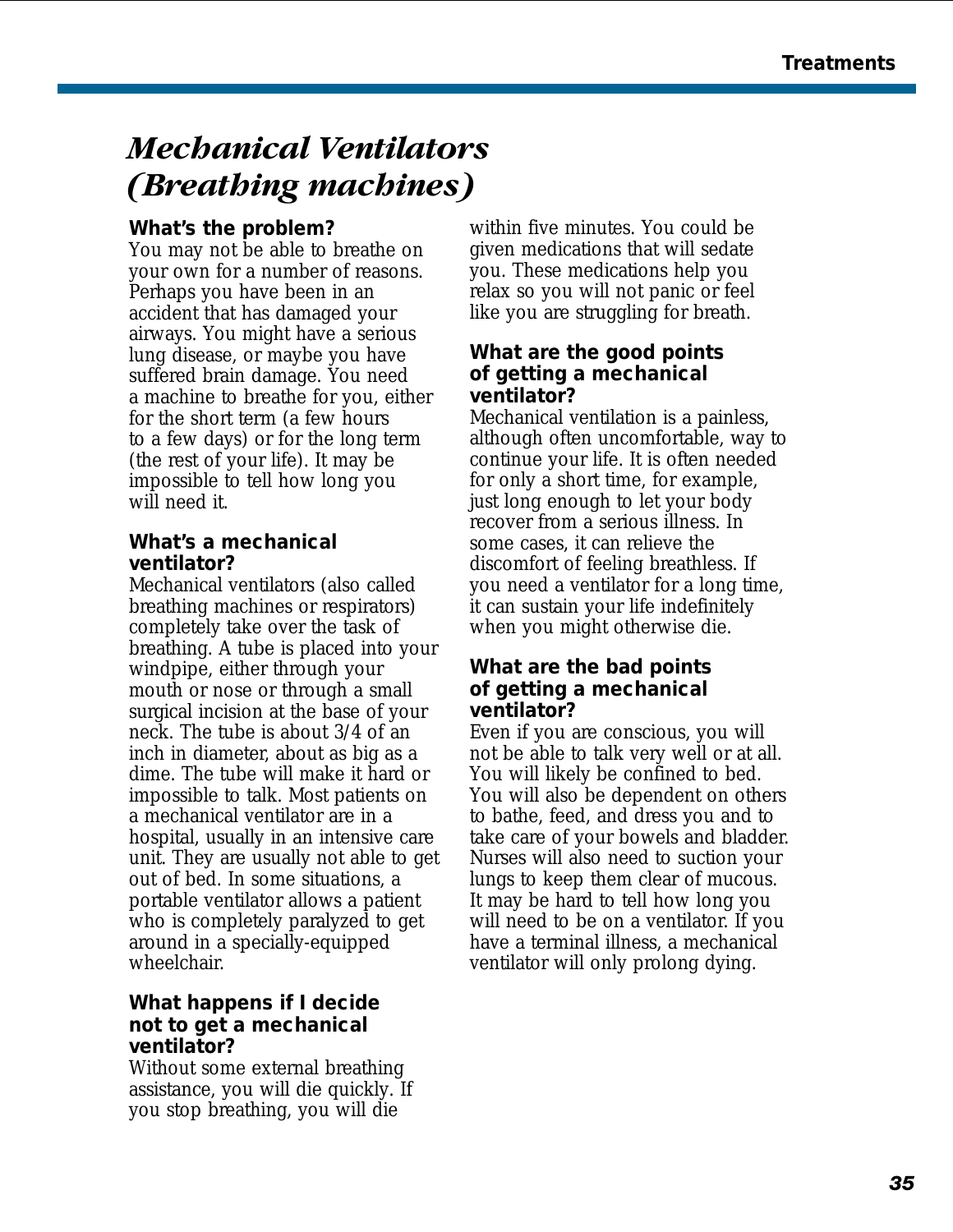### <span id="page-37-0"></span>*Hospice and Palliative (Comfort) Care*

#### **What's hospice care?**

Hospice is an approach to caring for people with terminal illness. The goal of hospice is to provide comfort care to control pain and other physical symptoms, and deal with the emotional and spiritual needs of dying persons and their families in the last 6 months of life.

Hospice care usually involves a team of professionals, including a nurse, a social worker, a doctor (although not always your personal doctor) and a chaplain or other spiritual advisor. Other health care providers and volunteers, such as physical therapists and chore workers, are called in as needed.

Hospice care can be provided in the home or in special care units in hospitals and nursing homes. The home hospice team usually comes to the house 1-3 times a week, but is available by phone 24 hours a day.

#### **What are palliative care and comfort care?**

The terms palliative care and comfort care are both used to mean relieving symptoms and minimizing discomfort. Examples include medications and other treatments to control pain, nausea, fatigue and shortness of breath. They also include nursing care to keep you clean, dry, and comfortable.

Sometimes, curative treatments, such as antibiotics, blood transfusions, chemotherapy, or even surgery, are offered to patients as palliative care because these treatments can make them more comfortable.

Palliative and comfort care should be given to all people experiencing

discomfort. They are not just for people who are in the last months of life or who are getting hospice care.

#### **What happens if I decide not to get hospice care?**

Your health care providers will continue to treat new symptoms or infections as they occur. They will treat you either in or out of a hospital, depending on how much care you need. They tend to focus on relieving discomfort due to physical symptoms. They often do not focus on addressing the emotional and spiritual needs of dying people.

#### **What are the good points of getting hospice care?**

Hospice care is a holistic approach that focuses on helping dying people make the most out of each day.

Many people seek hospice care so they can die at home. Hospice can support the patient and family to make this happen.

#### **What are the bad points of getting hospice care?**

Agreeing to hospice usually means that patients must recognize and accept that their illness cannot be cured and that they will probably die in the next 6 months. Some people view this as a failure because they think it means they are giving up.

Usually, getting hospice care at home means that patients must have family or friends who can provide hands-on care up to 24 hours a day. Therefore, sometimes it's easier for patients, as well as their loved ones, to get their final care in a hospital.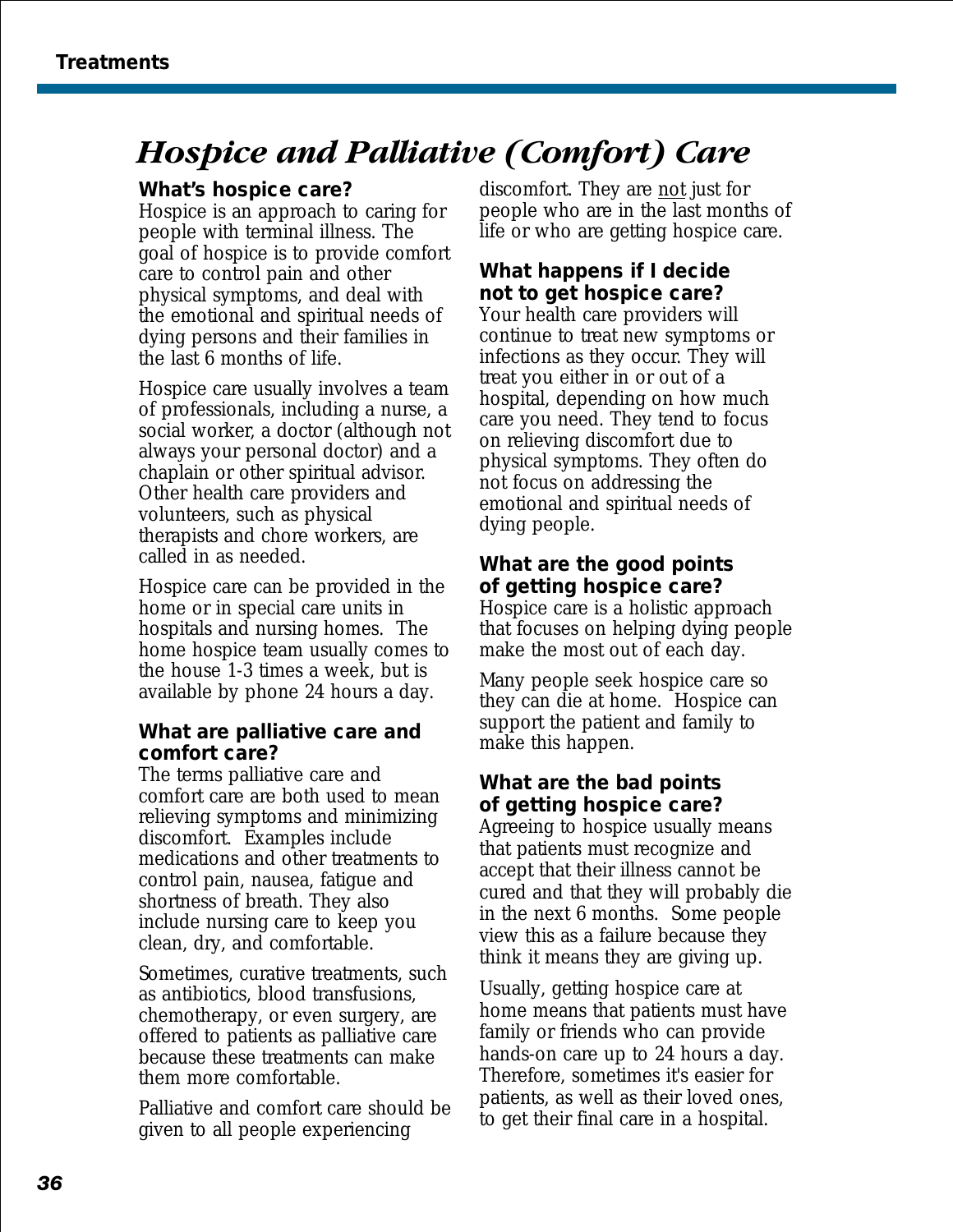### <span id="page-38-0"></span>**Your specific health care preferences**

#### **Why should I fill these out?**

- These forms are very specific about your wishes. You can attach them to your advance directive to provide a detailed picture of your preferences.
- In conditions when you can't speak for yourself, health care providers want to know how you feel about different treatments, especially CPR, mechanical ventilators, and feeding tubes. These forms will make it easier for your family and health care providers to give you the care you want.

#### **Why are there 3 parts to each page?**

The 3 parts reinforce each other. Treatment decisions are often based on thoughts about quality of life. For example, if people think that life with severe dementia would be difficult but acceptable, they might want some treatments but not others that would keep them alive.

- Part A lets you express your feelings about the quality of life for each of the different health conditions. This is helpful for your loved ones and caregivers.
- Part B gives a clear message about each treatment. This is very useful to health care providers.
- Part C gives you room to explain your reasons for Parts A & B, such as why you would want some treatments but not others.

#### **Why does comfort care have a checkmark (**✔**)?**

Because no matter what else you decide, your health care providers will alway try to give you medications and care to keep you clean and comfortable.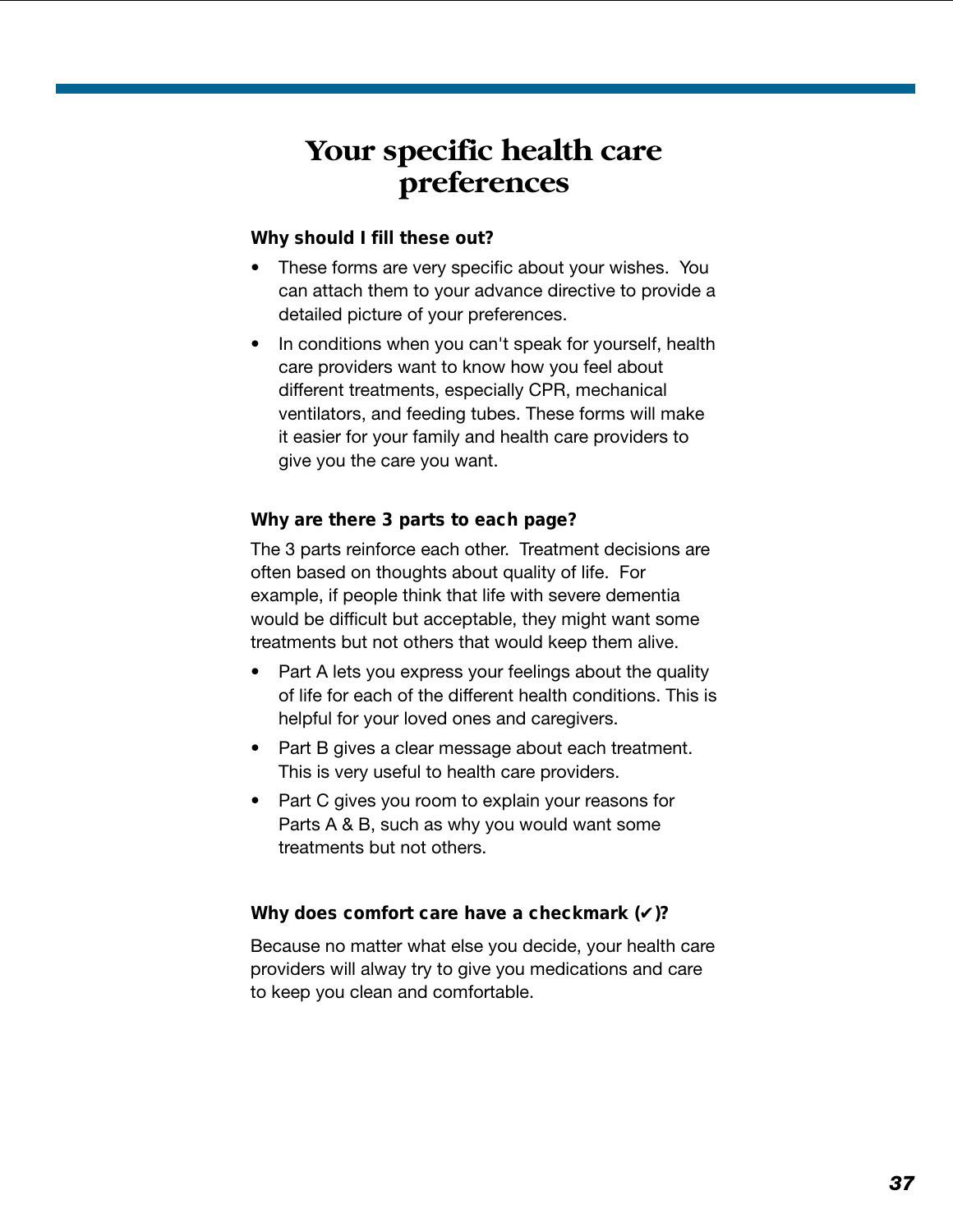### <span id="page-39-0"></span>**Current Health**

The information on this page could help others make decisions for you if you become unable to speak for yourself. The first part will give others an overall sense of how you view your current health situation.

#### **Part A: Feelings about quality of life**

|                      | My life   | My life        | My life right    | My life      |
|----------------------|-----------|----------------|------------------|--------------|
| Check the answer     | right now | right now is   | now is worth     | right now is |
| that best describes  | is just   | difficult, but | living, but just | not worth    |
| how you feel about   | fine      | acceptable     | barely           | living       |
| your current health. |           |                |                  |              |

#### **Part B: Preferences for different life-sustaining treatments**

Imagine that you develop a life-threatening illness and couldn't speak for yourself. The doctors feel there is a good chance you would recover to your current health, but you might need one or more of the following treatments.

| Check an answer for each treatment<br>that best reflects what you would want. | I would<br>want to<br>receive<br>this<br>treatment | I would<br>rather die<br>naturally and<br>not have this<br>treatment | I don't<br>know/can't<br>answer<br>right now |
|-------------------------------------------------------------------------------|----------------------------------------------------|----------------------------------------------------------------------|----------------------------------------------|
| Antibiotics                                                                   |                                                    |                                                                      |                                              |
| <b>CPR</b>                                                                    |                                                    |                                                                      |                                              |
| Feeding tube: for a short time                                                |                                                    |                                                                      |                                              |
| for the rest of my life                                                       |                                                    |                                                                      |                                              |
| Dialysis: for a short time                                                    |                                                    |                                                                      |                                              |
| for the rest of my life                                                       |                                                    |                                                                      |                                              |
| Mechanical ventilator: for a short time                                       |                                                    |                                                                      |                                              |
| for the rest of my life                                                       |                                                    |                                                                      |                                              |
| Comfort care                                                                  |                                                    |                                                                      |                                              |
| Other treatments: (fill in)                                                   |                                                    |                                                                      |                                              |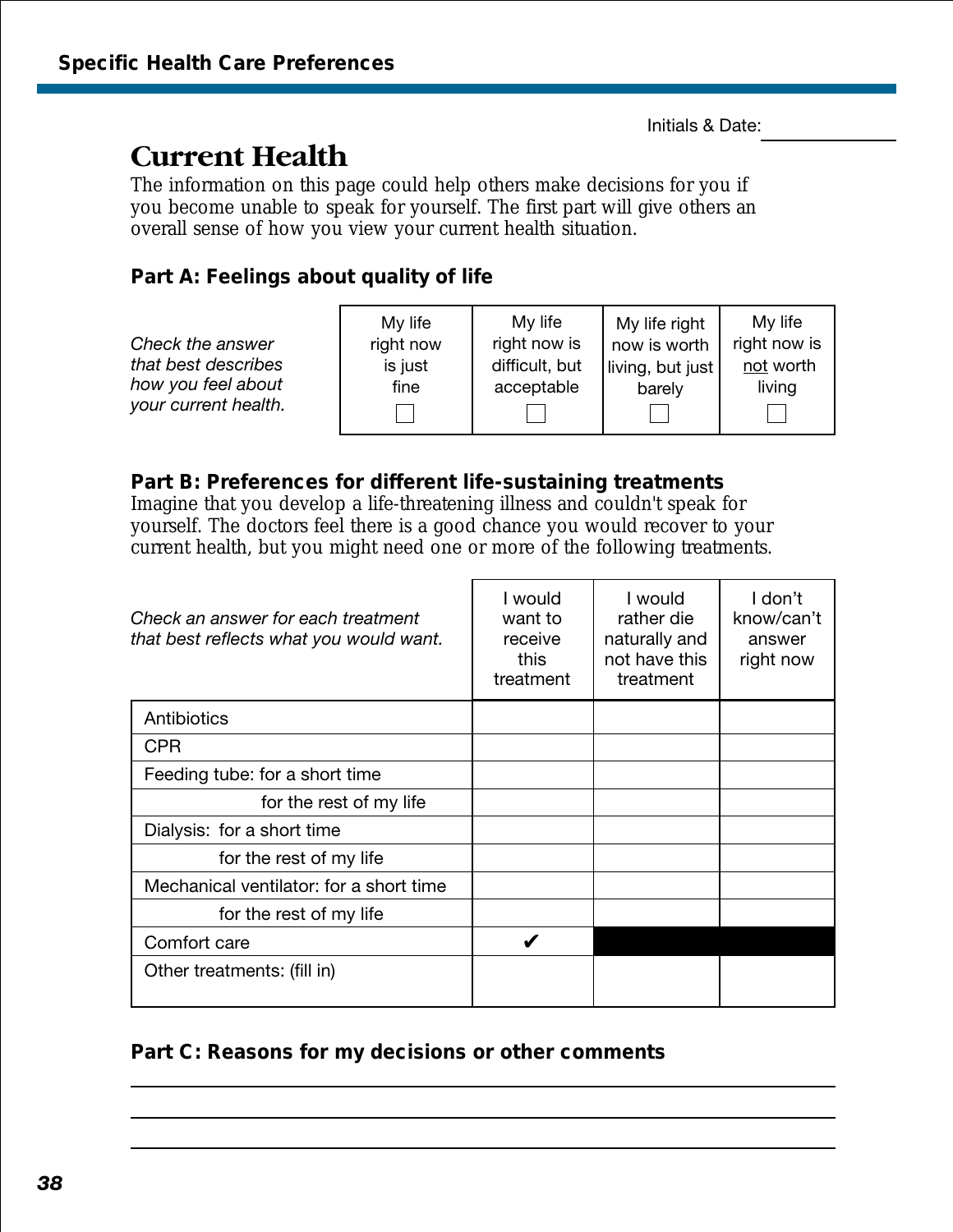Life like this would be worth living, but just barely

 $\perp$ 

### <span id="page-40-0"></span>**Permanent Coma**

Imagine you are in a permanent coma (see pg. 28 for details). This means you:

- do not think, hear, or see anything
- are not in any pain
- are confined to a bed because you cannot move
- need 24-hour nursing care for bowel and bladder functions and skin care

#### **Part A: Feelings about quality of life**

*Check the answer that best describes how you would feel about being in a coma for the rest of your life.*

Life like this would be difficult, but acceptable  $\Box$ 

Life like this would not be worth living

#### **Part B: Preferences for different life-sustaining treatments**

Imagine that while you are in a coma, you develop a life-threatening illness. The doctors feel that no matter what treatment you receive, you will remain in a coma, but the treatment will keep you from dying.

| Check an answer for each treatment<br>that best reflects what you would want. | I would<br>want to<br>receive<br>this<br>treatment | I would<br>rather die<br>naturally and<br>not have this<br>treatment | I don't<br>know/can't<br>answer<br>right now |
|-------------------------------------------------------------------------------|----------------------------------------------------|----------------------------------------------------------------------|----------------------------------------------|
| Antibiotics                                                                   |                                                    |                                                                      |                                              |
| <b>CPR</b>                                                                    |                                                    |                                                                      |                                              |
| Feeding tube: for a short time                                                |                                                    |                                                                      |                                              |
| for the rest of my life                                                       |                                                    |                                                                      |                                              |
| Dialysis: for a short time                                                    |                                                    |                                                                      |                                              |
| for the rest of my life                                                       |                                                    |                                                                      |                                              |
| Mechanical ventilator: for a short time                                       |                                                    |                                                                      |                                              |
| for the rest of my life                                                       |                                                    |                                                                      |                                              |
| Comfort care                                                                  |                                                    |                                                                      |                                              |
| Other treatments: (fill in)                                                   |                                                    |                                                                      |                                              |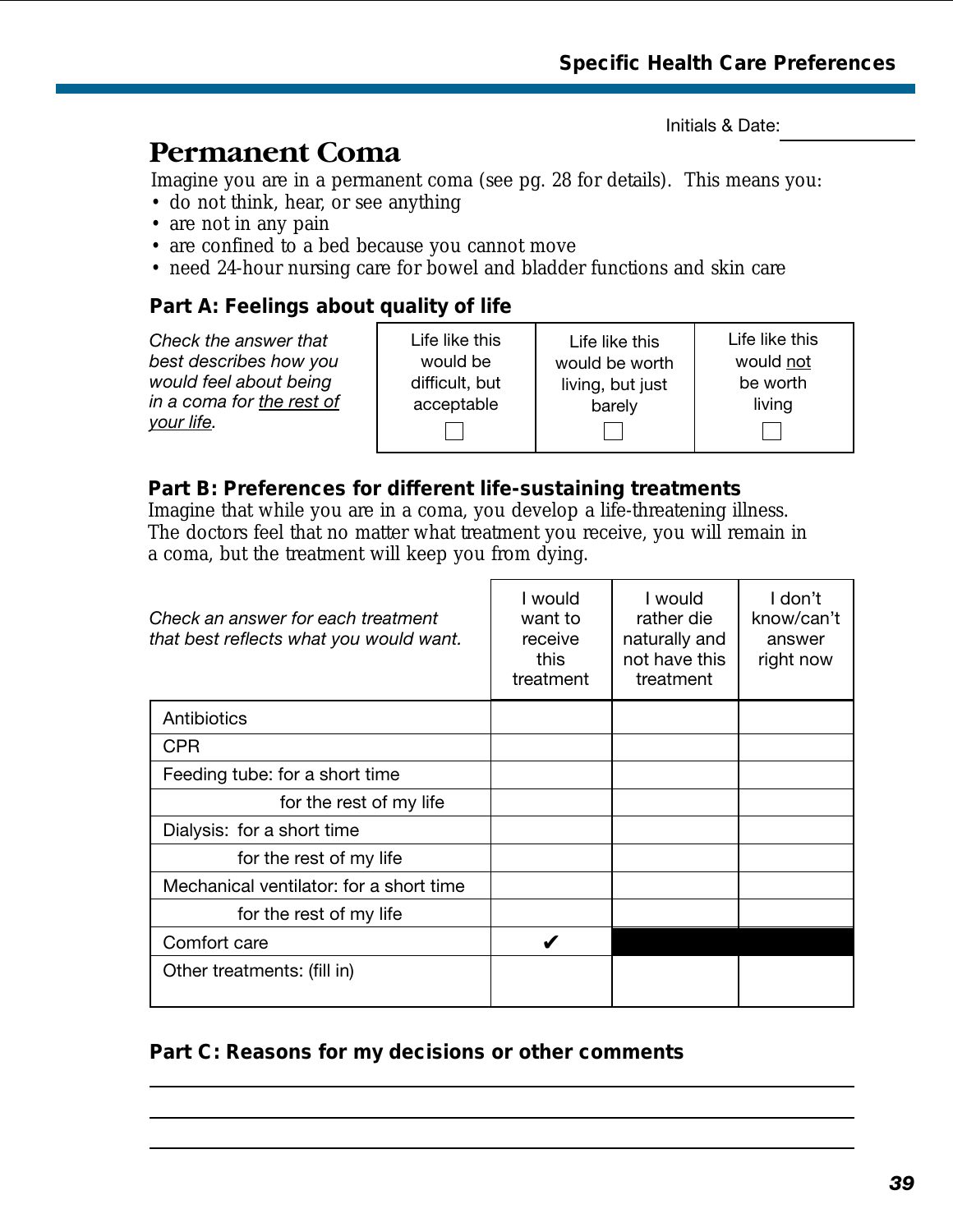### <span id="page-41-0"></span>**Severe Dementia**

Imagine you have severe dementia (see pg. 29 for details). This means you:

- cannot think or talk clearly, are confused and no longer recognize family members
- seem uninterested in what's happening around you
- are not in any pain
- are able to walk, but get lost without supervision
- need help with getting dressed, bathing, and bowel and bladder functions

#### **Part A: Feelings about quality of life**

*Check the answer that best describes how you would feel about having severe dementia for the rest of your life.*

| Life like this |  |
|----------------|--|
| would be       |  |
| difficult, but |  |
| acceptable     |  |
|                |  |

| Life like this   |
|------------------|
| would be worth   |
| living, but just |
| barely           |

Life like this would not be worth living

 $\mathbf{I}$ 

#### **Part B: Preferences for different life-sustaining treatments**

Imagine that while you have this dementia, you develop a life-threatening illness. The doctors feel that no matter what treatment you receive, you will remain demented, but the treatment will keep you from dying.

| Check an answer for each treatment<br>that best reflects what you would want. | l would<br>want to<br>receive<br>this<br>treatment | I would<br>rather die<br>naturally and<br>not have this<br>treatment | I don't<br>know/can't<br>answer<br>right now |
|-------------------------------------------------------------------------------|----------------------------------------------------|----------------------------------------------------------------------|----------------------------------------------|
| Antibiotics                                                                   |                                                    |                                                                      |                                              |
| <b>CPR</b>                                                                    |                                                    |                                                                      |                                              |
| Feeding tube: for a short time                                                |                                                    |                                                                      |                                              |
| for the rest of my life                                                       |                                                    |                                                                      |                                              |
| Dialysis: for a short time                                                    |                                                    |                                                                      |                                              |
| for the rest of my life                                                       |                                                    |                                                                      |                                              |
| Mechanical ventilator: for a short time                                       |                                                    |                                                                      |                                              |
| for the rest of my life                                                       |                                                    |                                                                      |                                              |
| Comfort care                                                                  |                                                    |                                                                      |                                              |
| Other treatments: (fill in)                                                   |                                                    |                                                                      |                                              |

#### **Part C: Reasons for my decisions or other comments**

Would your answers be different if you seemed happy most of the time? **Yes No** Would your answers be different if you seemed unhappy most of the time? **Yes** No How?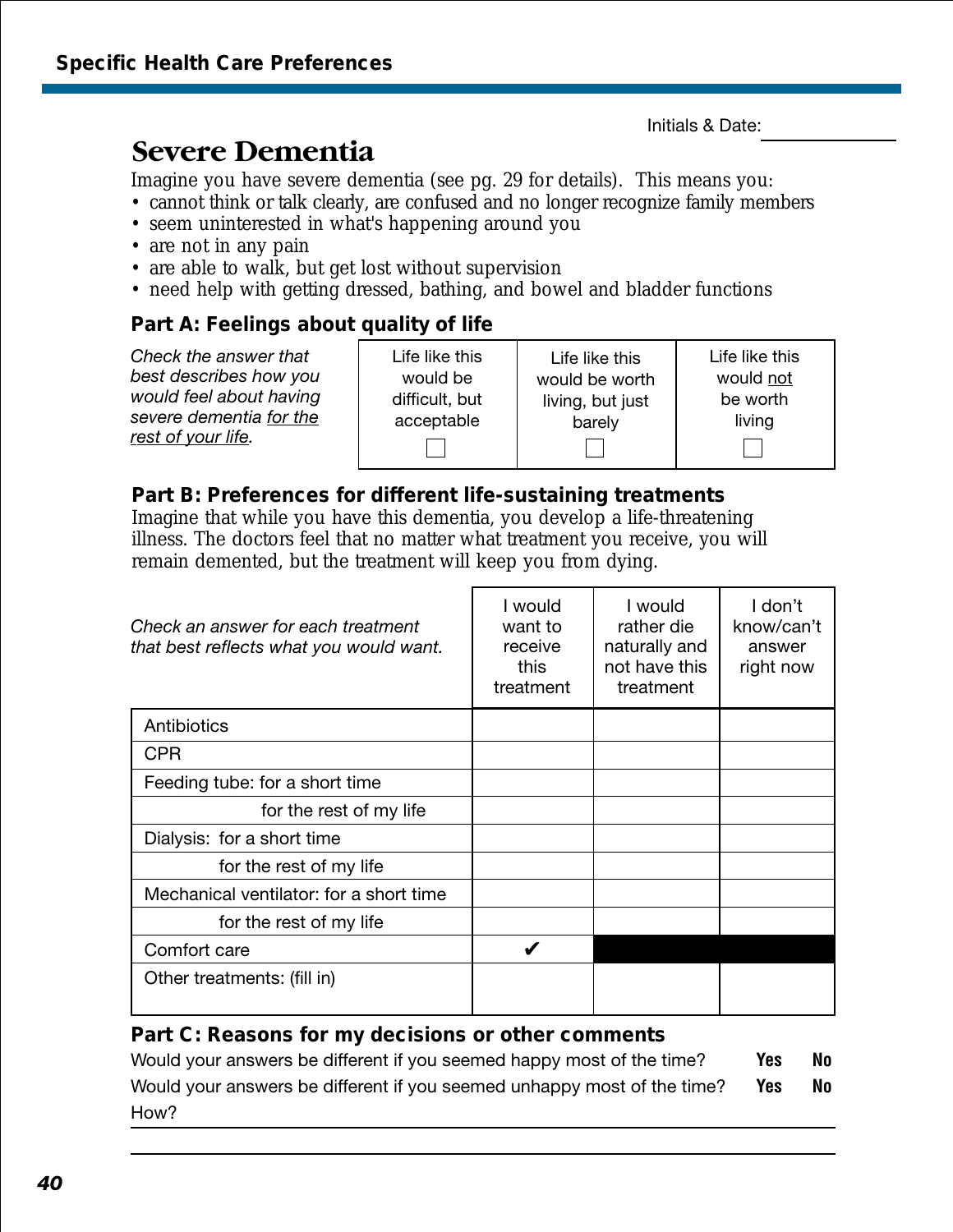### <span id="page-42-0"></span>**Severe Stroke**

Imagine you have had a severe stroke (see pg. 30 for details). This means you:

- are able to think, but your ability to understand what is said to you and communicate with others is severely limited
- have aches and pains that make you uncomfortable most of the time
- are able to walk with a walker, but most of the time you get around in a wheelchair
- need help with getting dressed, bathing, and bowel and bladder functions

#### **Part A: Feelings about quality of life**

| Check the answer that<br>best describes how you<br>would feel about a severe<br>stroke for the rest of<br><u>your life</u> . | Life like this<br>would be<br>difficult, but<br>acceptable | Life like this<br>would be worth<br>living, but just<br>barely | Life like this<br>would not<br>be worth<br>living |
|------------------------------------------------------------------------------------------------------------------------------|------------------------------------------------------------|----------------------------------------------------------------|---------------------------------------------------|
|------------------------------------------------------------------------------------------------------------------------------|------------------------------------------------------------|----------------------------------------------------------------|---------------------------------------------------|

#### **Part B: Preferences for different life-sustaining treatments**

Imagine that in addition to the stroke, you develop a life-threatening illness. The doctors feel that no matter what treatment you receive, you will still have your stroke-related problems, but the treatment will keep you from dying.

| Check an answer for each treatment<br>that best reflects what you would want. | I would<br>want to<br>receive<br>this<br>treatment | I would<br>rather die<br>naturally and<br>not have this<br>treatment | I don't<br>know/can't<br>answer<br>right now |
|-------------------------------------------------------------------------------|----------------------------------------------------|----------------------------------------------------------------------|----------------------------------------------|
| Antibiotics                                                                   |                                                    |                                                                      |                                              |
| <b>CPR</b>                                                                    |                                                    |                                                                      |                                              |
| Feeding tube: for a short time                                                |                                                    |                                                                      |                                              |
| for the rest of my life                                                       |                                                    |                                                                      |                                              |
| Dialysis: for a short time                                                    |                                                    |                                                                      |                                              |
| for the rest of my life                                                       |                                                    |                                                                      |                                              |
| Mechanical ventilator: for a short time                                       |                                                    |                                                                      |                                              |
| for the rest of my life                                                       |                                                    |                                                                      |                                              |
| Comfort care                                                                  |                                                    |                                                                      |                                              |
| Other treatments: (fill in)                                                   |                                                    |                                                                      |                                              |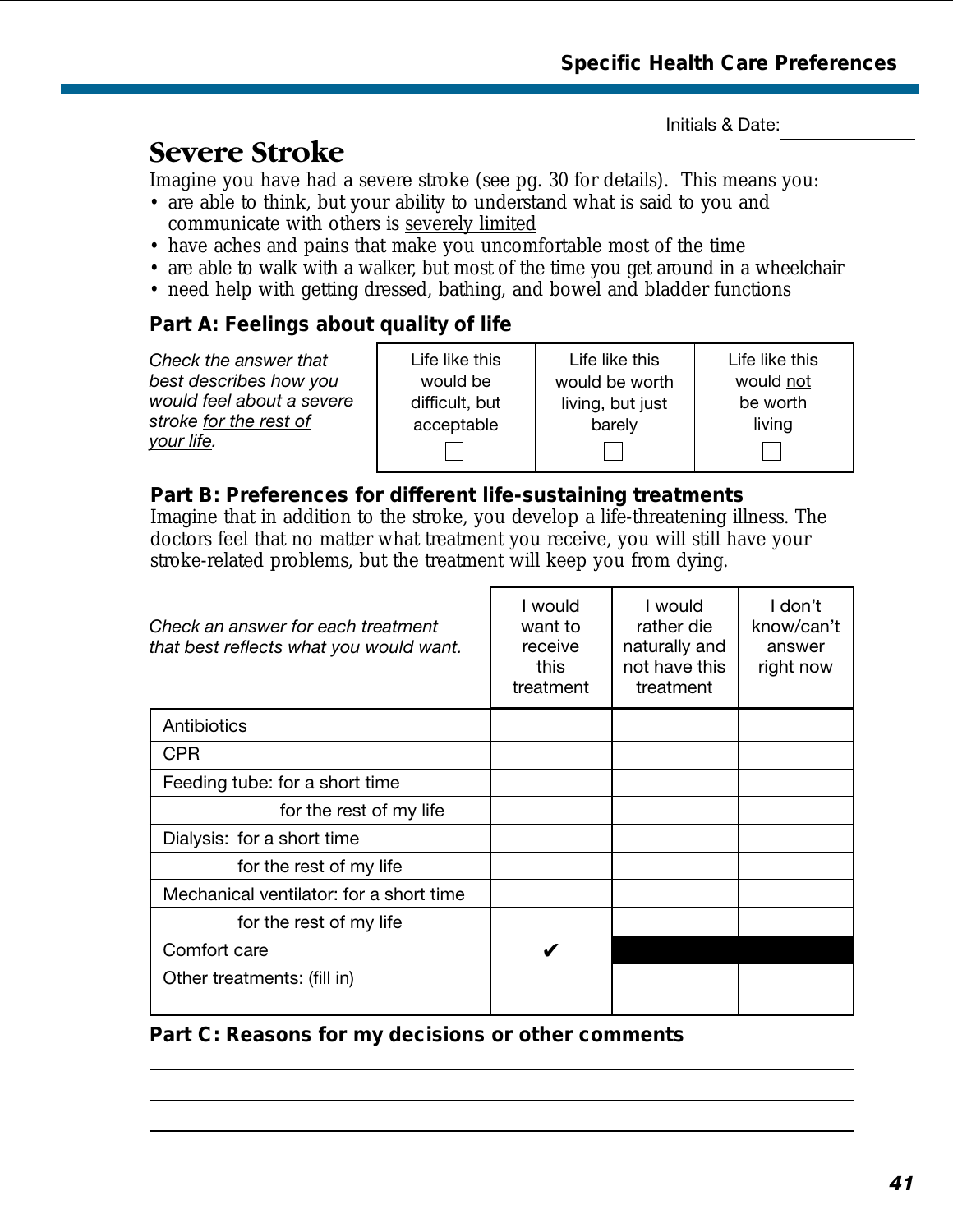### <span id="page-43-0"></span>**Terminal Illness**

Imagine you are expected to die within the next two months (see pg. 31 for details about terminal illness). This means you:

- have days when you drift in and out of awareness
- have a lot of discomfort that requires medication
- are in bed most of the time due to weakness
- need help with getting dressed, bathing, and bowel and bladder functions

#### **Part A: Feelings about quality of life**

| Check the answer that   | Life like this | Life like this   | Life like this |
|-------------------------|----------------|------------------|----------------|
| best describes how you  | would be       | would be worth   | would not      |
| would feel about having | difficult, but | living, but just | be worth       |
| a terminal illness.     | acceptable     | barely           | living         |

#### **Part B: Preferences for different life-sustaining treatments**

Imagine that in addition to the terminal illness, you develop a life-threatening illness. The doctors feel that no matter what treatment you receive, you will get weaker and die in about 2 months, but the treatment will keep you from dying immediately.

| mine underly.<br>Check an answer for each treatment<br>that best reflects what you would want. | I would<br>want to<br>receive<br>this<br>treatment | I would<br>rather die<br>naturally and<br>not have this<br>treatment | I don't<br>know/can't<br>answer<br>right now |
|------------------------------------------------------------------------------------------------|----------------------------------------------------|----------------------------------------------------------------------|----------------------------------------------|
| Antibiotics                                                                                    |                                                    |                                                                      |                                              |
| <b>CPR</b>                                                                                     |                                                    |                                                                      |                                              |
| Feeding tube: for a short time                                                                 |                                                    |                                                                      |                                              |
| for the rest of my life                                                                        |                                                    |                                                                      |                                              |
| Dialysis: for a short time                                                                     |                                                    |                                                                      |                                              |
| for the rest of my life                                                                        |                                                    |                                                                      |                                              |
| Mechanical ventilator: for a short time                                                        |                                                    |                                                                      |                                              |
| for the rest of my life                                                                        |                                                    |                                                                      |                                              |
| Comfort care                                                                                   | V                                                  |                                                                      |                                              |
| Hospice                                                                                        |                                                    |                                                                      |                                              |
| Other treatments: (fill in)                                                                    |                                                    |                                                                      |                                              |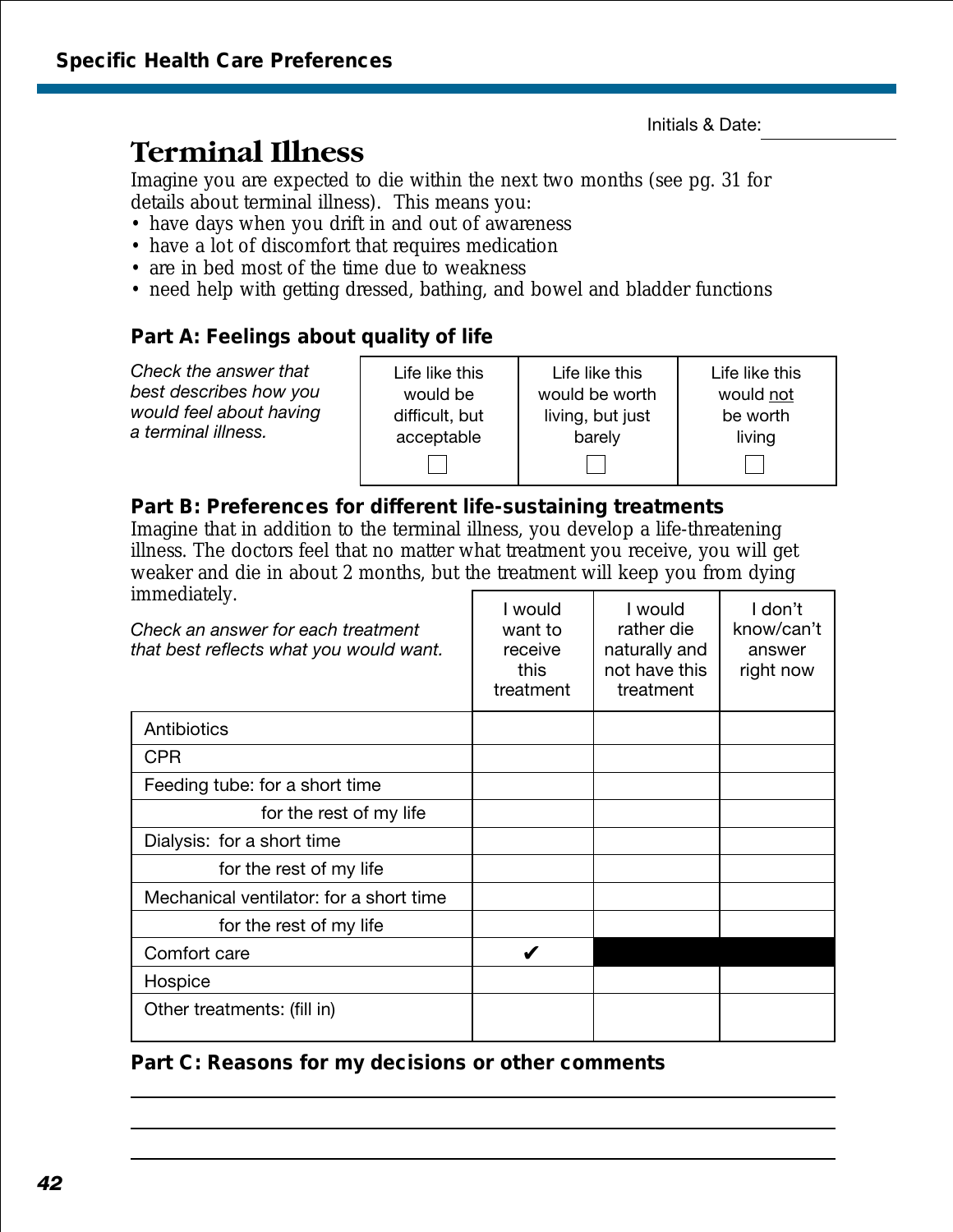### <span id="page-44-0"></span>**A future situation of concern**

### **when I might not be able to express my wishes**

My doctor has told me that given my particular circumstances, I could end up like (write in a description of possible future situations):

#### **Part A: Feelings about quality of life**

*Check the answer that best describes how you would feel about this situation.*

Life like this would be difficult, but acceptable  $\vert \ \ \vert$ 

Life like this would be worth living, but just barely  $\Box$ 

Life like this would not be worth living  $\Box$ 

#### **Part B: Preferences for different life-sustaining treatments**

Imagine that in addition to the situation described above, you develop a life-threatening illness and are unable to communicate. The doctors feel that no matter what treatments you receive, you will still have the problems

| described above, but the treatments<br>will keep you from dying.<br>Check an answer for each treatment<br>that best reflects what you would want. | I would<br>want to<br>receive<br>this<br>treatment | I would<br>rather die<br>naturally and<br>not have this<br>treatment | I don't<br>know/can't<br>answer<br>right now |
|---------------------------------------------------------------------------------------------------------------------------------------------------|----------------------------------------------------|----------------------------------------------------------------------|----------------------------------------------|
| Antibiotics                                                                                                                                       |                                                    |                                                                      |                                              |
| <b>CPR</b>                                                                                                                                        |                                                    |                                                                      |                                              |
| Feeding tube: for a short time                                                                                                                    |                                                    |                                                                      |                                              |
| for the rest of my life                                                                                                                           |                                                    |                                                                      |                                              |
| Dialysis: for a short time                                                                                                                        |                                                    |                                                                      |                                              |
| for the rest of my life                                                                                                                           |                                                    |                                                                      |                                              |
| Mechanical ventilator: for a short time                                                                                                           |                                                    |                                                                      |                                              |
| for the rest of my life                                                                                                                           |                                                    |                                                                      |                                              |
| Comfort care                                                                                                                                      |                                                    |                                                                      |                                              |
| Other treatments: (fill in)                                                                                                                       |                                                    |                                                                      |                                              |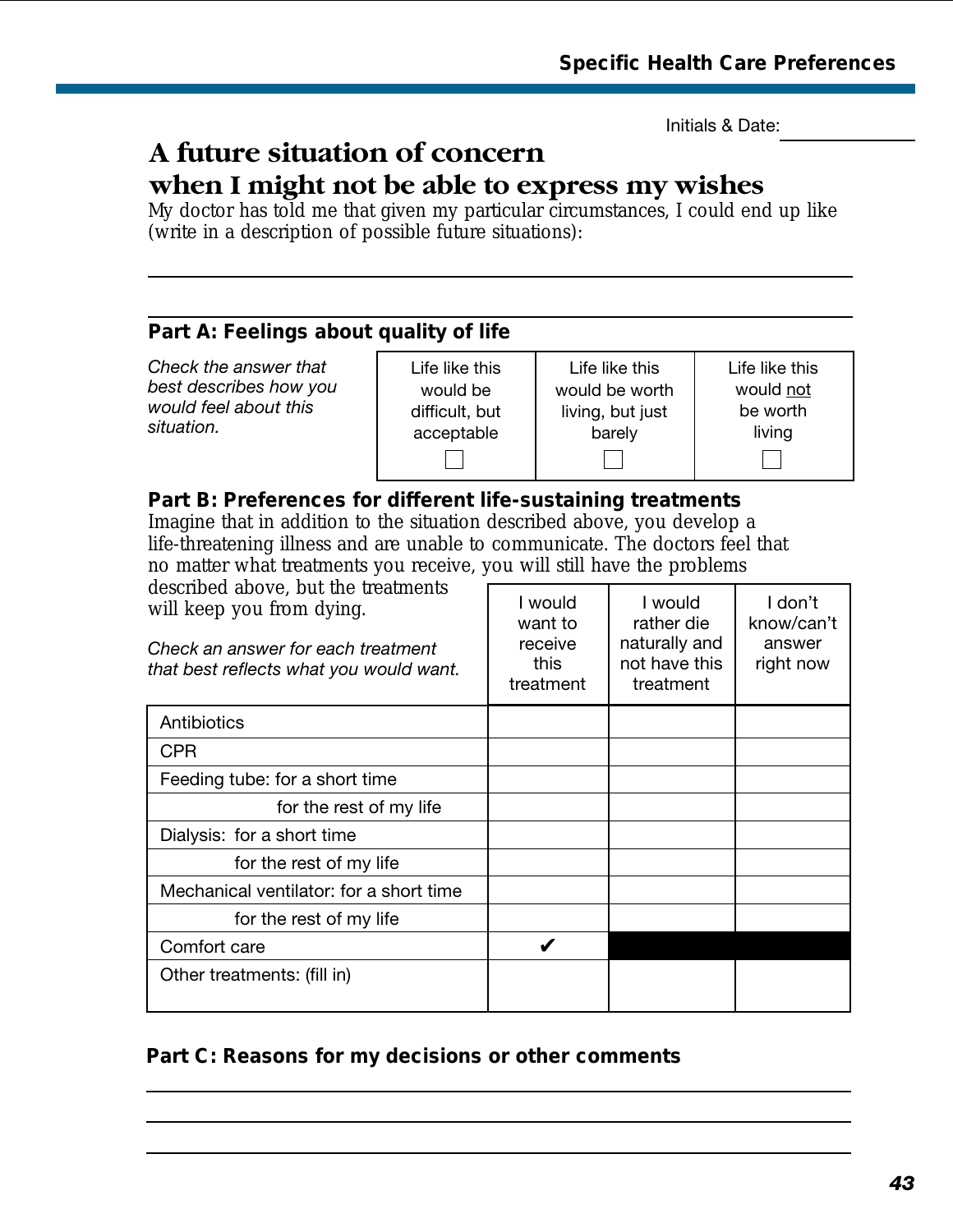### **How to talk about your wishes**

#### <span id="page-45-0"></span>**How can this section help me?**

- Talking about end-of-life issues is often difficult, both for you and your family. We've included some sample scripts to give you specific ideas about how to start and get family and care providers to listen to you.
- This section also gives you tips on how to make sure that your family and health care providers not only hear you, but understand you.
- There is a list of nine issues to discuss, so you'll be sure to cover all the important points.
- The last page has questions and answers about legal and ethical issues to consider as well.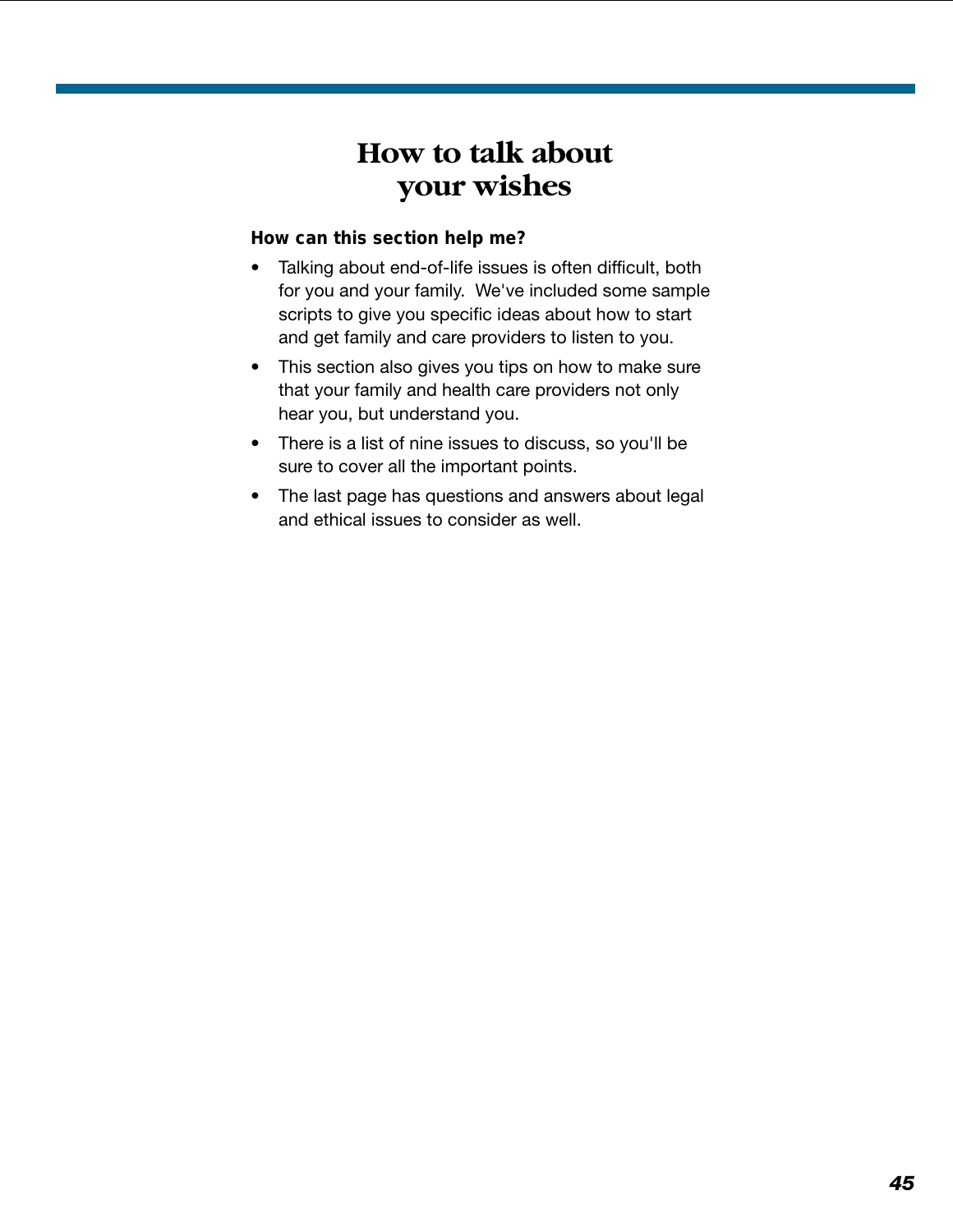### <span id="page-46-0"></span>**Talking about your wishes.**

Perhaps the single most important step in advance care planning is talking about your wishes with whomever might be called upon to speak for you. Whether or not you complete a formal advance directive, you still need to express your preferences clearly to your loved ones and health care providers.

Talking with your loved ones and health care providers can also help you think about what you want. Often they will ask you questions or tell you things that will make you think about your wishes in another way. The more thoroughly and clearly you communicate, the easier it will be for everyone to do the right thing.

#### **Starting the discussion**

There is no "right" way to start this conversation. Nor is there a "right" time. The best thing to do is make a time and get started. But what if loved ones resist? What if they make excuses like, "You've got a lot of life left in you—why do we have to talk about this now?" Here are some suggestions for getting started:

• **Relate a story from this book.**

If there was a story from the first part of this book that got your attention, it may also get the attention of the person you want to talk to. Share this story with them to let them know what you are concerned about and why this is important to you.

#### • **Remind them of a situation someone else experienced.**

Another way to introduce the topic is to think about stories of friends or relatives who experienced an illness and faced a difficult situation. You could start the conversation saying,

*"Do you remember what happened to so-and-so and what his family went through? I don't want you to have to go through that with me. That's why I want to talk about this now, while we can."*

• **Be firm and straightforward.** If someone puts you off out of their own discomfort, you could say,

*"I know this makes you feel uncomfortable, but I need you to bear with me and hear what I have to say because it's very important to me."*

• **Point out the possible consequences of not talking now.** Someone may be more willing to talk if you start by saying something like,

*"If we don't talk about this now, we could both end up in a situation that is even more uncomfortable. I'd really like to avoid that if I could."*

• **Use a letter, tape, or video recording.** It may be easier for people to hear what you have to say initially if you aren't there. So you could ask them to read a personal letter, listen to a tape, or watch a video in which you express your feelings and preferences. Afterwards, they may be more ready to sit down and talk with you.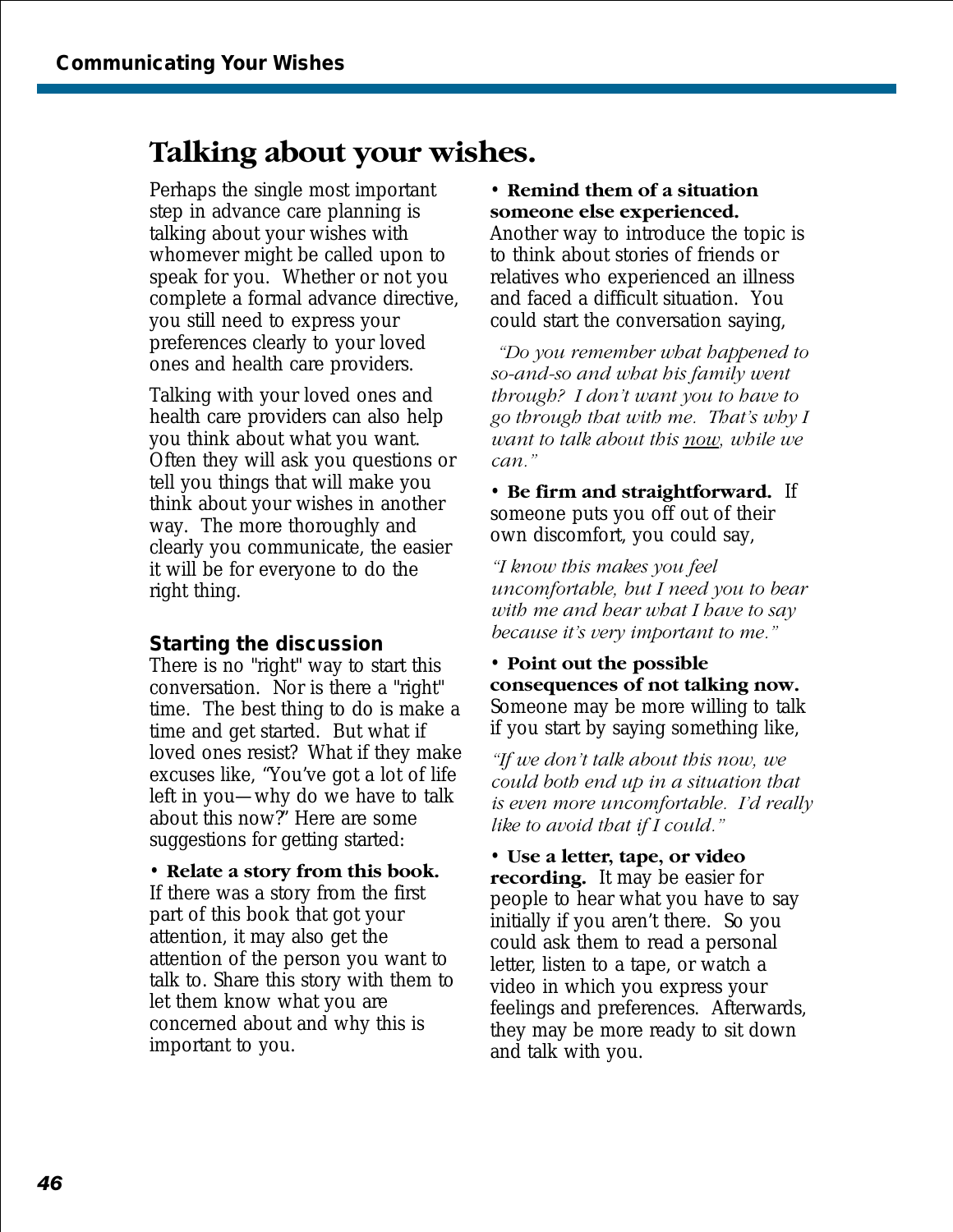#### <span id="page-47-0"></span>**Asking someone to be your spokesperson**

When you ask someone to be your spokesperson, you are asking them to assume a big responsibility that you both want to be comfortable with. To ease into the conversation, you might ask questions like:

*"Would you be willing to represent my views about medical decisions if I can't speak for myself?"*

*"Can you make decisions for me that are based on my values, preferences, and wishes—even if they're not like yours?"*

You do not want this person to agree to be your spokesperson if they really have strong misgivings about it. So be sure to tell them that you will not be offended or hurt if they feel they cannot do this for you.

If the person agrees to be your spokesperson, you can reassure them that you are not expecting them to be "superhuman" or allknowing. Give them explicit permission to make decisions for you, especially for those situations that you haven't discussed or couldn't predict.

#### **Who else should you talk to?**

Think about the people who play an important part in your life. Then try to imagine a time when you are either seriously ill or injured and unable to communicate. Who would you want to be around at such a time? These are the people you should make a point of sharing

your feelings with now. They might include:

- Your spokesperson Family
- Health care providers Friends
- Other caregivers Clergy

You do not need to speak to everyone at the same time. However, it can be helpful to talk to your family as a group so that they all hear what you have to say in the same way.

#### **What if you don't have close family or friends?**

Your best option is to write down your wishes, either in an advance directive or personalized statement, or both. You could also make a tape or video recording of your wishes. Then be sure to share it with your health care providers.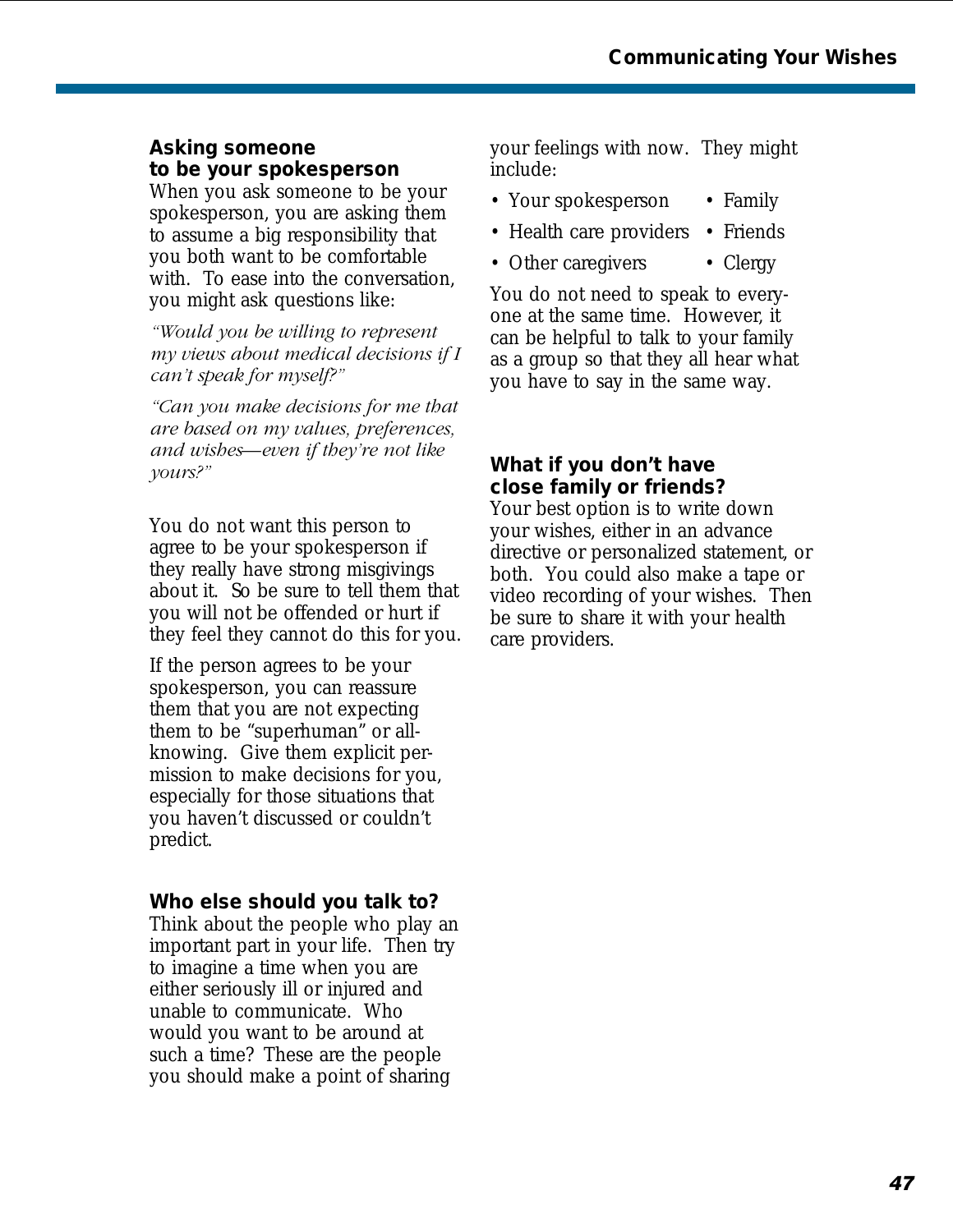#### <span id="page-48-0"></span>**Nine important issues to discuss**

We recommend that you talk about the following issues. Discussing them will help avoid confusion, conflict, and hurt feelings between loved ones and care providers.

#### **1. Your Choice of a**

**Spokesperson**—Let your loved ones and care providers know who you have chosen to be your spokesperson—and why. This is especially important if your spokesperson is not a member of the family. You might say something like this:

*"I've asked so-and-so to be my spokesperson in case I need medical care but can't speak for myself. My choice is not a reflection of my relationship with you. But after careful thought, I feel that he/she is the right person to handle this responsibility for these reasons..*."

**2. Your Beliefs**—Tell those close to you what it is that makes life worth living, as well as what would make it unbearable—and why. If you have fears about being a burden, explore these feelings with those who will care for you. Family members often view caring for loved ones as an honor—not a burden. Use the exercises in this workbook to help you talk about these issues.

**3. Health Conditions**—Share how you feel about being kept alive in conditions that could leave you unable to speak for yourself.

#### **4. Life-sustaining Treatments**—

Share how you'd feel about different medical treatments, including hospice, and under what circumstances you would or would not want to receive them.

#### **5. Your Vision Of A Good Death**—If

you hope to die in a certain way whether it's at home, in your sleep, with family by your side, or free of pain—tell people.

**6. Organ Donation**—If you'd like others to benefit from your healthy organs after your death, make sure you family understands this because they *must* give their permission.

**7. Funeral Arrangements**—Share your thoughts about what you want to be done with your remains. If you have ideas about what you would like for a memorial service or how you'd like an obituary to read, talk about that too.

#### **8. Documentation Of Your**

**Wishes**—If you've decided to complete an advance directive or write a personalized statement, tell people where they can find this information in the *future*.

#### **9. Helping others use your personalized directive**—

Instructional directives and personal statements can be understood either as specific instructions, or as general guidelines. You can help others interpret your written wishes by including something like this in your document:

*"I would like the statements in my personalized directive followed to the letter."*

*"I would like the statements in my personalized directive to be used as a general guide."*

*"I want those statements that I've marked with a star (\*) followed to the letter because I feel very strongly about them. Use the rest of my statements as a general guide."*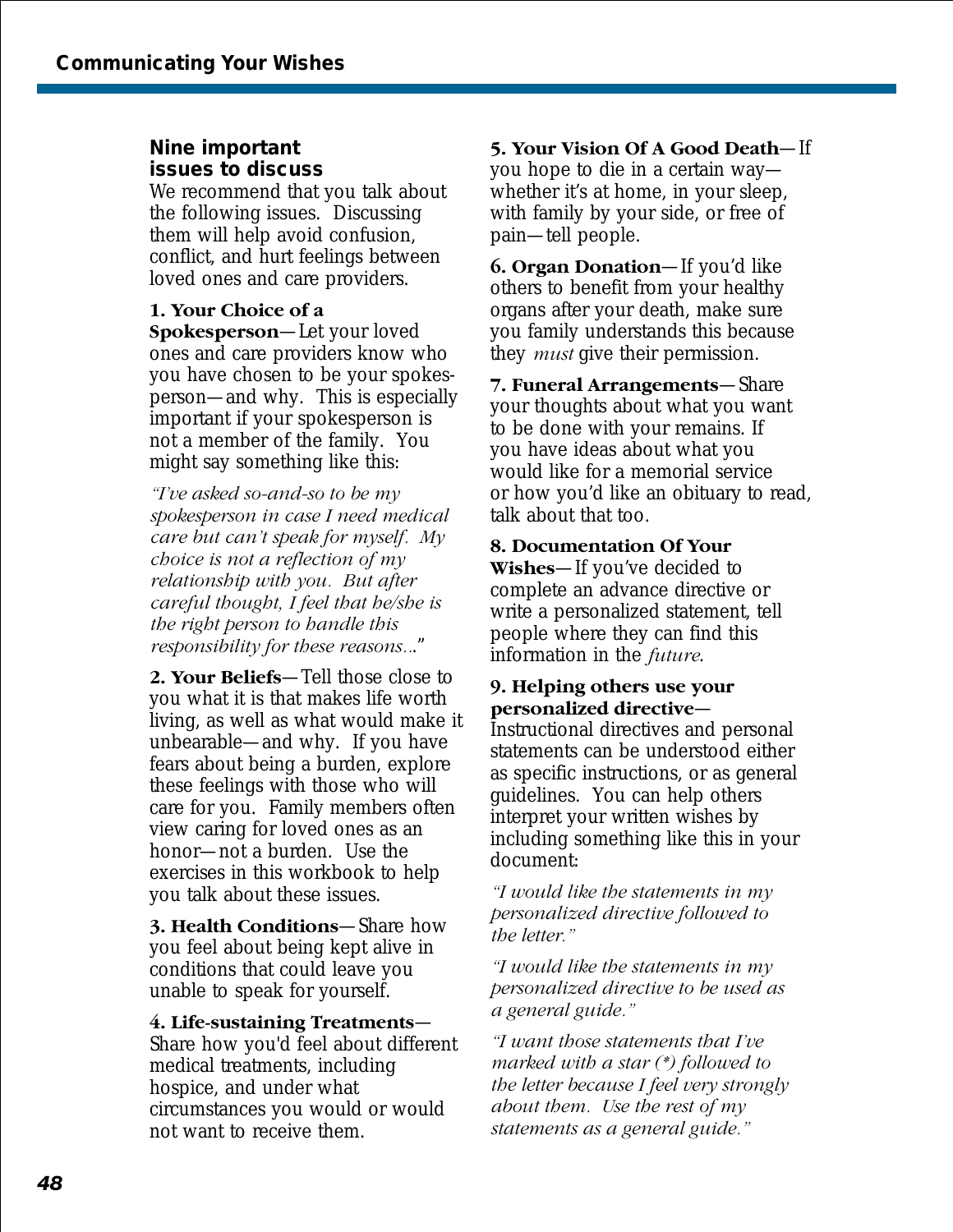#### <span id="page-49-0"></span>**Talking to your health care providers**

Here are a few reasons why it is important to talk to your health care providers about advance care planning:

• They need to know that you've documented your wishes in an advance directive or personalized statement. Without this knowledge, your health care providers could make treatment decisions that may not agree with your wishes.

• You want to be sure that they will interpret your wishes or your advance directive in the way you intend. If they believe your words mean one thing, while your spokesperson or family members interpret it differently, you'll probably get treatment until they can resolve their differences.

• Your health care providers can answer questions you may have about different health conditions, treatments, and your prognosis.

#### **Make a special appointment**

To make sure you've got their attention, make a special appointment with your health care provider to talk about this. Health care providers are people too—some are uncomfortable talking about end-of-life issues, or have other things on their mind. You don't want to be in a hurry when you have this conversation.

If your health care provider wants to just file your advance directive in your chart without discussing it, don't let that happen! Make sure they know *why* you feel the way you do. This will make it easier for them to understand and follow your wishes.

#### **What to say**

To help you organize your thoughts and cover all the important issues, bring a copy of your advance directive and any exercises you completed from this workbook, particularly those on pages 20-24 and 38-43. Also during this appointment, you may want to ask some or all of these questions:

*"Given my current health, am I at risk of facing a situation when I might not be able to communicate?"*

*"Is there anything about my current health that would compromise the likelihood of success of different treatments?"*

*"Can I count on you to respect my wishes and contact my spokesperson if I'm unable to speak for myself?"*

*"What if you're not the health care provider who's there when I need care? How will the other health care providers know about my wishes?"*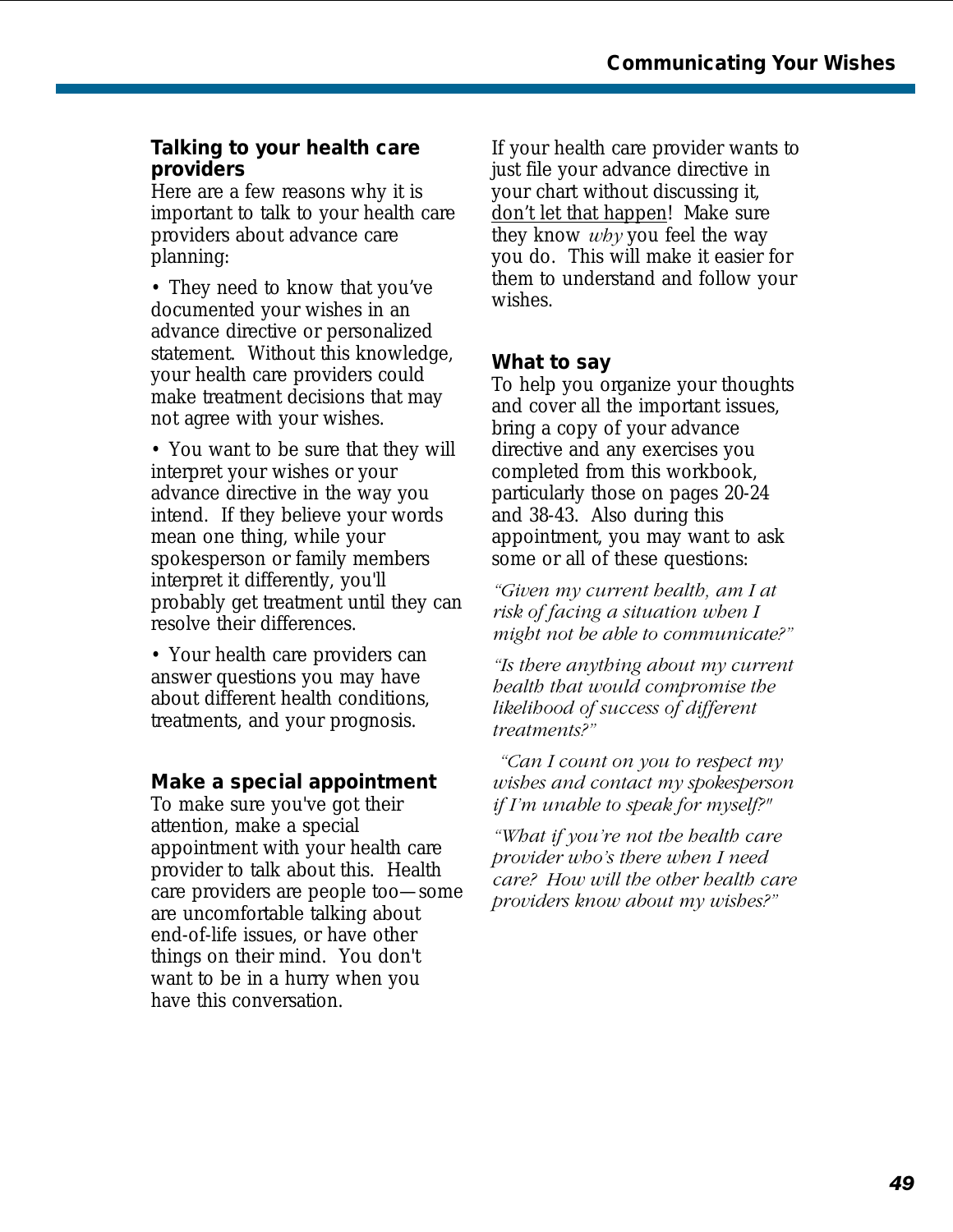### <span id="page-50-0"></span>**Reviewing your wishes**

With all the advances in medicine and health care, it's a good idea to review your wishes from time to time. Values and preferences for health care often change with age or when there are changes in your health condition. When and how often you review your wishes depends on your circumstances.

#### **Changes in your family situation**

If your spokesperson moves, you get a divorce, or a family member dies, you may need to rethink who will speak for you.

#### **When you are healthy**

When you're healthy, a periodic review prepares you and your family for emergency situations, such as a car accident or a sudden illness. Here are some ideas about good times to schedule these reviews.

• **Just before an annual check-up with your health care provider.** You'll refresh your memory about what you said last year, and then be ready to talk about new questions or concerns at your appointment.

• **Special anniversary dates.**

Some people pick dates such as a birthday or the first day of spring. By picking the same date every year, it gets on your "to do" list and becomes a part of your routine.

• **Holidays or other family gatherings.** Others like to do this during these times so they can take advantage of having everyone together in the same place. This makes it easier to share their views with everyone all at once.

#### **When your health changes**

Another important time to think about your wishes is if your health condition changes, especially if it takes a turn for the worse. Here are some things to think about in these circumstances.

• **Adjusting to new limitations.**

People often think that if they had physical or mental limitations their life would be terrible. But some people adjust to limitations and disability and find that life still has a lot to offer them. After you've given yourself some time to get used to your new situation, take another look at the exercise on page 21 to see if your thoughts have changed about what makes life worth living.

#### • **Concerns about being a burden.**

It's normal for people with new limitations to feel like they are a burden because they need more help from others. But be sure to ask your family members what it means to them to be a burden before you "spare" them. You may be taking away their chance to return the gift of the love and care that you've given them.

#### **When you are dying**

After people learn they are dying, they often rethink their priorities. Their attention often shifts to making the most of the time they have left. The exercise on page 24 can help you focus on what's important at this time.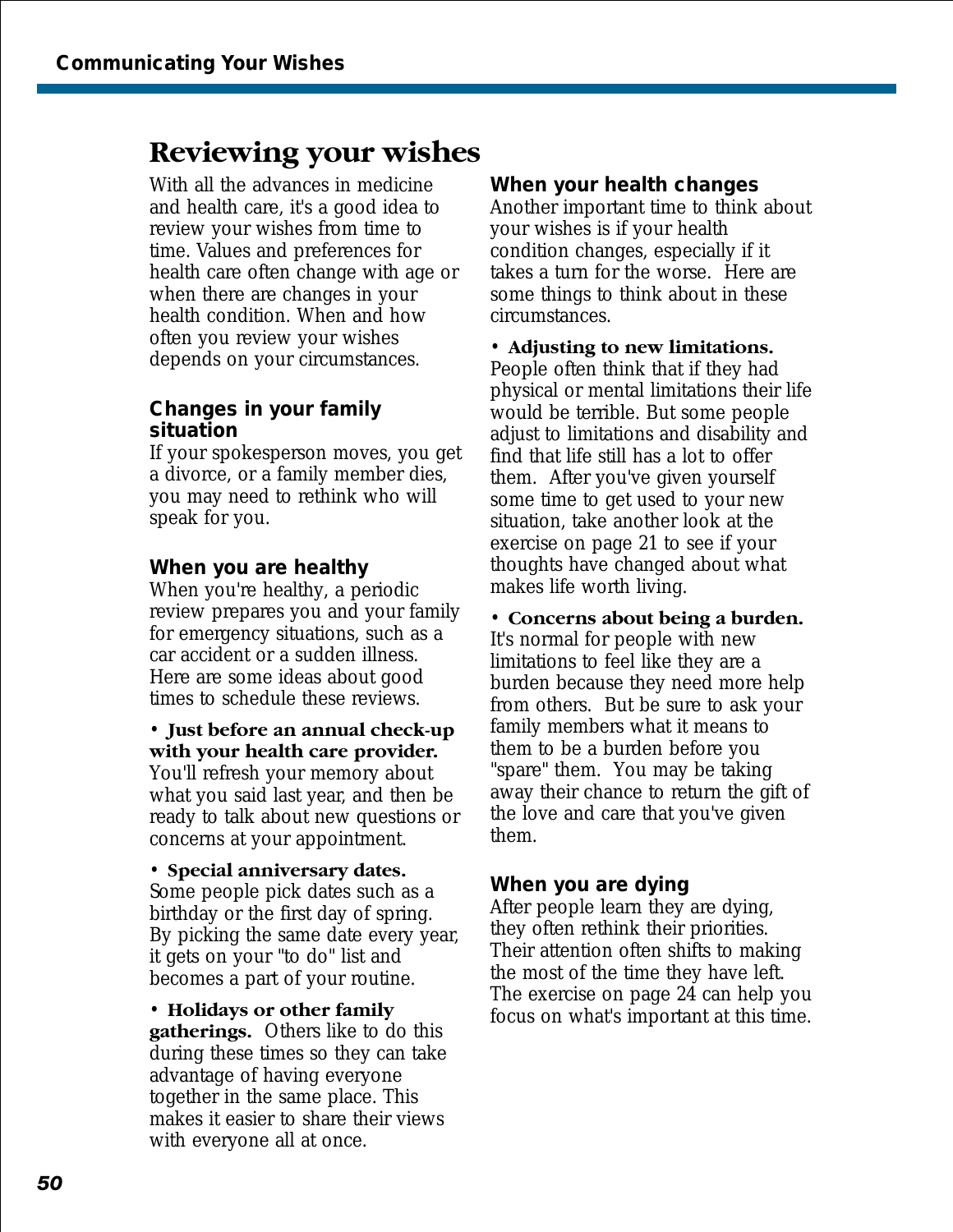### <span id="page-51-0"></span>**Legal and ethical issues of advance care planning**

*Q: What do I need to do to make sure my advance directive is a legal document?*

**A:** Generally speaking, you need to sign your advance directive and have it witnessed. There are instructions with the forms in the back pocket that cover the steps you need to take to make your directive a legal document.

#### *Q: Will my advance directive be legal in all 50 states?*

A: The laws vary from state to state, but most states will recognize the *intent* of an advance directive. If you have a home in more than one state, check with your health care provider or a lawyer in each state—one form might work for all places.

#### *Q: Do health care providers have to follow my advance directive?*

**A:** Yes, but if they disagree with the preferences you indicate in your advance directive, they should refer your care to another provider. In a minority of cases, providers have "overruled" patient directives because they felt that the circumstances at the time did not match what was written.

#### *Q: What if family members and/or providers disagree about how to interpret my directive?*

**A:** Most health care facilities have an Ethics Committee who can help resolve disagreements between family members or family members and providers. Talking with your caregivers ahead of time can help avoid future conflicts.

#### *Q: Is withdrawing treatment considered suicide?*

**A:** Most people would say "no." Withdrawing or stopping a treatment after it has been started, is one way that patients can exercise their right to refuse treatment especially if the treatment does not seem to be achieving the desired goal. However, some religions believe otherwise. You may want to check with your religious advisor to be sure.

#### *Q: What is the difference between withholding and withdrawing treatment?*

**A:** From an ethical and legal standpoint, there is no difference between these two: both are ways to stop unwanted or ineffective treatments. However, not all religions agree with this view again, you should check with your clergy. Also, some people feel it is harder to withdraw treatment once it is started than to withhold it. But having the option to withdraw treatments means that doctors can give treatments a try, then stop them if they aren't working.

#### *Q: Can I specify that I want assisted suicide in my directive?*

**A:** No. Assisted suicide is currently illegal. However, even if it becomes legal, the person making the request would have to be competent and able to change their mind at the time of the suicide. Advance directives only go into effect when you are no longer competent to make decisions.